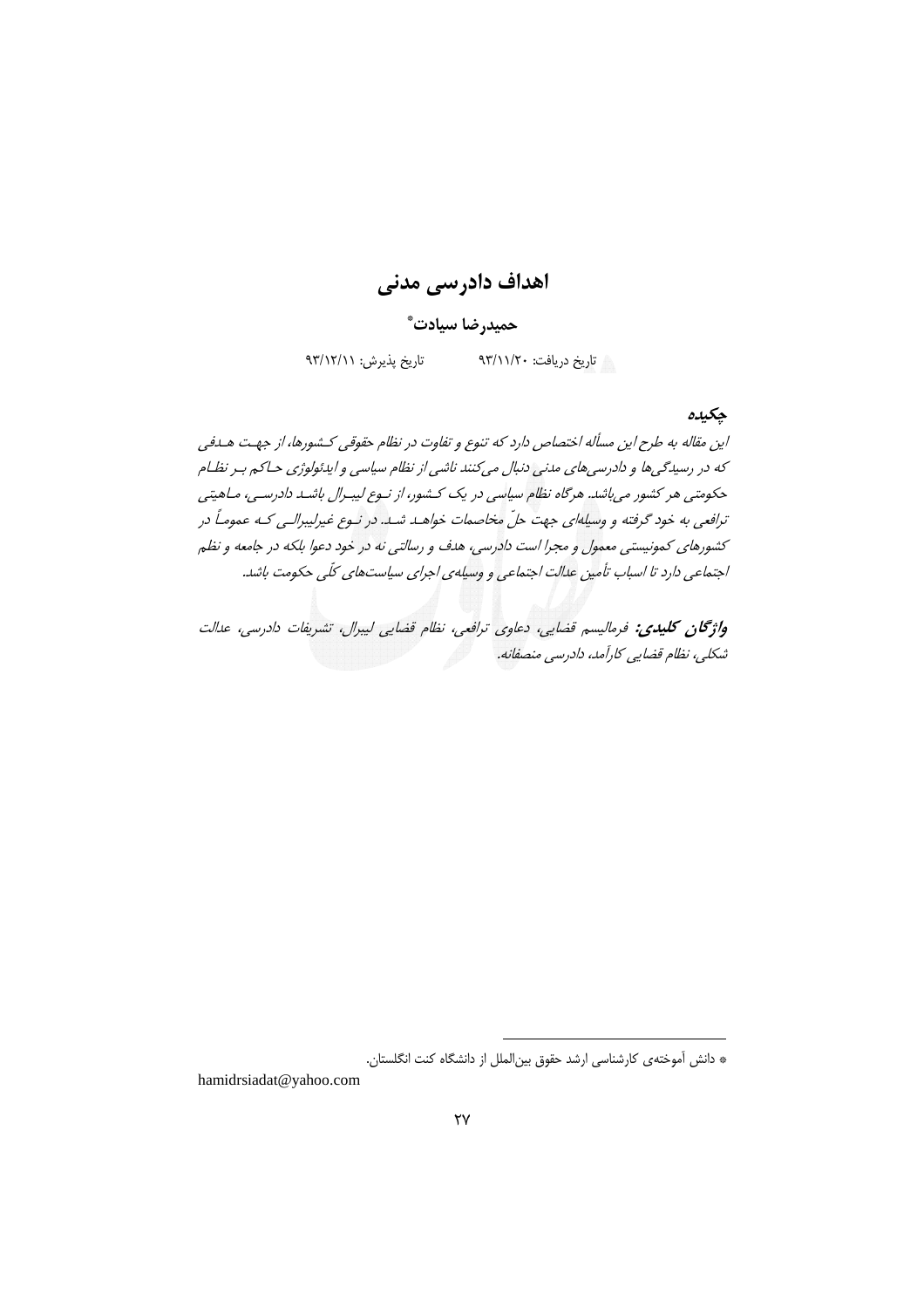#### مقدمه

یکی از مباحث مهم در حقوق تطبیقی، سؤال از اهداف دادرسی در دعاوی حقوقی و مدنی است. آیا هدف از آن، تأمین نظـم اجتمـاعی و منـافع عمـومی اسـت و بایـد آن را دارای رسالتی اجتماعی برشمرد یا برعکس باید آن را وسیلهای خنثی و بیطرف جهت تـأمین حقوق و آزادی های فردی در اختلافات و مرافعات فی مابین افراد دانست؟

در بادی امر، پاسخ به این سؤال، سهل و قابل حصول به نظر می رسد و می توان سؤال را با توجه به نظام حقوقی داخلی یک کشور چنین باسخ گفت: در هـر نظـامی از نظامــات قضایی کشورها، نقش دادرسی در دعاوی مدنی این است که در هر دعـوا، جهـت فـصل اختلاف، با توجه به وقايع و حقايق آن دعوا، قوانين و مقرَّرات مدوِّنـهي مربـوط بـه آن را تعیین و به طریقی منصفانه بر دعوا اعمال نماید. نتیجهی ظاهری و واقعی دادرسـی هــم جبزي جز رسيدن به يک رأي قابل اجرا نيست.

امّا مشکل، در تعیین اهداف دادرسی در دعاوی مدنی وقتبی بدیندار می شبود کبه یبا .<br>نگاهی تطبیقی در مقام پاسخ به این پرسش برآییم که ایـن اهـداف در میـان کـشورهای مختلف چه تفاوتها يا شباهتهايي با هم دارند؟ يا اينكه تا چـه حـد بـر يكـديگر قابـل انطباق|ند؟ آیا در دنیای ما میٍتوان تصور کرد که رسالتی جهانی و ماورای مرزهـای ملّـی متوحه محاكمات مدني مي باشد؟

این سؤال که در ظاهر میتواند جوابی منفی در پی داشته باشد ما را به اینجا می رساند که شاید اشتباه باشد اگر فکر کنیم که مفاهیمی چـون «دادگـاه» و «قاضـی» در همـهى جوامع و فرهنگها دارای یک معنا و با یک درجه از اهمیت و اعتبار هستند.` این موضوع، دارای اهمیت کمی نیست و چگونه می توان امر محاکمه و دادرسی را بی هیچ پیش فرضی از هدف و مقصد آن، بهخوبی به انجام رساند؟

اصولاً مشروعيت يک نظام حکومتي، ارتباط مستقيمي با هدفمند عمـل کـردن قـواي سه گانهاش دارد و برای نظام دادرسی و قضاوت به عنوان یکی از این قوا باید معلوم باشـد که می خواهد چه مسیری را در جامعهی مربوطهاش طی کند و برای طی این مـسیر، چـه

<sup>1-</sup> Uzelac. Alan, ed, Goals of Civil Justice and Civil Procedure in Contemporary Judicial Systems, Springer, (2014), p.3.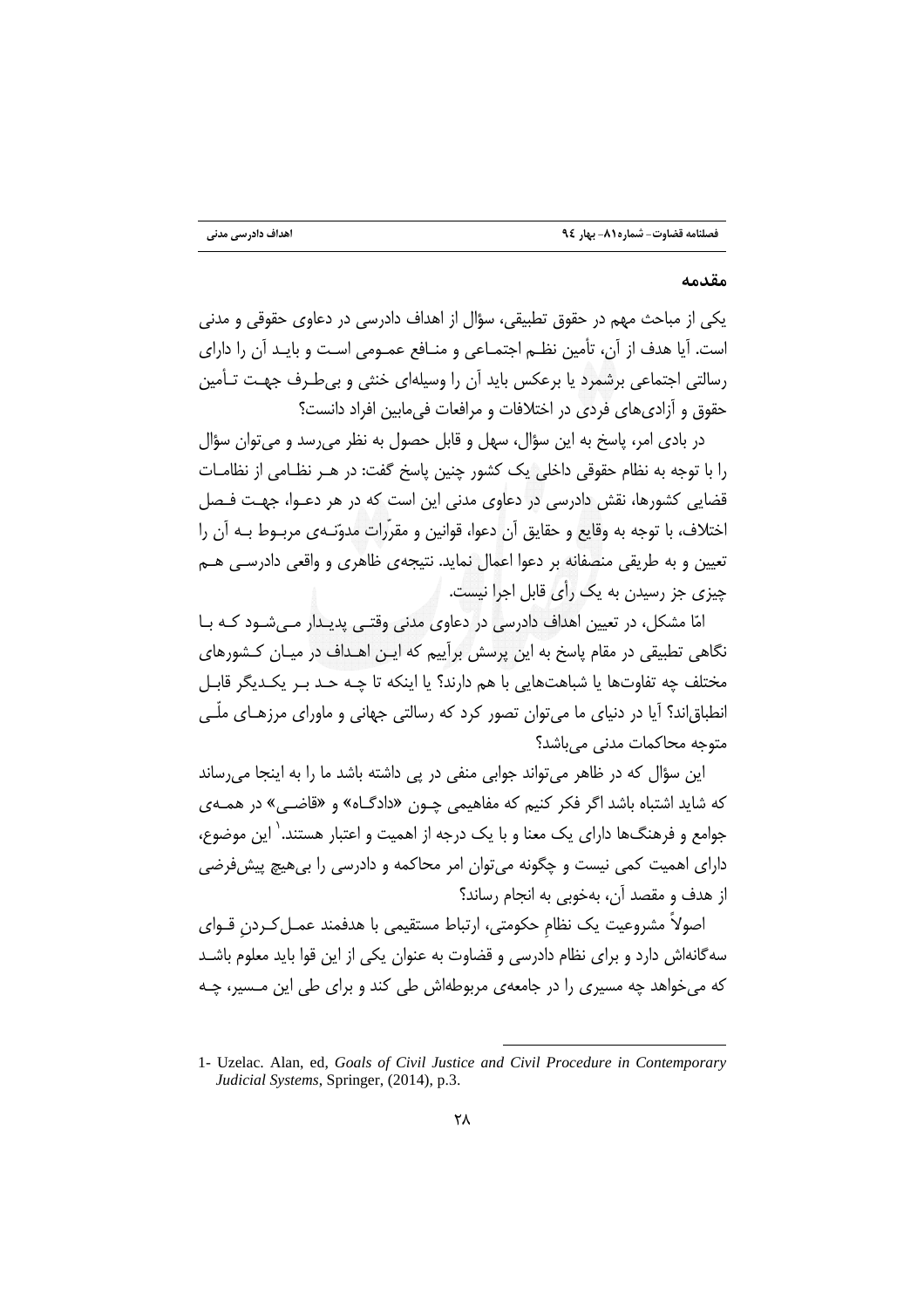لوازم و امکاناتی در اختیار دارد. غیر از این، ایهبام در اهیداف دادرستی باعث سیردرگمی مراجعین به دادگاه شده و سبب می گردد که ای بسا اختلافی که قانونـاً و اخلاقـاً بایـد در دفتر قاضي و با علم او حلّ و فصل شود، به صورت غيرقانوني و غيراخلاقي و با استفاده از زور بازو و در کوچه و خیابان تصفیه حساب گردد؛ ضـمن اینکـه بحـث پیرامـون اهـداف دادرسی، در مورد ممالکی که از وجود یک نظام قضایی ضعیف رنج مـیبرنـد از ضـرورت بیشتری برخوردار است تا بتوانند از طریق چنین بحثی نسبت به اصلاح و رفـورم در نظـام قضایی خود اقدام نمایند. برای این امر چارهای جز این نیست که هدف از مقرّرات و قوانین آيين دادرسي مدني و اعمال آن را دقيقاً مشخص نمايند.`

بحث در این نوشته با معرفی دو ایدئولوژی اصلی لیبرالـی و مارکسیـستی در دادرسـی شروع می شود؛ سپس به عوامل اجتماعی دادرسی پرداخته خواهد شد.

در ادامه، بحث کارآمدی (اگرچه منطقاً از پیش شرطهای دادرسی محسوب می شود) مطـرح خواهد شد؛ چراکه عاملی است که اقدامات و عملکردهای قوهی قضائیه را بهطور کلّـی جهـت می دهد. در بحث هدف از دادرسی از زاویهی دادرسی کارآمد، معلـوم خواهــد شــد کــه چطــور كارآمدي قوِّهي قضائيه با گردن گرفتن تعداد زيادي از موضـوعات متنـوع بـه چـالش كـشيده خواهد شد. از طرف دیگر، کارآمدی اقتضا می کند تا تناسبهایی در عمل اعمال گردد.

۱– به عنوان مثال: دو نمونه از رفورمهای بسیار معروف که یکی در قدیم از سوی *فرانز کلین (*Franz Klein) در ۱۸۹۰ در اتریش و دیگری در زمان نسبتاً اخیر به وسیلهی *لـرد وولـف* (Lord Woolf) در دهــهی ۱۹۹۰ در بریتانیا نسبت به نظام دادرسی انجام شده است هر دو ریشه در دریافتی ژرف از اهداف قواعد شکلی در دادرسی داشته است. جهت اطلاع بیشتر ن.ک به لینکهای زیر:

Klein Franz In: Austrian Biographical Encyclopaedia 1815-1950 (ÖBL). Volume 3, published by the Austrian Academy of Sciences, Vienna 1965, p. 378 f. (Direct links to S. 378, S. 379).

http://translate.google.com/translate?hl=en&sl=de&u=https://de.wikipedia.org/ wiki/Franz\_Klein\_%28Minister%29&prev=search.

متن گزارشی که *لرد وولف* ارائه نموده است در لینک زیر قابل رؤیت است: http://www.legco.gov.hk/yr06-07/english/bc/bc57/papers/bc570611cb2-1960-e.pdf (بازبینی شده در تاریخ ۷ مرداد ۱۳۹۴).

غیر از این موارد، امروزه کشورهای دیگری مثـل هنـگ کنـگ، هلنـد و ایـالات متحـده نـسبت بـه ایـن مـسأله، در سطح تحقیقـات آکادمیـک یـا در سـطح سیاسـتهـای اصـلاحی \_ قـضایی تمرکـز و توجّـه جـدّی دارنـد. .(Ibid, Uzelac, chapter 1, p.6.)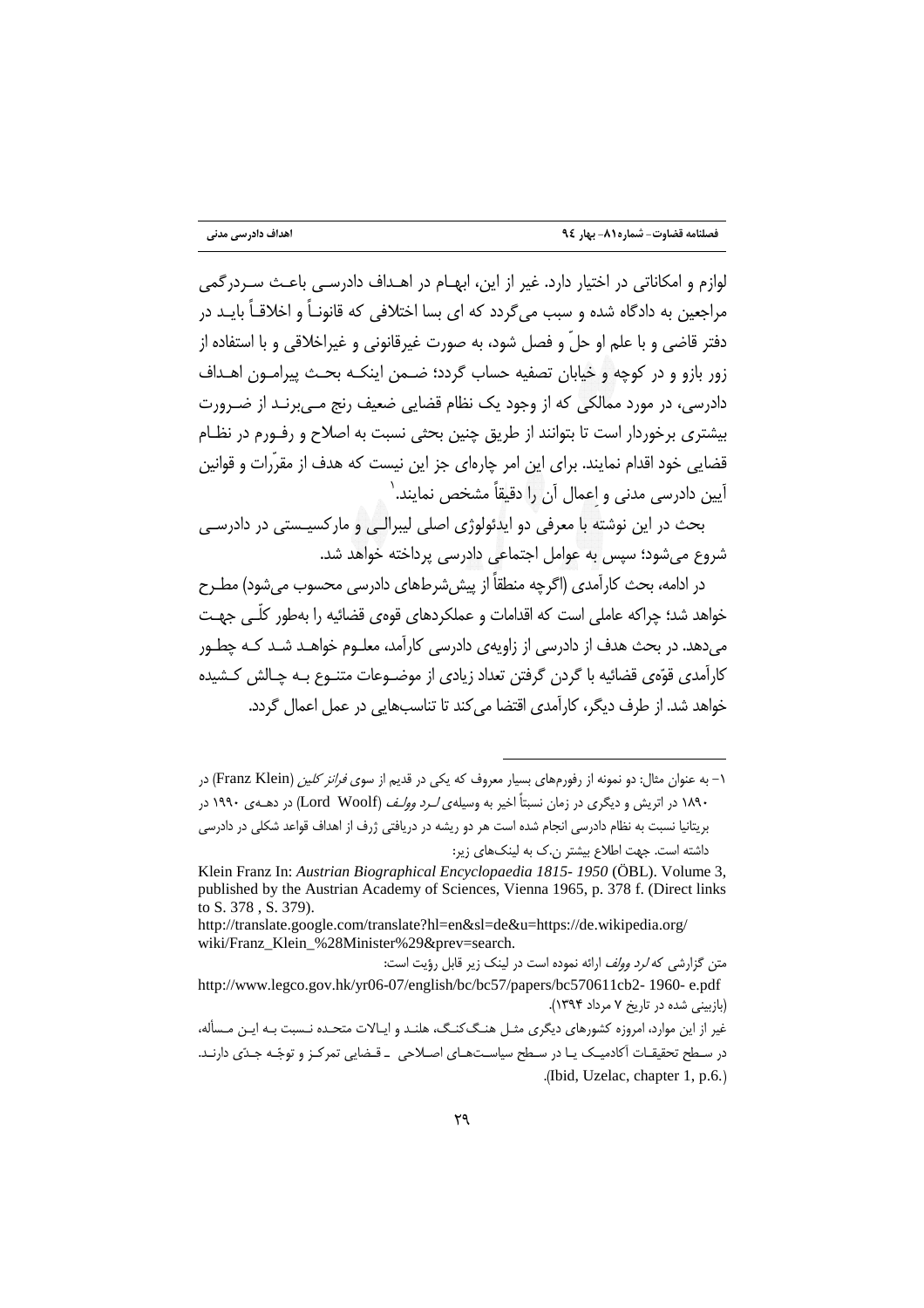در بخش بعد، هدف از دادرسی، تنها در یک دعوا و به عنوان هدف قاضی و دادرس در کارش دنبال خواهد شد تا معلوم گردد که آیا هدف قاضی در دادرسـی مـدنی، فرمالیـسم قضایی است یا به عدالت ماهوی هم توجّه دارد؟

مسألهي مهم ديگر اين است كه تعيين مرز كارهاي محوّله به قاضي، از نظر ترافعي و غیرترافعی بودن کجاست؟ او چگونه برای دنبال کردن اهداف دادرسی، تغییر نقش میدهد و عواقب ارجاع امور غیرقضایی به دادگاهها چیست؟ همچنین باید مشخص شود که قاضی در امر جمعآوری دلایل در یک دعوا تا چه مقدار تکلیف و چه مقدار اختیار دارد و در ایـن باره با انتظارات اصحاب دعوا چه باید بکند؟

در پایان سعی خواهد شد که هم برخی از مباحث مطروحه، بـهطـور خیلـی مختـصر و فشرده بر نظام حقوقی ایران تطبیــق داده شــود و هــم خلاصــهای از مباحـث بــه عنــوان نتيجه گيري مرور گردد.

۱) دیدگاههای اصلی در تعیین هدف از دادرسیهای حقوقی (مدنی) گفته میشود که در مورد اهدافی که می ّتوان بر اَپین دادسی مدنی برشمرد هیچ اجمـاع و توافق عمومي ميان حقوقدانان تطبيقي وجود ندارد؛ ٰ امّا بـا وجـود ايـن تفـاوتـهـا، غالبـاً ۖ دیدگاههای حقوقدانان تحتتأثیر یکی از دو ایدئولوژی یا رویکرد اصـلی قـرار دارنـد کـه عبارتند از:

الف) رويكرد ليبرالي این رهیافت، آیین دادرسی مدنی و مقرّرات مربوط به آن را وسیلهای جهت رسـیدگی بـه اختلافات، فصل خصومتها و حلِّ دعاوى و مخاصمات في مابين افراد مي داند.

ب) رویکرد غیرلیبرالی یا مارکسیستی در این رویکرد، آیین دادرسی مدنی و مقرّرات آن، وسیلهای جهت اجرای اهداف، عملکردهـا و سیاستهای عمومی است. در مورد این رهیافت نمی توان نامگذاری واحدی انجــام داد؛ چراکــه سیاستھای کلّی ھر کشور که بر نظام قضایی آن کشور اعمال مے،شــود معمــولاً در خــدمت

1- Ibid.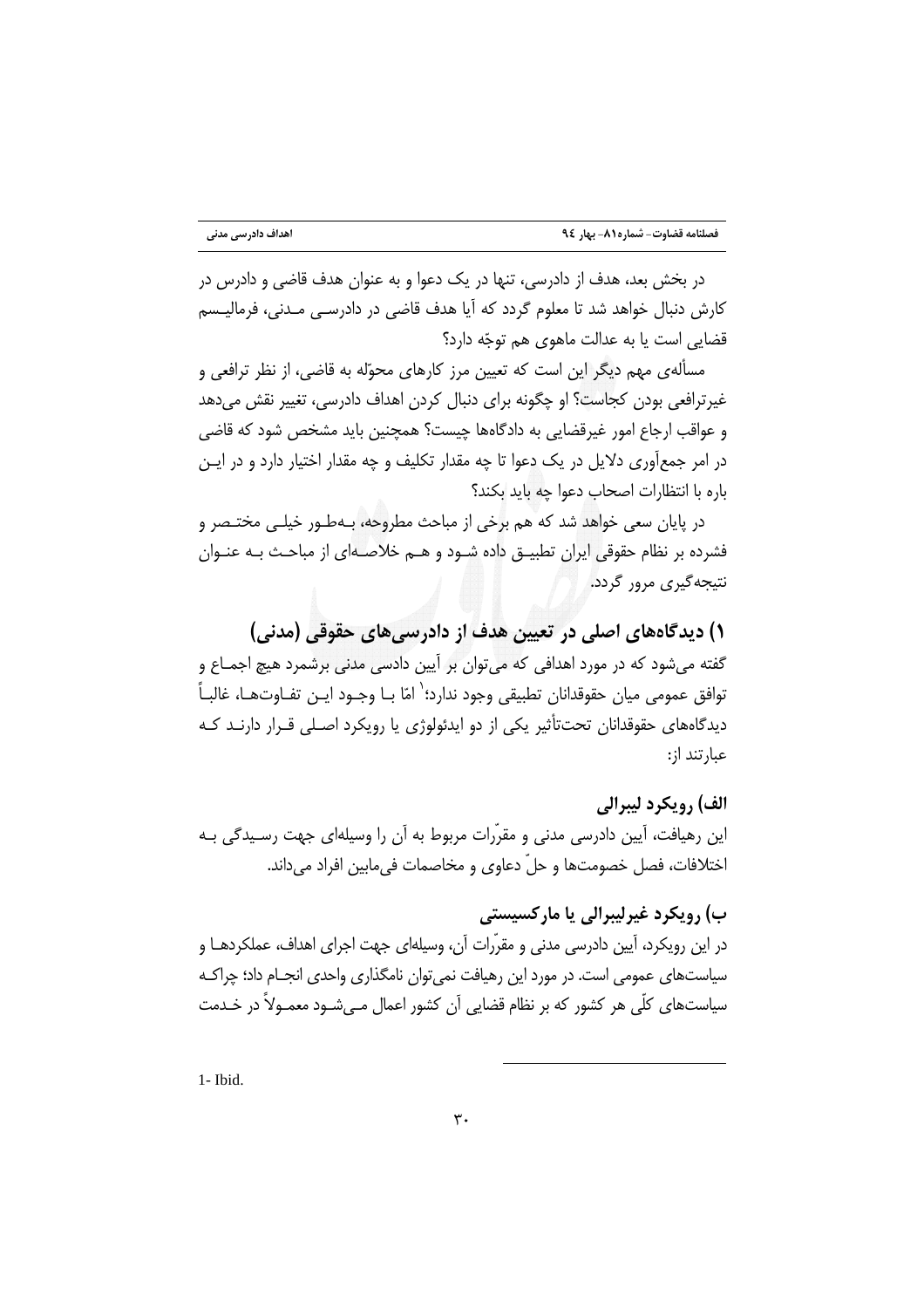بارادابہھا، سیاستھای کلان و ابدئولوژی ھای اجتماعی ھمان کیشور مے باشید؛ <sup>(</sup> بیہ ھمین خاطر در این مقاله از این رویکرد به رویکرد سوسیالیستی یا غیرلیبرال یاد می شود.

۱-۱) سابقەی تاریخی دادرسی در کشورهای لیبرال برای شناخت بیشتر رویکرد لیبرالی در دادرسی مدنی، لازم است به سـابقهی تـاریخی آن اشاره شود.

سابقهي تمركز خاص دادرسي مدني بر هدف جل و فصل مخاصمات، از نظر تــاريخي به دولتهای لیبرال قرن نوزدهم میلادی می٫رسد. این هدف در شکل خالصش فقـط بـر اجرای حقوق متعارض طرفین دعوا تمرکز دارد و عملکرد دادرسے مـدنی در یـک نظـام لیبرال به دنبال ایجاد زمینهای بی طرفانه در خدمت هر یک از طرفین دعواست.

دادرسی مدنی که به عنوان ابزاری در مقام واکنش دولت لیبرال عمـل مـیکنـد بایـد امکانات و مقدمات لازم را برای طرفین دعوا به شیوهای مهیّا سازد که کمترین مداخلـهی دولت و مقامات را به همراه داشته باشد.

حکومت لیبرال همان طور که در اقتصاد، سیاست عدم مداخله ی دولت در امور تجـاری خصوصی و معاملات اقتصادی افراد را دنبال می کند در نظام قضایی هــم بایــد از طریــق دادن حداکثر قدرت و امکانات به هر یک از طرفین دعوا، از مداخلهی مستقیم در حیطهی حقوقي پرهيز نمايد؛ در واقع، اصل «مداخلهي حداقلي دولت، مسؤولان قضايي و قاضي در محاکمات» که از جمله اصول بنیادین آیین دادرسی لیبرال است نقش حکومت و قاضی را به یک داور مسابقه تقلیل می دهد؛ داوری که به صورت منفعلانـه بـازی طـرفین دعـوا را مشاهده می کند و فقط در پایان اگر لازم باشد دخالت کرده و تصمیمی اتخاذ می نماید تـا برندهی بازی را اعلام کند. وظیفهی دولت در این نقش رافـع اخـتلاف بــودنش وقتــی در پایینترین سطح هزینه انجام گیرد مانع از آن خواهد بود که افراد و بخـش خـصوصی، در اختلافات فی مابین به طور خودسرانه متوسّل به زور علیه یکدیگر شوند.<sup>۲</sup>

<sup>1-</sup> Damaška. M, The faces of justice and state authority. Yale University Press, New Haven, (1986).

<sup>2-</sup> Ibid, Uzelac, p.7.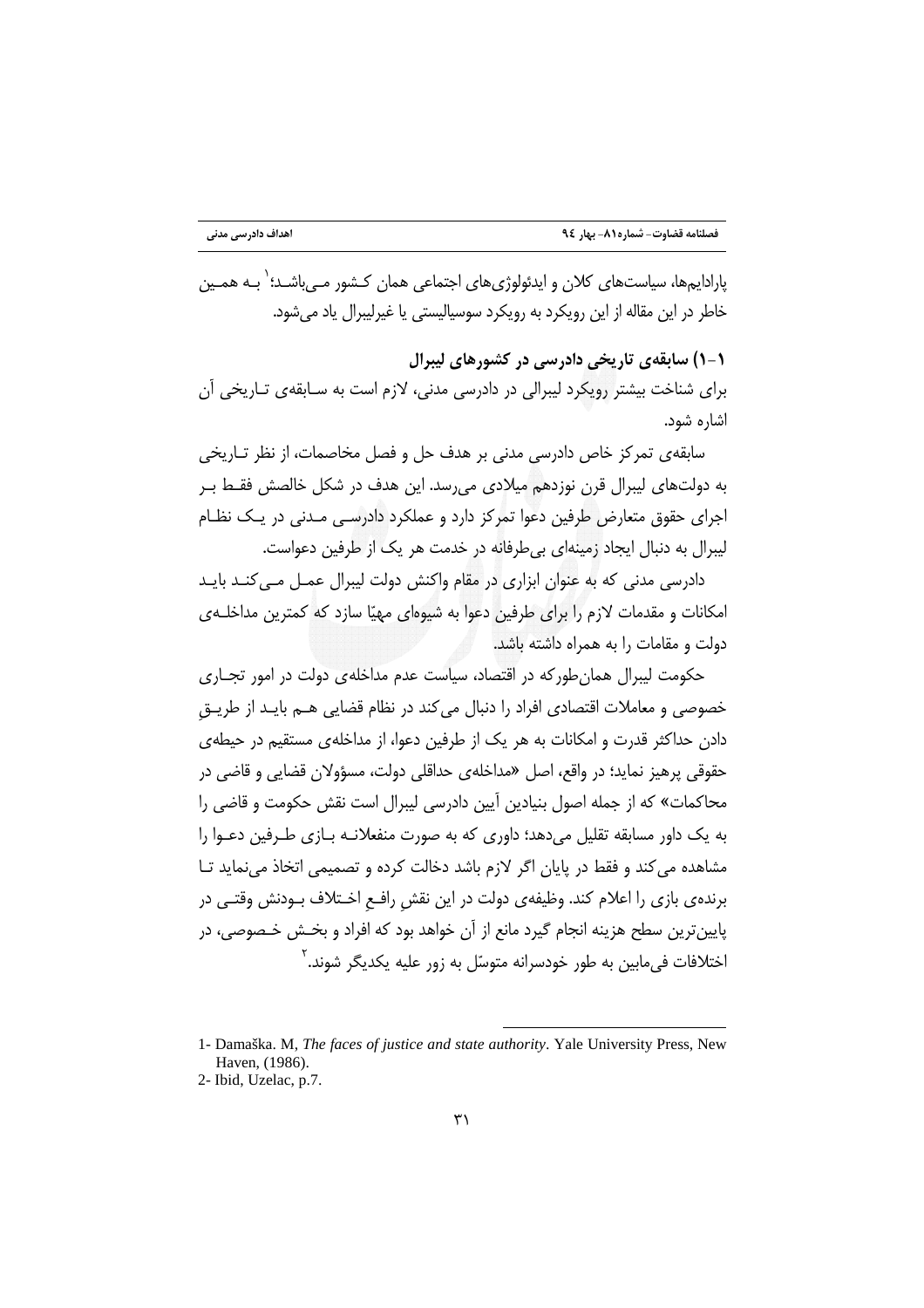۲-۱) دادر سی مارکسیستی

دیدگاه مارکسیستی، در تعادل میان فردگرایی و حفظ منــافع عمــومی، جهـت خاصــی بــه دادرسی مدنی می دهد. مارکسیست با انتقاد از حقوق خصوصی، معتقد است سازوکاری که دادرسی مدنی را متمرکز بر حلّ مرافعه و فصل خصومت بین افراد مـی کنـد و در خـدمت حقوق خصوصی، مالکیت خصوصی و افراد است ذاتاً بورژوازیک و ضدّاجتماعی اسـت. بـه نظر مارکسیستها، چنین نظامی باید از دادرسی، ترد یا بازسازی شود.

*لنين* معتقد بود كه ادعاى بى طرف و ابژكتيو بودن نظام قضايى ليبرال، ادعاى گزافـي است. او اعلام کرد که نظام حقوقی بورژوازی تنها محدود به حقوق خصوصی است و بـه همین خاطر، این نظام حقوقی، بازتاب نظامی از دولت و حکومت است کـه مبتنـی بـر سرمایهداری، استعمار و استثمار اس*ت. لنین* بر پایهی چنین نظری معتقد بود نظام حقــوقی بايد سراسر أكنده از حقوق عمومي شود؛ بدين معنا كه عدالت نظام قضايي بايد غيرتوزيعي و در اصل وسیلهای در خدمت سیاستهای اقتصادی و اجتماعی دولت سوسیالیست باشد. از این جهت از نظر مارکسیستها عملکرد حلّ اختلاف و رفع مخاصمه ی دادرسی مـدنی در اصل دارای ارزشی در خودش نیست بلکه باید در زمینهای وسیعتر یعنی اجرای اهداف سیاسی و اجتماعی مطلوب در نظر گرفته شود.

عنصر فردگرایانه، از منظر مارکسیستی نه تنها بایـد توسـط اجـرای اهـداف اجتمـاعی کنترل و مهار شود بلکه با برداشتی منفی، به عنوان تهماندهی مـضر حقـوق خـصوصی و اموال خصوصی از آن یاد می شود و از نظر ایدئولوژیکی مذموم قلمداد می گردد. `

بنابراین در یک ملاحظه ی کلّی، نسبت به یک نظام دادرسی مدنی که عملکردش بـه طور خاص بر مبنای اجرای اهداف و سیاستهای کلّی نظام سیاسی باشد مـا بـا دو جنبـه مواجه هستیم: یکی به حاشیه رانده شدن دادرسـی و محاکمـهی مـدنی بـه طـور کلّـی و دیگری کنتـرل پدرسـالارانهی دولـت بـر مرافعـات و دعـاوی فـی مـابین افـراد عـادی و شخصیتهای خصوصی. ً

<sup>1-</sup> Ibid, p.7.

<sup>2-</sup> Uzelac. A, Survival of the third legal tradition? In: Walker J, Chase O (eds) Common law, civil law and the future of categories. Lexis Nexis, Markham,  $(2010)$ , p.p.377-396.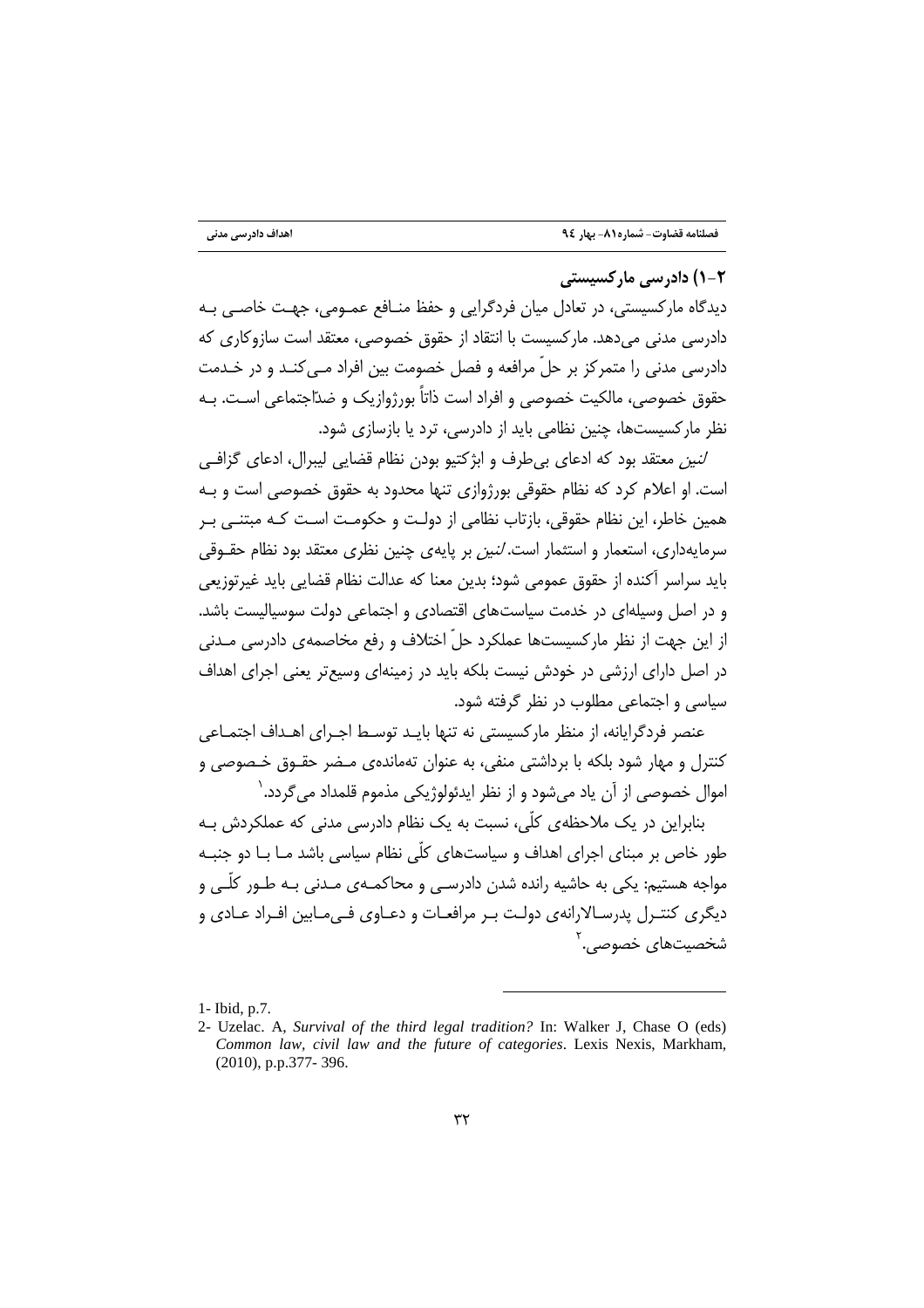### ۰۳- ۱) ارتباط دو رويکرد ليبرال و غيرليبرال

ميان دو رويكرد ليبرال و غيرليبرال اگرچه تباين و جـدايي كامــل وجــود نــدارد ولــي تعــادل و تناسب میان آنها در نظام قضایی هر کشور در قیاس با کشورهای دیگر متفاوت است. چنانچـه حکومت، دولت و مسؤولان نظام قضایی هر کشوری، هرچـه بیـشتر بـه فـرد و آزادی هـای او اهمیت دهند به رویکرد اوّل نزدیک می شوند و رویکرد دوّم را در خدمت رویکرد اوّل و حقـوق و آزادی های افراد به کار می گیرند. در مقابل، در کشورهایی که حکومت و دستگاه قـضایی بـه خود اجازه می دهند که به اسم محافظت از منافع عمـومی و مـصالح فـرا فـردی، در مرافعـات في مايين افراد دخالت نمايند اصالت و محوريت با رويكرد دوّم است.

حقوق حاکم بر دادرسی مدنی و مسؤولیتهای مربـوط بـه محاکمـات حقـوقی، بـا ارادهی زمامداران و فعلیت دادن به حاکمیت هر کشور، به یکی از دو رویکرد بالا متمایل می شـود؛ امّـا در تمرکز و تمایلی که دادرسی مدنی به یکی از این دو رویکرد می کند تغییری ماهوی و ذاتـی به نظام حاکم بر دادرسی مدنی داده میشود؛ بدین صورت که وقتـی تمرکـز نظـام حـاکم بـر دادگاهها بر رویکرد اوّل باشد دادرسیٖها ماهیت ترافعی، حلّ دعوایی و رفع معارضهای بـه خـود می گیرند که دایماً به مسایل اختلافی و تضاد منافع افراد در دعاوی میپردازد؛ درواقـع در ایـن حالت، كار دادگاه ايجاد سازش در موضوعات اختلافي مابين افراد است.

در مقابل، تمرکز برخی از کشورها بر رویکرد دوّم و اعمال سیاستهـای عمـومی بـر عملکرد دادگاهها و قوّهي قضائيه باعث شده است کـه بـا انتقـال برخـي مـسؤوليتهـاي غیرقضایی به ارگان های قضایی، صلاحیتها و اختیارات دادگاههای مدنی و دوایر قـوّهی قضائيه وسعتي به خود بگيرد و اهداف ديگري مثـل مـسايل مربـوط بـه ثبـت امـلاک و تصميم گيري در موضوعات غيرترافعي، در قوّهي قضائيه دنبال شود؛

علاوه بر این، در برخی کشورها، اعمال سیاستهای کلّی بر مراجع قضایی باعث شده است تا دست بابی به اهداف فرا قضایی و امکان تأثیر گذاری بر سطوح بـالای سیاسـی، از طریق اقامهی دعوا در دادگاههای مدنی وجود داشته باشد؛ مثلاً در ایالات متحده، همـین مسأله باعث شد تا بهگونهای امکان اجرای خصوصی حقهای مربوط بـه حقـوق عمـومی وجود داشته باشد؛ یا در برزیل میتوان در یک دادگـاه مـدنی نـسبت بـه اصـلاح اقـدام نامناسب دولت، طرح دعوا نمود.`

<sup>1-</sup> Ibid, Chapters. 6, (p.123-141); 12 (p.245-261) and 8 (p.167-183) written by Marcus; Wambier; Fu.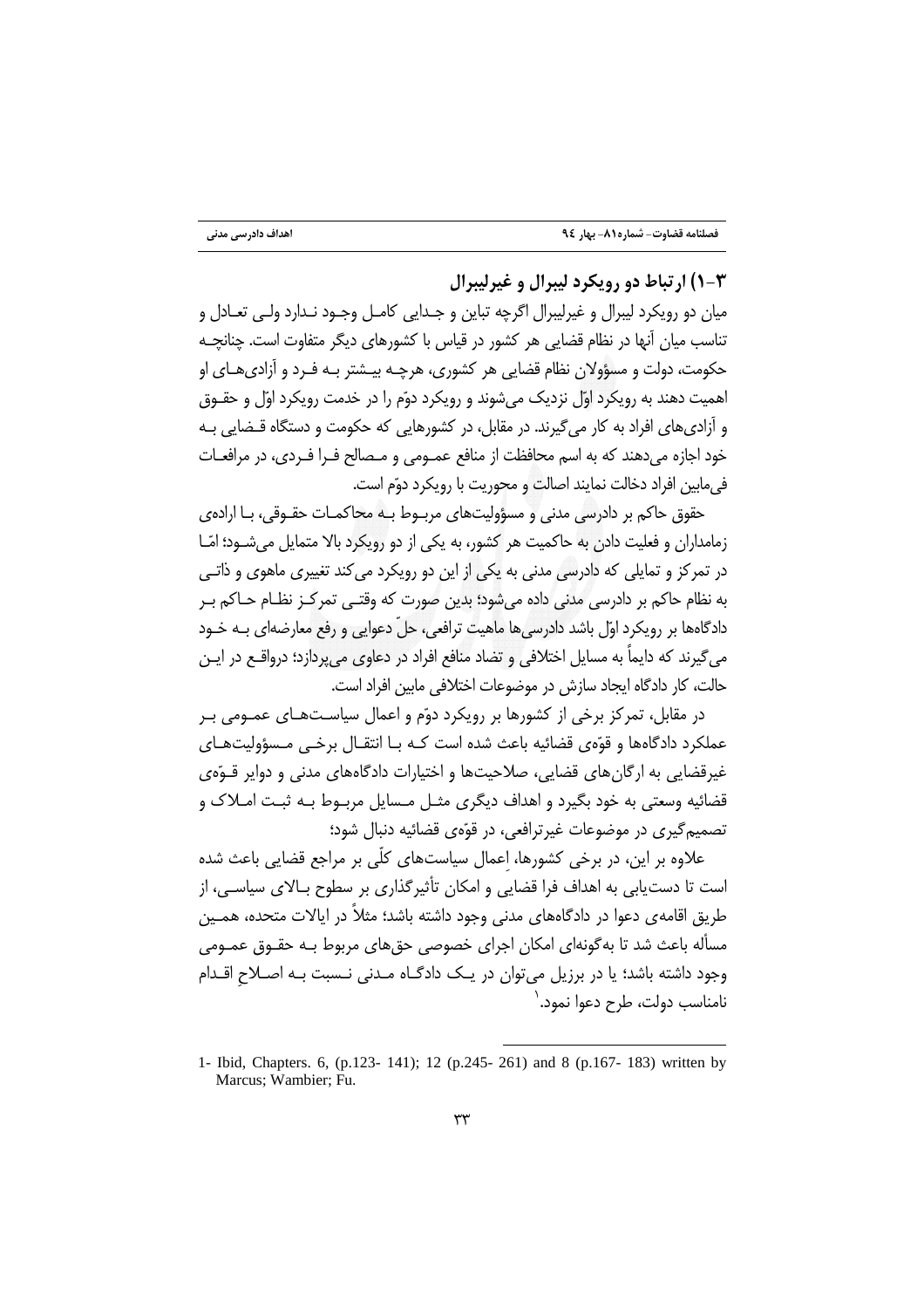#### ٤-١) قاضي، دستگاه قضا، حكومت

در تئوري، نظر و حتَّى در ظاهر دادرسي، توانايي ها و امكانات ضعيف طرفين دعوا از قدرت برتر قاضی متمایز میشود؛ امّا در عمل و در واقع، دخالت حکومت و دولت که برای کنترل عملکردهای خصوصی طرفین و سوق دادن به سمت منافع و مصالح عمـومی لازم اسـت ممکن است در مراتب و مراحل مختلفی از دادرسی به وقوع بیپوندد و از اختیـارات قاضـی هم فراتر برود.

در اغلب کشورها، از دادگاههای محلّی و ملّی گرفته تا قضات و دادگاههــای عــالی، بــا انبوهی از مأموران حکومتی که اغلب تحت عنوان دادستان انجام وظیفه میکننـد در هـر لحظه و مرحلهای از دادرسی، همه تحت کنترل حکومت خواهند بود.

غیر از عملکرد این مأموران، اینکه قاضی ملزم به پیروی از آموزههای سیاسی حکومت است (آموزههایی که یا به طور مستقیم اعمال میگردند یا از طریق مفهوم قانون گرایی که در نظامهای سوسیالیستی به قانون گرایی سوسیالیـستی معـروف اسـت) و همچنـین ایـن مسأله که قاضی در سطوح و مراحل زیـادی (غیـر از زمـان دادرسـی) و در مقـاطعی کـه می بایست گزینش و منصوب شود یا انتخابش تجدید یا لغو گردد همهی این موارد نـشان از این دارد که قاضی، تحت کنترل و در معرض انتقاد و بازرسی است و اگـر ایـن مـسأله همراه با اجرای سخت گیرانهی سیاستهای اجتماعی باشد نهایتاً به معظلی مبـدّل خواهـد شد که به موجب آن، امر اقامهی دعوا و دادرسی به حاشیه و انزوای کلّی و موضع انفعالی در سطح جامعه كشانده خواهد شد.

در هر صورت قاضی، دستگاه قضا و حکومت، سه مؤلفهی سرنوشتساز در جهتدادن به امر قضا هستند و جهت تقسیم و ترتیب بحث در ادامهی مطالب، نقش قاضی و دستگاه قضا در دادرسی، اگرچه ازهم جدا نیستند، به تفکیک مورد ارزیابی قرار میگیرند تا معلـوم گردد که اهداف دادرسی، از موضع هریک از آنها شامل چه چیزهایی است.

## ۲) اهداف دستگاه قضا در دادرسی

چنانکه از بحث در قسمت قبل نیز معلوم شد، نظام قضایی هر کشوری به عنوان یک نهاد حکومتی، اهدافی نهادی را دنبال می کند. در نگاه تطبیقی نسبت به نظام قضایی حاکم بر دادرسی مدنی، برخی از صاحب:نظران، نقش و رسـالت اجتمـاعی دادرسـی مـدنی در هـر کشوری را چیزی مابین دو رویکرد پیش گفته (لیبرالیستی یا مارکسیستی) می(انند و نظـام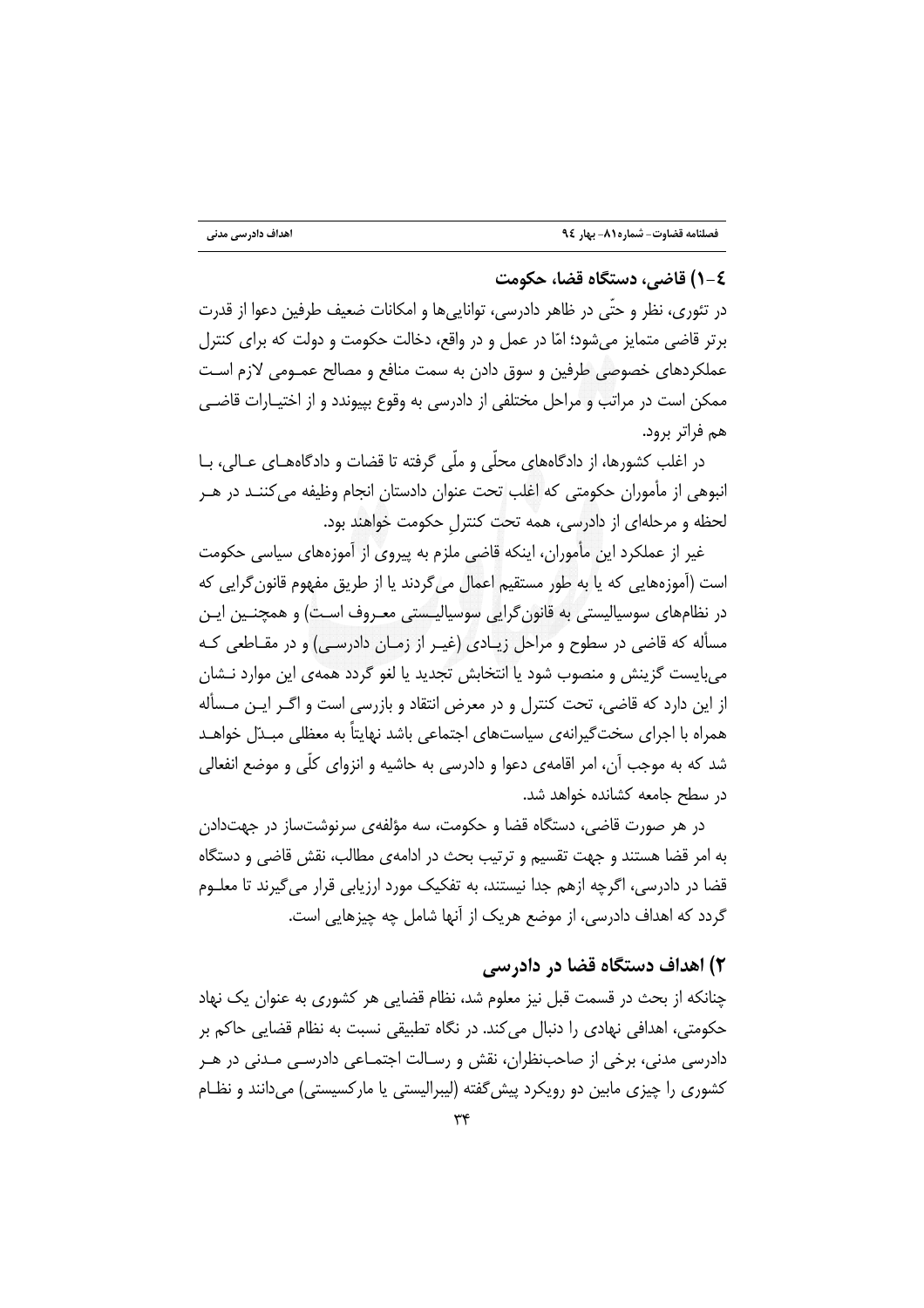قضایی هیچ کشوری را خالص و خالی از یکی از این دو نمی دانند؛ یعنی این طور نیست که در یک کشوری دادرسی مدنی منحصر به جنبـهی حـلّ دعـوا باشـد یـا فقـط در خـدمت سیاستهای اجتماعی باشد بلکه واقعیت امر، نوسان بین این دو گرایش است.

امّا در این میان، برخی از صاحبنظران معتقدند کـه نظـام دادرسـی همـهـی کـشورها کاملاً قابل تطبیق به یکی از دو دستهی لیبرالی یا مارکسیستی می،باشد.<sup>\</sup>

در ادامه به این مسأله دقیق تر توجّه مـے شـود کـه نهادهـای قـضایی، از دادرسـی در اختلافات مدني چه اهدافي را دنبال مي كنند؛ لكن چون كار قوەي قضائيه فقط محاكمه و رسیدگی نیست، برای تعیین اهداف دادرسـی لازم اسـت کلیـهی عملکردهـای آن مـورد بررسی قرار گیرد.

### ٢-٢) اهداف اجتماعی

بعضی از صاحب:نظران، <sup>7</sup> رسالتی تربیتی را بر دادرسی مدنی مترتب میداننـد از آن جهـت که عملکرد پیشگیرانهی آن تأثیری بر روی افراد میگذارد که از ارتکاب مجـدد تخلفـات ممانعت بهعمل می]ید. این موردی است کـه در قـانون دادرسـی مـدنی روسـیه، چـین و همچنین کشورهای سوسیالیستی سابق دیده می شود، هرچند بعد از اسـتقلال کـشورهای اروپای شرقی، کمتر چنین چیزی در قوانین آنها دیده می شود.

چنانچه این را بپذیریم که معمولاً نه افراد بلکه دولتها و مقامات عمومی هستند کـه سیاستهای فرهنگی، آموزشی و تربیتی را در جوامع خود اجرا مینمایند، در این صـورت، نگرش فوق در قالب رويكرد دوّم يا دادرسي غيرليبرال (سوسياليستي) مي گنجد. ّ

یکی دیگر از برنامههـا و سیاسـتهـای قـضایی کـه بیـشتر زیرمجموعـهی رویکـرد غیرلیبرال محسوب می شود اجتماعی کردن عدالت قضایی است؛ بـدین معنـی کـه عـدالت قضایی و دستگاه قضایی باید سبب اعتلا و ارتقای سطح عدالت در حوزهی اجتماعی شود؛ لذا باید عدالت را در سطح وسیعی به نیازهای جامعه نزدیک کرد. این نظریـه کـه توسـط *سیلوستری م*طرح شد بیشتر در دههی ۱۹۷۰ و اوایل دههی ۱۹۸۰ در برخی کشورها رایـج

<sup>1-</sup> Ibid, Uzelac, chapter 1, p.9.

۲- مثل: *ديميترى نوخرين و فو يولين*.

<sup>3-</sup> Ibid, Nokhrin, chapter 9, (p.183-205); Ibid, Fu, Chapter 8, (p.167-183).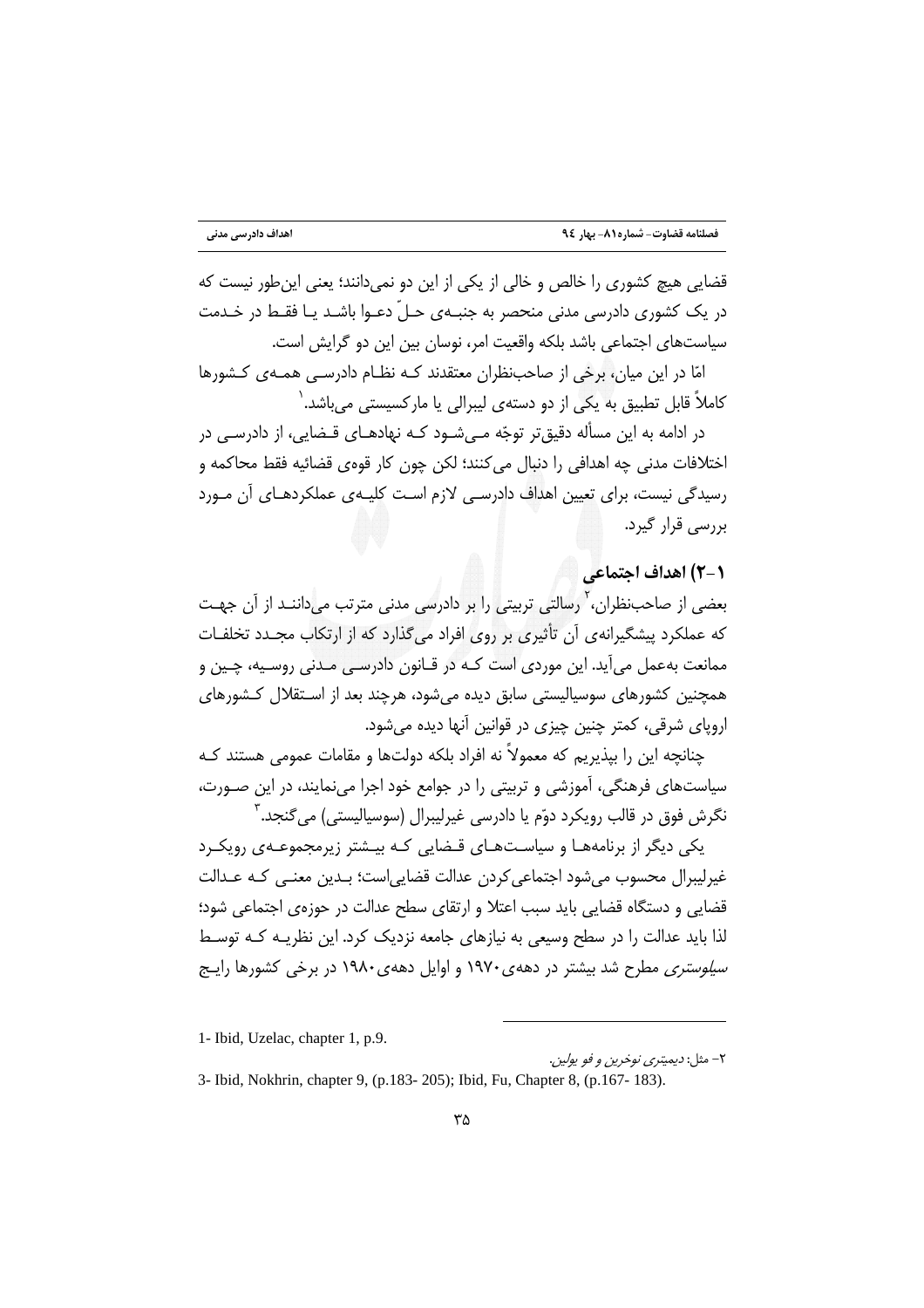بوده است. امروزه هم به نوعی همین سیاست، حـداقل در بعـضی از کـشورهای اروپـایی دنبال می شود؛ چراکه توقّع و انتظاری که از دادگاههای مدنی در جوامع اروپایی وجود دارد این است که در حین رسیدگی قضایی و دادرسی، باید برای طرفین دعوا شانس محافظت و دفاع از حقوق و آزادی۱هایشان تا حدّ ممکن وجود داشته باشد. این امر، از طریق قاضی و رفتار حکیمانهی او در خلال رسیدگی و محاکمه قابل اعمال است؛ یعنی آنجا که او بـرای طرف ضعیفتر فرصتی مساوی با طرف قویتر قایل است و سـعی در برقـراری تعـادل و توازن در دفاع از حقوق طرفین دارد.<sup>٬</sup> در نتیجه، دیدگاهی که دادرسی مـدنی را وسـیلهای جهت ایجاد هماهنگی اجتماعی می داند، فاصلهی زیادی با اجتماعی کردن عدالت قـضایی .<br>ندارد و این نگرش را هم باید در زمرهی رویکردهایی دانست که هدف از دادرسی مدنی را اجرای سیاستهای اجتماعی و وسیلهای در خدمت تأمین منافع اجتماعی می دانند.

دیدگاه استفاده از دادرسی مدنی جهت ایجاد وحدت، یکیارچگی و هماهنگی در جامعه، ازجمله ديدگاههايي است كه در نظام قضايي روسيه و چين اعمال و اجرا مي شود؛ خصوصاً در چین که تأکید بر این رویکرد به وسیلهی پلی که میان دعاوی مدنی بـا میـانجی *گـ*ری حقوقی و وساطت قضایی زده می شود همخوان و در یک راستا م*ی ب*اشد.<sup>۲</sup>

#### ۲-۲) کارآمدی

ادارهی کارآمد و منصفانهی قضاوت اگرچه مبنایی سیاسی دارد ولی آنچنـان اهمیتـی دارد که می تواند به عنوان هدف ذاتی دادرسے مـدنی معرفـی گـردد. ایـن هـدف در همـهى نظامهای معاصر دادرسی مدنی، نقش مهمی را بازی می کند و تأثیر بهسزایی در محافظت از منافع عمومے دارد.<sup>۳</sup>

مفهوم ساده و ابتدایی دادرسی مؤثر و کارآمد، چیزی جز این نیست کـه توانـایی اخـذ تصمیم قضایی و ختم دعوا در فاصلهی زمانی معقول برای تعداد بیشتری از پرونـدههـای حقوقی و دعاوی مدنی از هر نوع وجود داشته باشد. اگرچه توانمندی و کارآمدبودن یک نظام دادگستری باید از جمله پیش شرطها و نه اهـداف

<sup>1-</sup> Ibid, Silvestri, chapter 4, (p.79-105).

<sup>2-</sup> Ibid, Uzelac, chapter 1, p.10; Nokhrin, chapter 9, (p.183-205); Fu, Chapter 8,  $(p.167 - 183)$ 

<sup>3-</sup> Ibid, p.18.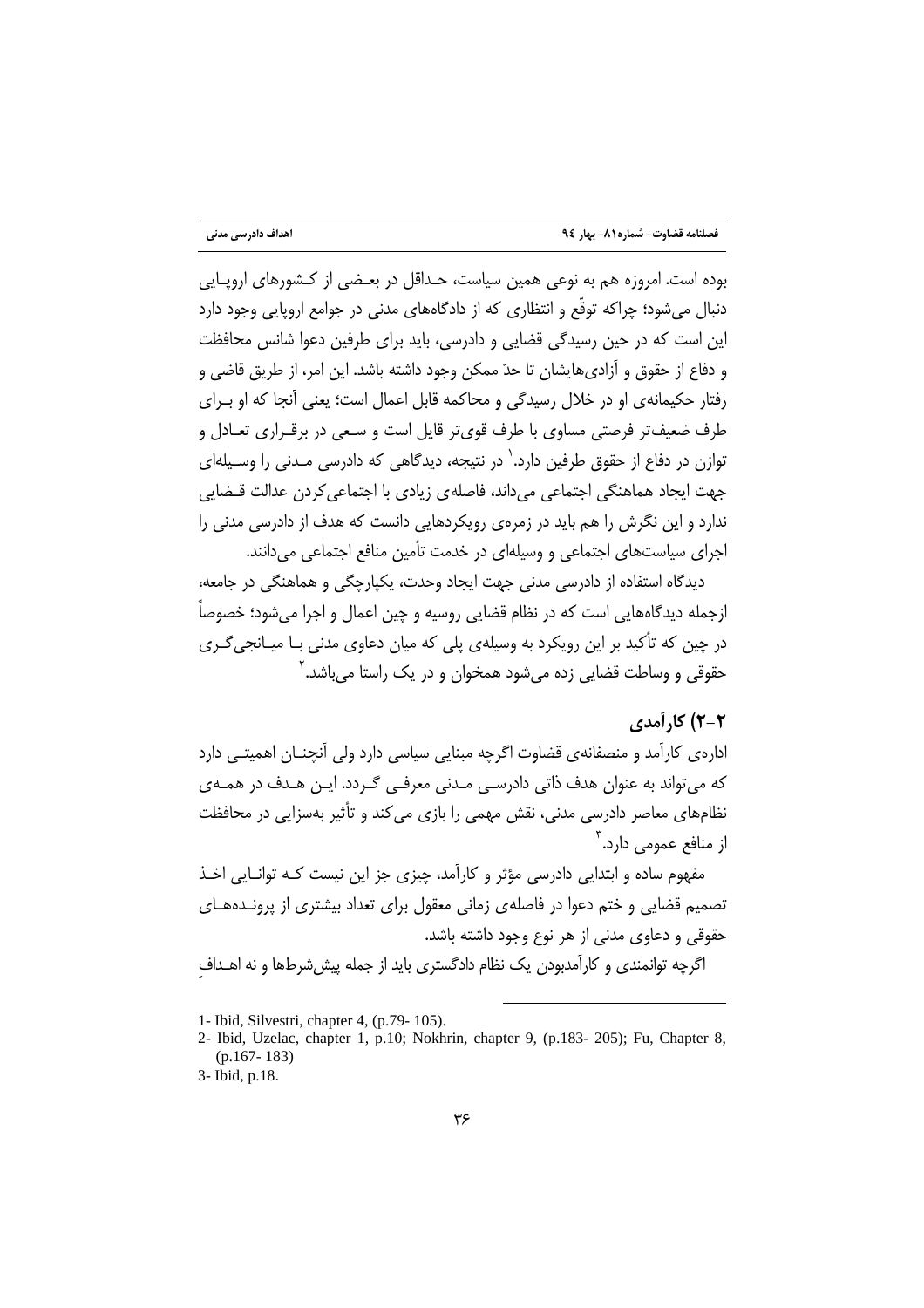دادرسی مدنی باشد امّا مشکلات اصلی در رسیدگی به انتـوهی از دعـاوی مـراجعین و تـأمین وقت مناسب و قابل پیش بینی در ادارهی امور محوله به دستگاه قضایی، منتج به تمرکز بر تنها یک هدف می شود و آن مراقبت از نظام دادرسی در مقابل خطر از هم گـسیختگی، همـراه بـا تقويت اميد و تلاش در جهت كاهش زمان دادرسي ها و تقليل تعداد مراجعين است. `

یکی از شکلهای این روند و فرآیند، پیشرفت در امر متناسبسـازی اسـت. در همـین رابطه مقرّرات و قوانین هنگ کنگ به مفهومی اشاره می کنند کـه از آن بـه پیـشروی بـه سمت مفهوم عدالت تعبیر می شود، با عطف نظر به این ملاحظه که کارآمدی و سرعت در رسیدگی و محاکمه به اندازه*ی* صحت و درستی رأی و نتیجهی دادرسی اهمیت دارد.<sup>۲</sup>

مقتضای یک چنین کارآمدی ایـن اسـت کـه محـدودیت منـابع عمـومی در ادارهی دادگستری و نظام قضایی به گونهای واقع بینانه مشخص گردد و بعد ضمن التفات و لحـاظ عوامل دیگر، کاهش هزینه و زمان بـه وسیلهی یـک نظـام فعّـال قـضایی در مـدیریت رسیدگی و همراه با تلاشی مداوم جهت تسهیل تشریفات دادرسی در نظر گرفته شود.

بر مبنای نظریهی «سه بُعدی» *زوکرمن* آکه در مورد عدالت ارائـه شـده اسـت، نظـام دادگستری یک کشور در دنیای کنونی نباید تنها بر دقت و صحت آرا و قانونی و بی نقص بودن آنها تمركز كند، بلكه در عوض به همان اندازه كه بر صحت، دقت و قانوني بودن آرا و تصمیمات قضایی اهتمام میeرزد، زمان و هزینههای لازم را نیز لحاظ کرده و سـعی در تقلیل مدّت و هزینههای دادرسی داشته باشد؛ <sup>۲</sup>

امّا درحالی که نظریهی «سه بُعدی» در تئوری، نیازمند ایجاد تعادلی دقیـق در عوامـل مختلف همچون اهمیت فردی و اجتماعی دعوای اقامه شده در دادگاه، انتظارات و نیازهای طرفین دعوا و منابع در دسترس می باشد، در برخی از کشورها نسبت به هزینههـا ممکــن است كمتر اعتنا شود تا با تلاش هاي آگاهانه، بحـث كارآمـدي، انـصاف و بهبـود كيفيـت ,سیدگے, تحقّق پیدا کند.

در انگلستان و هنک کنگ، هدف دادرسی کارآمد، به عنوان یک مقصد اساسی کـه در

<sup>1-</sup> Ibid, p.11&12.

<sup>2-</sup> Ibid, Peter & David Chan, chapter 7.

<sup>3- &#</sup>x27;three- dimensional concept of justice'.

<sup>4-</sup> Zuckerman. A, The challenge of civil justice reform: effective court management of litigation, City Univ Hong Kong Law Rev 1(1): (2009), p.p.49-71.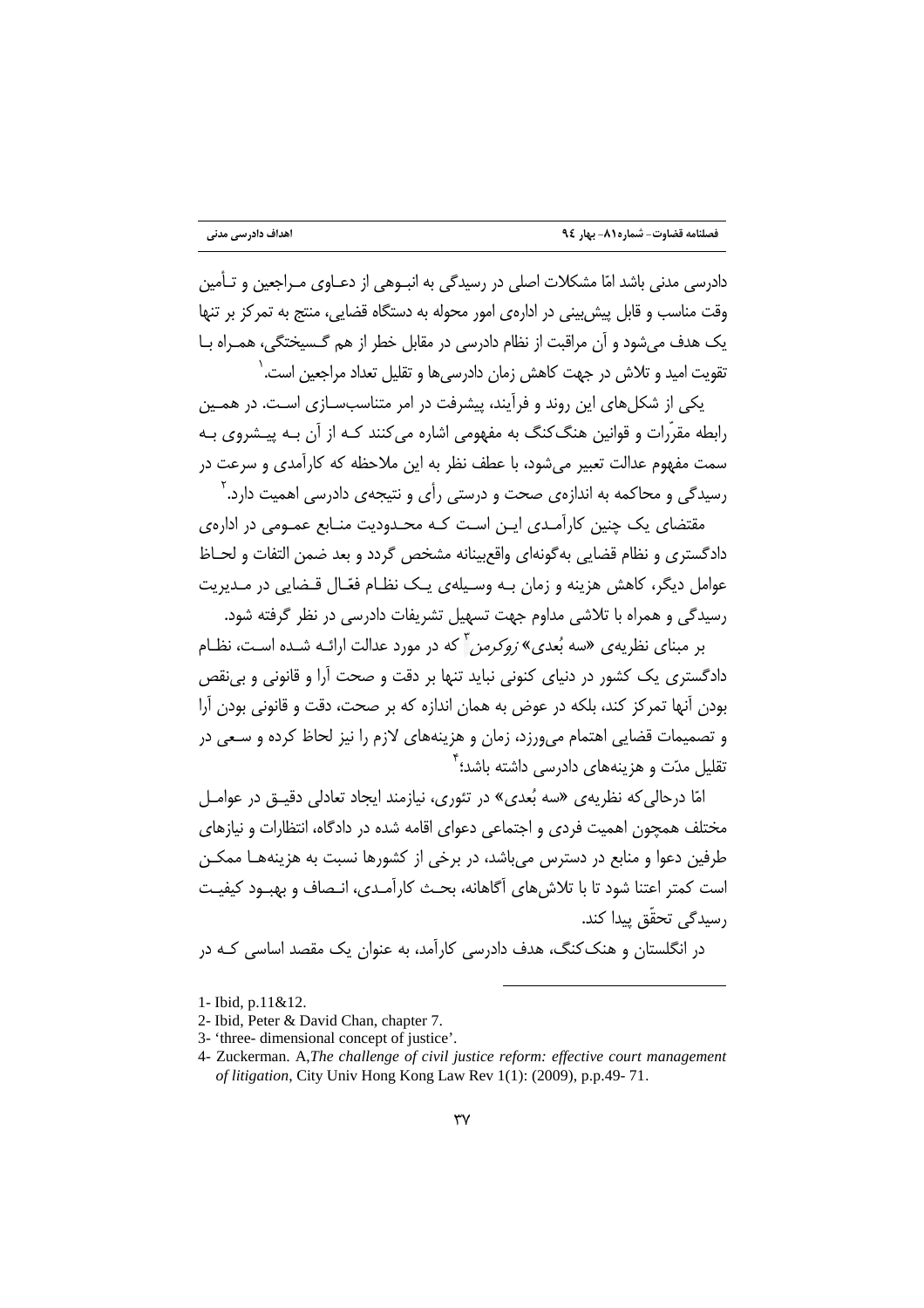مرکز اصلاحات اخیر در دادرسی مدنی قرار گرفته است بیان میشود. در آنجا دادگستری مدنی به عنوان یک خدمت عمومی مهم باید مؤثر، کارآمد و منصفانه باشد. مدیریت دعـوا باید به گونهای فعّال در جایی که ضرورت داشته باشد اعمال گردد و اقدامات دادگاه بایـد عملکردی سریع، ساده، روان، ارزان و با زمانبندی قابـل پـیش بینـی در جهـت رسـیدگی داشته باشد. همچنین این مدیریت باید به نحوی باشد که امکان سوءاسـتفاده از مقـرّرات شکلی را به هیچ یک از طرفین دعوا ندهد و مانع از اقدامات تأخیری آنان گردد.

یکی از تحوّلات مهمی که در این راستا صـورت گرفتـه اسـت در اصـلاحات اخیـر و رویهی قضایی هنک کنگ دیده می شود؛ جایی که دادگاهها حالا دیگر مے تواننـد دعـوای خواهان را به خاطر تأخیر زیاد مورد ایراد قرار دهند به شرط آنکه تصمیم مورد ایراد، مبتنی بر سوءاستفاده از تشریفات دادگاه باشد؛ یعنی تأخیر باعث ریسک قابل ملاحظـهای گـردد که محاکمهی عادلانه را غیرممکن سازد. <sup>۱</sup>

در تفاوت آشکار با دو کشور یاد شده، نظامهای دادرسی مدنی در کشورهایی که قـبلاً به عنوان بلوک شرق شناخته می شدند، درحالی که از نظر شکلی به نقـش فعّـال قاضـی و اهميت فوق|لعادهي منافع عمومي وفادار هستند در موارد مربوط بـه ارزش هـاي ذاتـي، در قواعد شکلی و آیین دادرسی معمولاً ضعیف و منفعل ظاهر می شوند. از نظر دادگاه اروپایی .<br>حقوق بشر، در این کشورها اشکالاتی مثل مدیریت ضـعیف دعـوا و زمـان، ناکارآمـدی و نقض حق محاکمه در مدّت زمان معقول، تأييد مي شود.<sup>۲</sup>

۲-۳) رسیدگی به موضوعات زیاد در دادگاهها

مطابق تعریفی که در قسمت قبل، از کارآمدی یک نظام قضایی ارائه شد کـه ایـن امـر را منوط به ایفای مسؤولیتها، بدون تأخیر و به دور از صَرف وقت طولانی می نماید تعـداد و دایرەی مسؤولیتھای دستگاه قضایی اهمیت پیدا می کند.

همان گونه که تا اینجا گفته شد، رفع دعـوا و حـل اخـتلاف در نظـام قـضایی بیـشتر کشورها به عنوان هدف اصلی از دادرسی مدنی در نظر گرفته می شود؛ با این وجود، جالب این است که در نظام قضایی بیشتر کشورها پـرداختن بـه اختلافـات و حـل مرافعـات در

1- Ibid, Uzelac, chapter 1, p.18. 2- Ibid.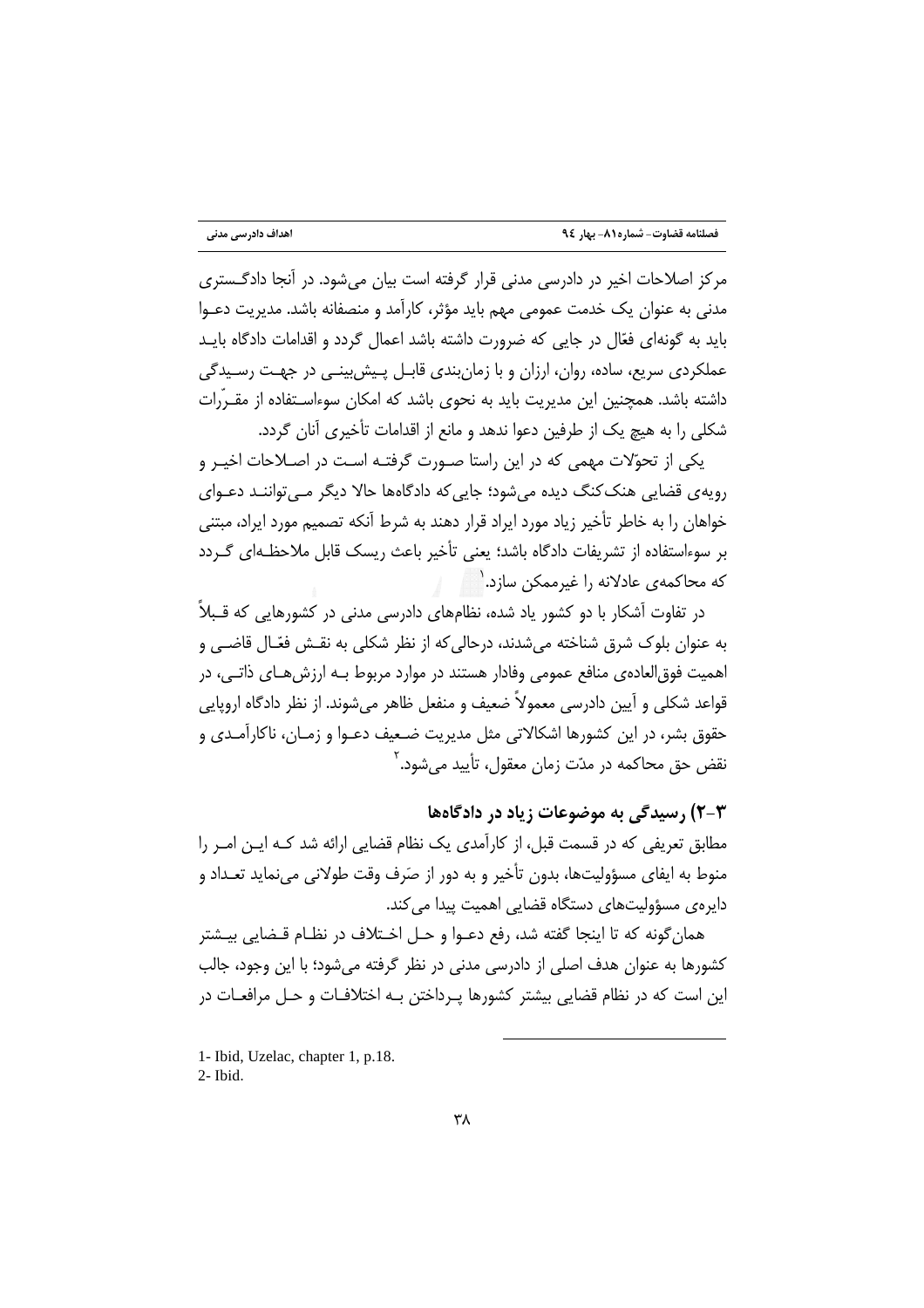دعاوی، کمترین بخش را در حجم کاری دوایر قـضایی بـه خـود اختـصاص مــ ,دهـد ٰ و دادگاهها بیشتر با اموری غیر از آنچه برای آن ساخته شدهاند درگیر هستند.

با این وصف، آشکارا در اغلب دعاوی غیرترافعی که مقصود از طرح آنها حل اختلاف و خصومت نیست، توجه و تأمین اهداف سیاسی و سیاستهـای اجتمـاعی در درجـهی اوّل اهمیت قرار می گیرد؛ این در حالی است که کار دادگاههــا در ایــن دعــاوی غیرترافعــی در اصل، ماهیتی اداری و نه قضایی دارد؛ در واقع در حالی که تصویر عمومی و فرهنگی کـار قضایی مربوط به قضاوت بوده و رسیدگی قضایی، ایفای نقش در مرافعـات و مخاصــمات مي باشد، در امور مربوط به ثبت اسناد و املاک يا در اوقات رسـيدگي بـه امـور حـسبي و برخی از امور دیگر که کار یا در حدّ پایینی از قضاوت است یـا اصـلاً اداری اسـت از نظـر منتقدین، عملکرد اصلی دستگاه قضایی به یکباره تغییر ماهیت میدهد.

استفاده از دادگاه برای اهدافی ذاتاً غیرقضایی و بـرای مقاصـد اداری، علامـت خـوبی است بر این حقیقت که اهداف دادرسی در میـان نظـامهـای قـضایی کـشورها همـسو و هم جهت نیستند؛ همه ی دادگاههای حقوقی، به امور قضایی رسیدگی می کنند امّا این بسته به گزینش سیاسی یک حکومت است که تعدادی موضوعات و مسؤولیتهـای متفرقـهی غیرقضایی را نیز به قوّهی قضائیه واگذار کند یا نه.<sup>۲</sup>

با پیچیدهتر شدن جوامع مدرن فعلی به نظر می٫سد به مرور زمان، صاحبنظران بیشتر شاهد ایـن امـر باشـند کـه از ایـن پـس بـه نـدرت در عملکردهـا و توزیـع اختیـارات و مسؤولیتهای قضایی و مجریه، خلوص و منطق یا تفکیکی بیابند؛ یعنی امکان نـدارد نـه دادگاهها را تنها مشغول به قضاوت و رسیدگی به مسایل اختلافی و ترافعـی ببینـیم و نـه دولت و مقامات اجرابي محلّى را صرفاً مشتغل به مابقي امور و مسؤوليتها.

۱– برای مثال: موضوعات ترافعی در همهی دادگاههای کرواسے تنهـا حـدود ۲۵ درصـد از دعـاوی مـراجعین را تشکیل میدهد و بقیه شامل اجرا، دعاوی عمومی ثبت و دیگر دعاوی غیرترافعی میباشد. در سطح دادگاههای بدوی با صلاحیتهای عمومی شان، این تعداد حتّـی کمتـر از ٪۲۵ هــم مـی باشـد. در سـال ۲۰۱۲ در میـان موضوعات مدنی دریافتی توسط دادگاههای محلّی، ۱۵۴۴۶۶ اقامهی دعوا وجـود داشـته اسـت شــامل: تعـداد ۴۷۶۵۴۳ مورد ثبت املاک، ۱۷۶۷۱۳مورد اجرایی، تعداد ۱۱۰۳۹ پروندههای مربوط به ارث و ۱۱۲۱۱۲ پرونده غیرترافعی دیگر؛ یعنی اقامهی دعوا، تنها ٪۱۶/۶ از کلّ مراجعین را تشکیل میدهد.(Ibid, p.13).

<sup>2-</sup> Ibid.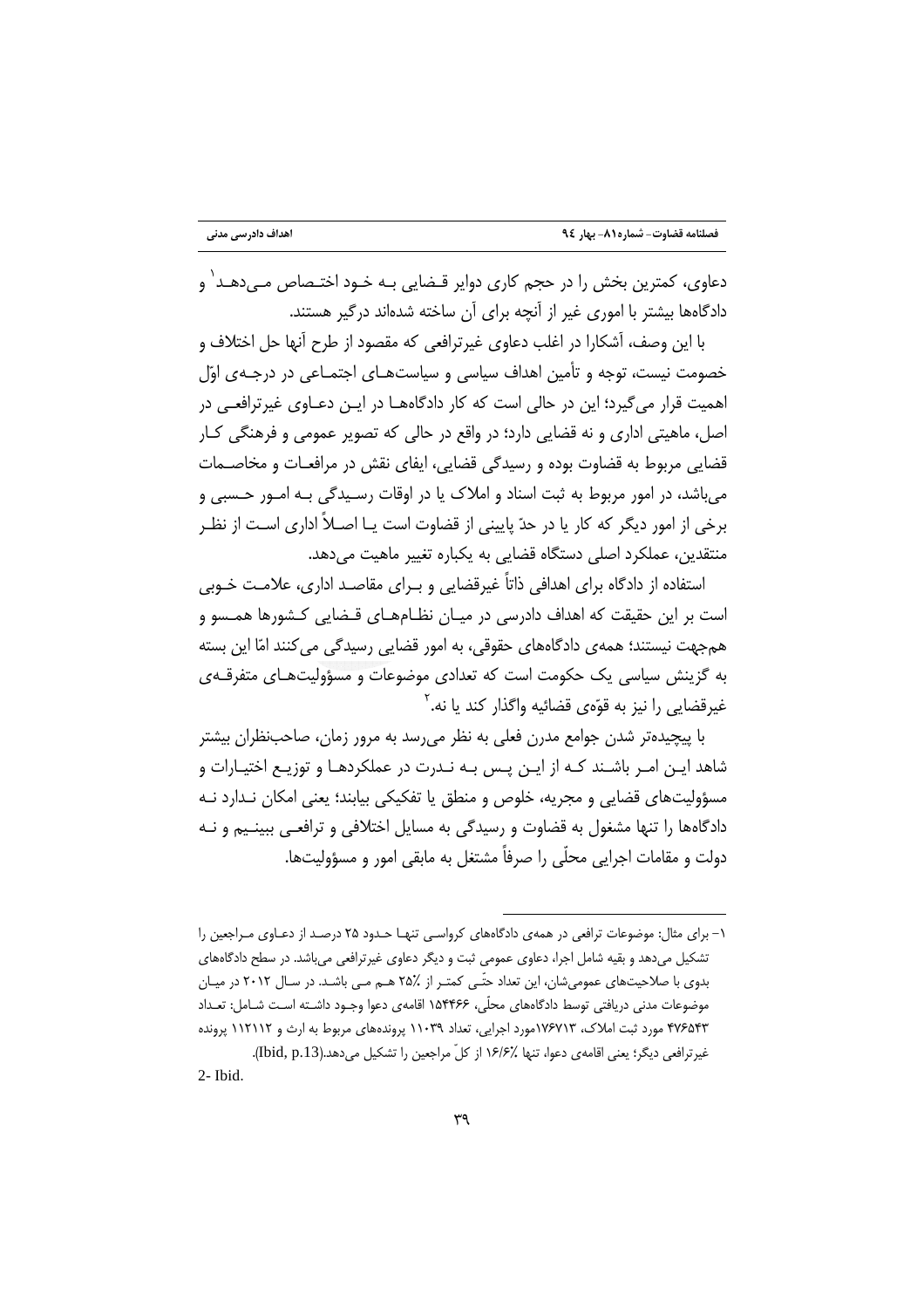به مرور، این امر، امری معمول و متداول شده است چنانکه هیچ یک از ما شاید تا بـه حال از خود نیرسیده باشد که چرا در بالای تابلوی ادارهی ثبت اسـناد و امـلاک، عبـارت قوّهي قضائيه نوشته شده اسـت و حـال آنكـه در ادارهي ثبـت اسـناد، سـوابق امـلاک و مستغلات مردم نگهداری می شود و این سازمان بیشتر عملکردی در جهت حفـظ حقـوق مالكيت مردم دارد.

امروزه در بیشتر کشورهای دنیا، امور خارجی بیشتر و بیشتری، از مقـرّرات مربـوط بـه روابط خانوادگی و حقوق خانواده گرفته تا کنترل و نظارت بر انتخابـات محلـی، بـر دوش دادگاهها گذاشته مے شوند.

گزارش های ملّی که از کشورهای مختلف در دسترس مے باشـد همـین امـر را تأییـد می نماید. در هیچ یک از این گزارش ها صلاحیتهای نظام قـضایی دادگـستری تنهـا بـه رسیدگی به امور ترافعی و کارهای مناسب با پروندههای قضایی محدود نمـی شـود. البتـه سهم مربوط به امور غیرترافعی و موضوعات غیرقضایی در مجموع کارهـای دادگـاههـای مدنی، از کشوری به کشور دیگر متفاوت می شود. <sup>۱</sup>

پروفسور *وان ري* به اين واقعيت اشاره مي كند كه در هلند، اگرچه دادگاههاي مدني به موضوعات غیرترافعی متنوعی رسیدگی مے،نماینـد امّـا موضـوعات غیرترافعـی و اداری، آنچنان که در نظامهای قضایی کشورهای دیگر نقش زیادی را بـازی مـی کننـد اهمیـت ندا<sub>ً</sub>، ند. <sup>۲</sup>

در قیاس با هلند، در اتریش و آلمان، سهم موضوعات غیرترافعی آشکارا بیشتر است.<sup>۳</sup>

٤-٢) , عايت تناسبها در دادرسي كارأمد

بحث در دو قسمت پیش که یکی به کارآمدی (به عنوان شـاخص و ایـدهأل دادرسـی) و دیگری کثرت مسؤولیتهای دستگاه قضایی (به عنوان وضعی که امر قـضا در دنیـای مـا بدان دچار شده است) اختصاص داشت، یک نتیجه به دنبـال خواهــد داشــت و آن اینکــه، کارآمد عمل کردن نهادهای قضایی، با وجود سنگینی مسؤولیت و تعـداد زیـاد اشـتغالات،

<sup>1-</sup> Ibid.

<sup>2-</sup> Ibid, Van Rhee, chapter 3, (p.61-79).

<sup>3-</sup> Ibid, Koller, chapter 2, (p.35- 61).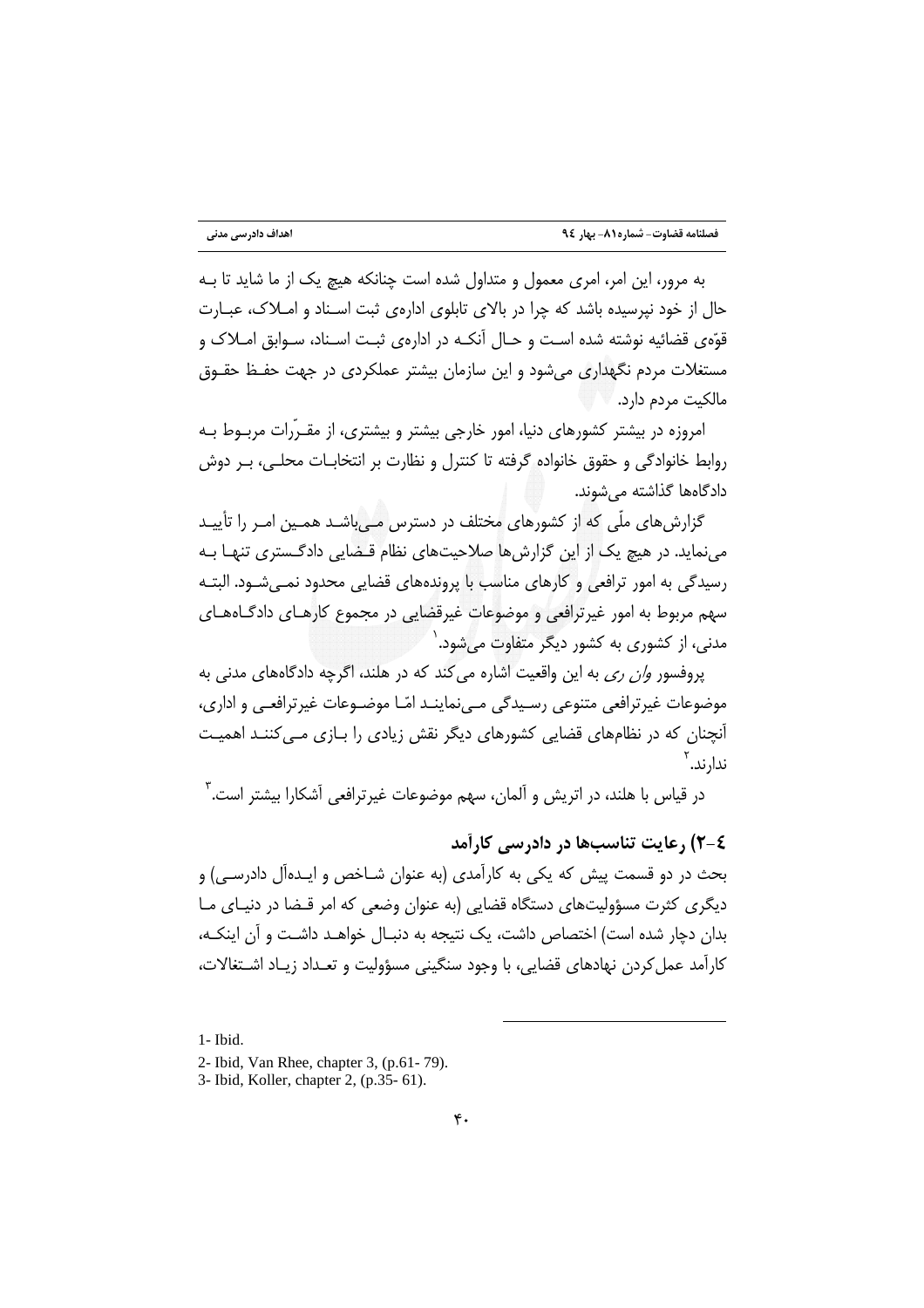مستلزم رعايت تناسب در چند عامل مهم است از قبيل: تناسب نـسبت بـه عامـل زمـان، تناسب در سیاستهای کلّی از نظر تعارضی که گاهی میان حفظ حقـوق فـردی و منـافع عمومی وجود دارد و تناسب در دست یابی به نتایج منصفانه در مقابـل توسّـل بـه اجـرای صرف قواعد شكلي.

همچنین دستگاه قضا برای کارآمدی|ش نیاز دارد تـا مـشخص نمایـد کـه در ایفـای وظایفش سعی دارد تا کیفیت حلّال مشکل بودن را به رسیدگی هایش بدهد یا ندهد؟!

مطلب آخر در این قسمت، توّجه به هزینهی دادرسی و درآمد قوّهی قـضائیه اسـت تـا معلوم نماید که هزینههای مالی دادگستری در سطح جامعه چگونه باید تأمین گردد. بحث در قسمتهای بعدی به بررسی این تناسبها توجه دارد.

(-٤-٢) مديريت زمان در رسيدگي به دعاوي گوناگون

مدّتی که به یک رسیدگی اختصاص می یابد آنقدر اهمیت دارد که بی توجهی به آن، نتایج غیرمطلوبی به بار میآورد؛ چراکه اگر دادگاه، در دعوایی به موقع حـقّ و تکلیـف طـرفین دعوا را معیّن نسازد چطور بتوان مدعی شد که مقتضیات دادخواهی و عـدالت گـستری بـه طور کامل به اجرا درآمده است و محکومعلیه را از ضرر و زیـان بیـشتر محافظـت نمـوده است؟ از قدیم هم گفتهاند: «اجرای با تأخیر عدالت، چیزی جز نفی عدالت نیست»؛`

امّا پروندهها همه به یک شکل نیستند تا بتوان زمانی تقریباً معیّن و مشخص را بـرای آن اشاره نمود و قوَّمي قضائيهي هر كشوري با انواع زيادي از دعــاوي مواجــه مــيشــود؛ دعاوی بزرگ، دعاوی پیچیده، دعاوی خاص و منحصر به فرد، دعاوی مربـوط بـه منـافع گروهی و جمعی و غیره. برای دستگاه قضایی گریزی جز رسیدگی به همهی این دعـاوی نىست.

امّا یکی از سؤالاتی که معمولاً از حقوق دانان تطبیقی در رابطه با اهداف دادرسی مدنی می شود این است که آیا هدف دستگاه قضایی در یک کشور باید محدود به این باشد کـه توانایی رسیدگی به انبوهی از دعاوی معمولی و پروندههای تکراری را داشته باشد؟ یا انتظار می رود که رسیدگی به دعاوی سخت و سنگین (که موضـوعات حقـوقی دشـوار پـا

<sup>1- &</sup>quot;Justice delayed is justice denied".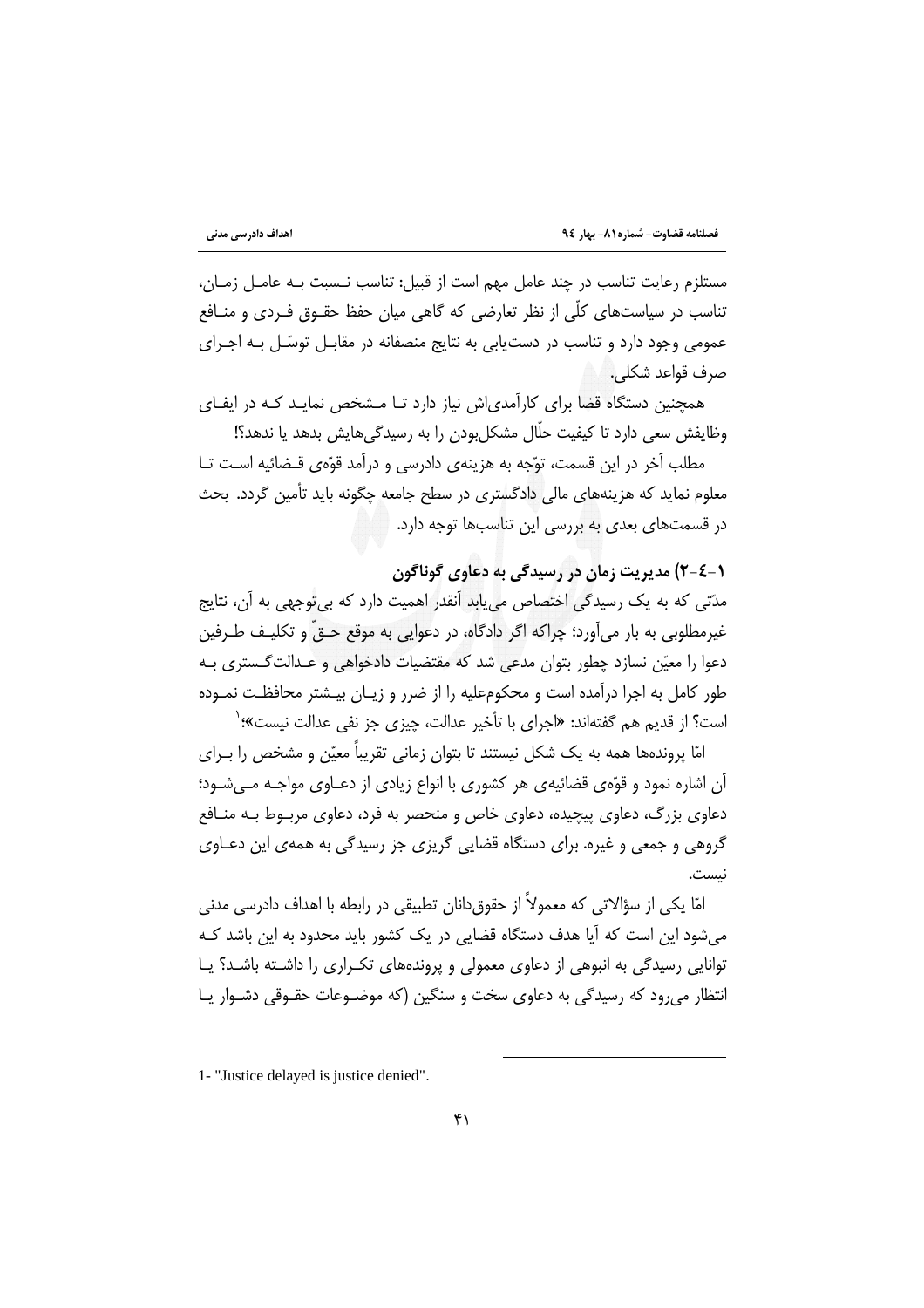مسایل جدیدی از حقوق را مطرح مینمایند) را هم از نظر دور ندارد؟`

در برخی کشورها مثل آلمان و اتریش، مکانیسمهایی برای دعـاوی تکـراری طراحـی شده است تا امکان مواجهه با تعداد زیاد پروندهها فراهم آید.<sup>۲</sup>

در اتریش، سیستم اتوماتیک الکترونیکی برای اجرای رأی وجود دارد تا احکام پـولی و مالي به راحتي و سريع قابل پرداخت باشد. ۳

در بسیاری از کشورها، زمان بندی مناسب، تا حدّی از طریق ارجاع برخی پروندهها بـه دادگاههای ویژه یا رسیدگی های فوری و مخصوص صورت می گیرد.

با وجود مقدمه ی آیین دادرسی اروپایی برای دعاوی کوچک در شورای اروپا (که بـه-گفتهی منتقدین، سندی است که به بیجیدگی های کار اضافه کرده است)، در مورد دعاوی کوچک در میان صاحب نظران حتی در حوزوی کشورهای اروپایی، وحـدت نظـری وجـود ندار د.

درحالي که در ايتاليا قضاتي براي صلح و مصالحه در دعاوي کوچـک وجـود دارنـد، در هلند و فرانسه از رسیدگی های داوری برای این دعاوی استفاده می شود و اتریش و آلمـان هم دعاوی کوچک را در صلاحیت دادگاههای ویژه قرار دادهاند. همچنین تشریفات و آیین شکلی در این دادگاهها از نوع خاصی است یعنی «تشریفات در حداقل ممکن نگـه داشـته شده، بر قسمت شفاهی و محاورهای رسیدگی هـا تأکیـد شـده اسـت و در مـورد پـذیرش تقاضای تجدیدنظر محدودیت به عمل می آید».<sup>۴</sup>

تشریفات دادرسی در دعاوی کوچک می تواند کمتر جنبـهی رسـمی داشـته باشـد امّـا كماكان تابع قواعد و مقرّرات ميباشد.

یکی از استثناها، قانون آلمان است که در آن اعمال تـشریفات شـکلی در دعــاوی بــا ارزش كمتر از ۶۰۰ يورو با اختيار و صلاحديد دادگاه الزامي نيست (امّا اين فقط در صورتي است که همسو با ضمانتهای قانونی باشد).

در مجموع در مورد مدیریت و کارآمد برگزارکردن رسیدگیهـا در دعـاوی کوچـک و

<sup>1-</sup> Ibid, Uzelac, p.21.

<sup>2-</sup> Ibid, Uzelac, p.21.

<sup>3-</sup> Ibid, Koller, chapter 2, p.49&50&51.

<sup>4-</sup> Ibid, Uzelac, p.23.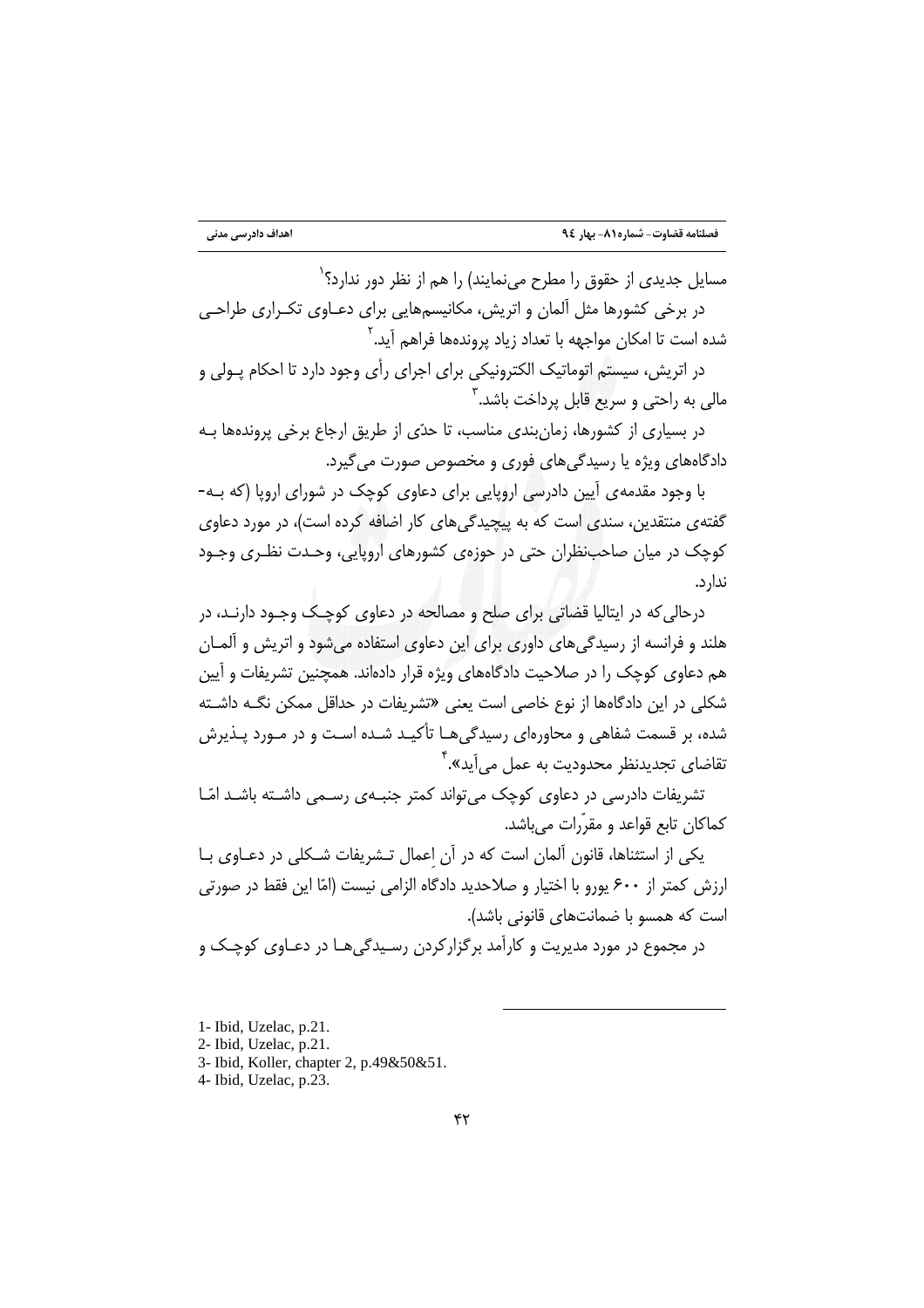.<br>معمولی مدنی، برخی صاحب نظران مثبل *کریستین کُل*ے بیه محیدودیت هیای قیانونی در سادهسازی و هموارسازی کار در این رابطه اشاره می کنند.`

امّا در مورد دعاوی با ارزش مادّی کم، اتخاذ موضعی کاسبکارانه از سـوی نهادهــای قضایی که به موجب آن دعاوی را فقط به خاطر ناچیز بودنشان رد نماینـد چنـین چیـزی اصولاً چیزی غیر از نفی حق بنیادین دسترسی به عدالت نیست.<sup>۲</sup>

نه تنها ردّ دعاوی کوچک بلکه از نظر حقوق(دانـانی چـون *کریـستین کُلـر* حتـی کـم اهمیتتر تلقی کردن چنین دعاوی صرفاً بر مبنــای مقــدار ارزشــشان منطقــی و عادلانــه نىست. "

با این همه، رسیدگی و برگزاری محاکمات برای دعاوی کوچک، در خیلی از نظامهای حقوقي، توليد چالش هاي بزرگي نموده است؛ چراکـه فقـدان مـديريت صـحيح در مـورد دعاوی کوچک از آنجا که تعداد این دعاوی کم نیست، کارآمدی نظام قضایی را به چالش خواهد کشید. در این مورد درحالی که کشورهای «کامن۷» عموماً برنامهای در جهت ردّ و منع دعاوی کوچک از دوایر قضایی و با روشهای متنوعی (شامل صرف هزینههای بالای اقامه ی دعوا توسط اصحاب دعوا) دارند در کشورهای «حقوق نوشته» از دعاوی کوچک استقبال بیشتری می کنند.

اصلي كه به موجب آن قضات نبايد وقت خود را با موضوعات و موارد نامربوط و ناچيز هدر دهند ٌ (یا اصل شرافت وقت قاضی) به طورکلّی از سوی نظامهای حقوقی کشورهای اروپایی رد شده است.

در موارد فوق|لعاده مثلاً در ایتالیا و کرواسی، دادگاهها به هیچ وجه دعوایی را به خاطر کم اهمیت بودن آن رد نمی کنند مگر بعد از سیر یک فرآیند طولانی که شاید این امکــان وجود داشته باشد که دادگاه تصمیم به رد دعوا بگیرد.

در محارستان تا سال ۲۰۰۹ مقرّرات شکلی خاصی برای دعاوی کوچک وجود نداشـت و برای همهی دعاوی، صرفنظر از ارزششان، قواعد شکلی یکسانی وجود داشت.

<sup>1-</sup> Ibid, Koller, chapter 2, (p.35-61).

<sup>2-</sup> Ibid, Silvestri, chapter 4, p.98.

<sup>3-</sup> Ibid, Koller, chapter 2, p.50.

<sup>4-</sup> de minimis non curat praetor (The praetor does not concern himself with trifles).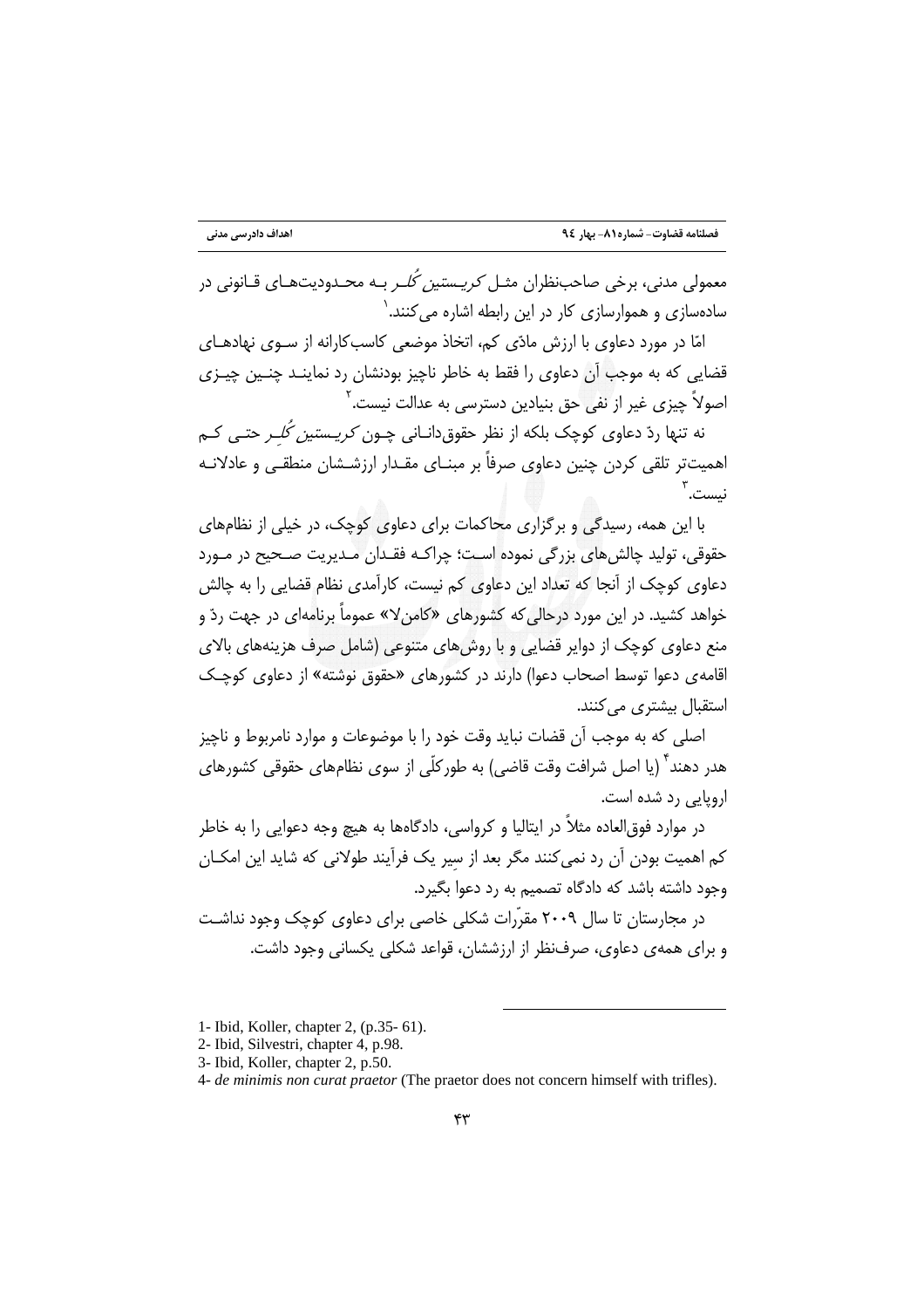صرف نظر از دعاوی کوچک و عادی، درباره ی رسیدگی های چند طرفه و جمعی، گفته می شود که «اقامهی دعواهای چند طرفه هنوز در اوان طفولیتشان به سر می برنـد»<sup>۱</sup> کـه یذیرش این دعاوی «بسیار دور از وضع مطلـوب اسـت»<sup>۲</sup> کـه «ادارهی موضـوعات چنـد طرفه ی پیچیده نمی تواند به عنوان هدف و ثمر اصلی دادرسی مدنی در نظر گرفته شود»<sup>۳</sup> که «قضات تمایلی در رسیدگی به پروندههای چند طرفه از خود نشان نمی دهند» <sup>۲</sup> و غیره.

در این مورد، برخی صاحبِنظران مثل *وامبیر* از برزیل، به عنوان یک استثنا یاد مے -کنند که با «نظام بسیار تکامل یافتهای در گروهبندی اعمال» و دعاوی، غالبـاً از عهـده ی موضوعات پیچیده برمی[ید.<sup>۵</sup>

در هر صورت در مورد دعاوی چند طرفه، علیرغم استفادهی کم و پذیرش ضـعیف در اجرا، قانون گذاران کشورهای زیادی از هنگ کنگ گرفته تا آلمان، دایماً علاقهمندی خـود را برای وضع مقرّرات در این زمینه نشان دادهاند. در عین حال شک و تردید همراه با طرز تلقی های انتقادی هم در این زمینه دارای قوت و اعتبار می باشند.

بسیاری از صاحب:نظران حقوقی، در این نظر شریک|ند که در جوامع پیچیدهی کنونی، دادگاهها باید توانایی مواجهه با موضوعات اجتماعی پیچیده را داشته باشند. برخی از انـواع رسیدگی ها که برای انجمن های معیّن یا شخصیتهای عمومی مـستقل، حـقّ اقـدام بـه اقامهی دعوا به نمایندگی را فراهم می کنند در برخی حوزههای صلاحیت اگرچه وجود دارد ولی در همه ی موارد به جای اینکه اقدام و رابطهای عملی و واقعی در میان باشد جنبه ی تئوري و نظري په خود گرفته است.

گفته می شود که در واقعیت امر، تعداد انـدکی از نظـامهـای دادگـستری مـدنی بـرای رسیدگی مناسب دعاوی چند طرفه حتی از طریــق روش۵هــای عرفــی، مـساعد و مـستعد هستند. این مسأله، آشکارا چالشی خواهد بود که در آینده باید با آ<sub>ن</sub> مواجه شد.<sup>۶</sup>

- ۱ هلند.
- ٢- ايتاليا.
- ٣- اتريش.
- ۴– ڇين.

5- Ibid, Wambier, chapter 12, (p.245-261). 6- Ibid, Uzelac, p.24.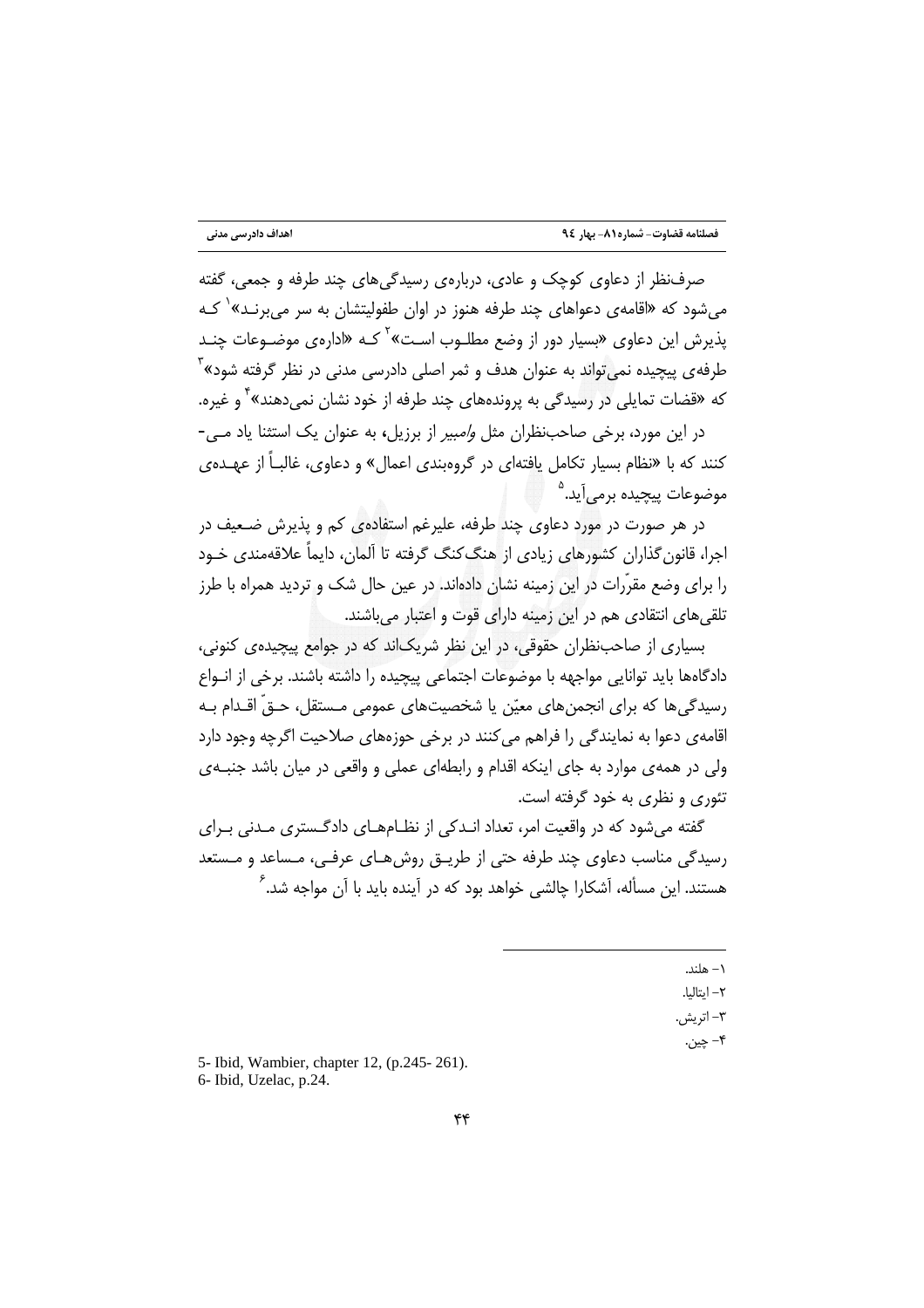در مورد دعاوي سخت و دشوار و رسېدگې په آنها، در اکثر کـشورها خـصوصاً چـین و ایتالیا این دعاوی مورد استقبال دادگاهها نیستند و مکرراً در بدو رسیدگی رد می شوند.`

تمایل اکثریت به تمرکز بر حلّ تعداد زیاد پروندههای متوسط و کوچک مے ،باشـد بـه جای آنکه تمرکزشان بر رسیدگی به دعواهایی باشد که هر یک از نظر اجتمـاعی اهمیـت دارند.<sup>۲</sup> البته *سیلوستری* عقیده دارد که دعاوی دشوار، دارای مفهومی نسبی هستند؛ به این معنی که در یک نظام حقـوقی ناکارآمـد کـه عـلاوه بـر قـوانین ضـعیف، دارای نــاتوانی سیستماتیک در رسیدگی به ارباب رجوع روزانه می باشد ممکن است دعواهایی که عادی و ساده باشند همچون معمای پیچیدهای به نظر آیند.<sup>۳</sup>

### ٢-٤-٢) تعيين حقايق دعوا در زمان مناسب

در اواخر قرن نوزدهم، *فرانز کلین،* مصلح نظام دادرسی در اتـریش، ایـن نکتـهی مهـم را متذکر شد که دادرسی، همواره با یـک پـارادوکس همـراه اسـت و در آن تعیـین حقیقـت ماهوی و کشف همهی حقایق دعوا از یک سو و مدیریت کارآمد دعوا از سوی دیگر با هم قابل جمع نیستند؛ ٌ با این حال تجربه ثابت کرده است که در مـوارد حـاد و شـدید، توقـع برای دست یابی به همهی حقایق دعوا می تواند در سایهی توجه به دیگر اهداف دادرسی، كمتر مورد اعتنا قرار گیرد.

اصل رسیدن به همهی حقایق یا حقیقت اُبژکتیو در دعوا، که زمانی «مفهوم محـوری نظام دادرسی سوسیالیست قلمداد مـی شـد»<sup>۵</sup> مطـابق دکتـرین شـوروی سـابق، در اصـل قانون گرایی (سوسیالیست) مندرج و مستتر میباشد؛ این بدین معنی است که صرف اجرا و اعمال قوانين و مقرَّرات بر دعوا، منتج به كشف حقايق و دقايق دعوا خواهد شد.

برداشت دیگری که از این دکترین بر می∫ید این است که کشف وقایع و حقایق دعـوا در چارچوب اجرای قوانین و مقرّرات مربوطه دنبال شود و به همان حد محـدود گـردد. در نظامهای قضایی روسیه، کرواسی، مجارستان و اسلوونی، یکی از ارزش هایی کـه قـبلاً در

- 2- Ibid, Uzelac, p.22.
- 3- Ibid, Silvestri, chapter 4, p.95.
- 4- Ibid, Koller, chapter 2, p.46.
- 5- Ibid, Kengyel & Czoboly, chapter 10, (p.205-221).

<sup>1-</sup> Ibid, Fu, Chapter 8, p.177.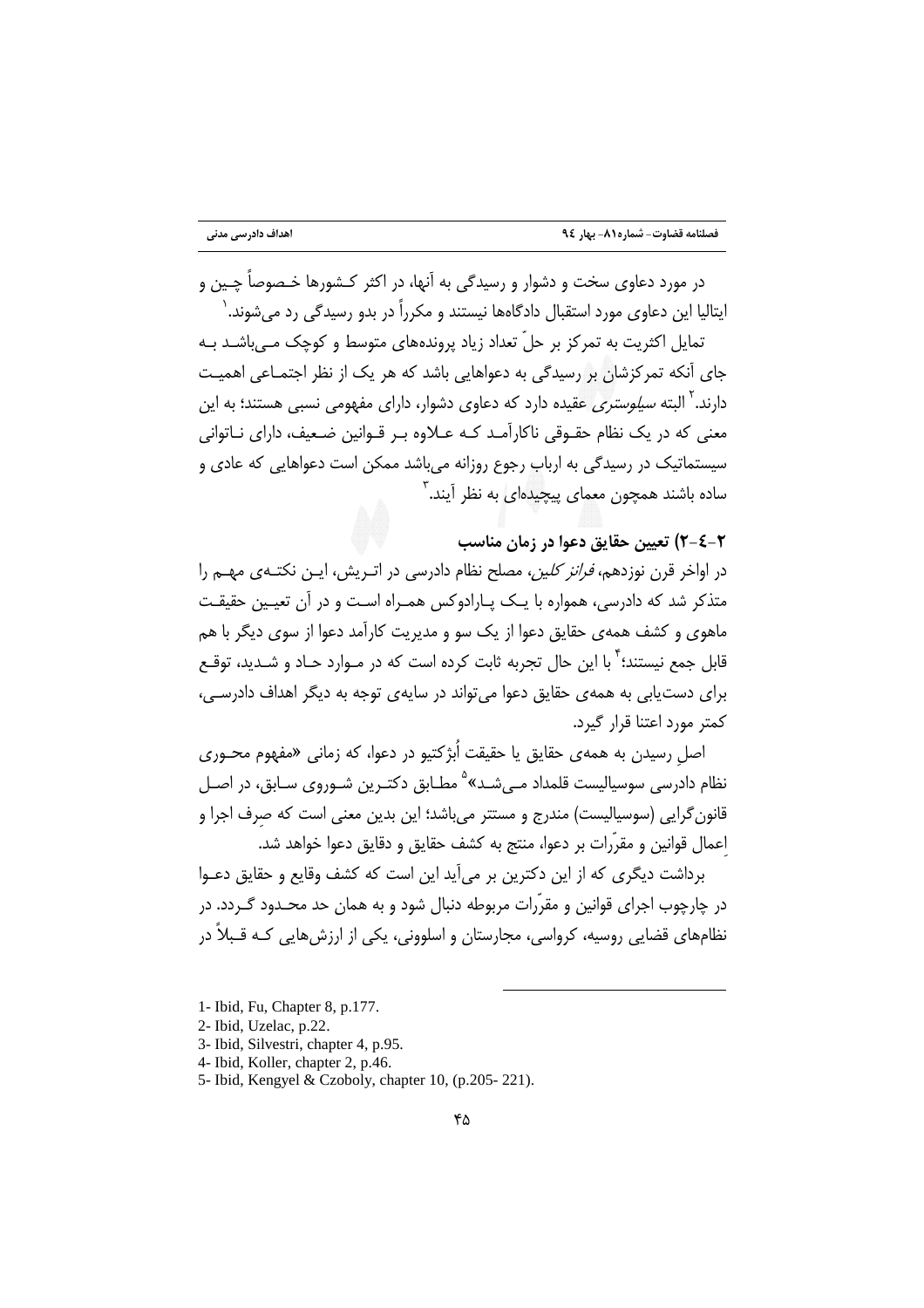میان اهداف دادرسی مدنی ذکر می شد همین اصل بود. امروزه تعقیب این هدف در میـان بیشتر کشورها از اولویت زیادی برخـودار نیـست.<sup>\</sup> اشـاره بـه همـین هـدف در اتـریش از لابهلای آرای دادگاههای عالی به چشم میخورد و در قوانین آلمان هم به دستیبابی بـه حقیقتی ملموس و واقعی در دادرسی اشاره شده است، لکن به این امر بـه عنـوان مزیتـی ابزاری نگریسته می شود که هم رأی دادگاه را که از طریق اثبات حقیقت دعـوا بـه دسـت آمده است مقبول طرفین گرداند و هم گونهای اطمینان و قطعیت حقـوقی را بـه عنـوان هدف دنیال نماید.<sup>۲</sup>

٣-٤-٢) , سيدگي دقيق (فوري)

برقراری ارتباط میان تنظیم وقت مناسب از یک سو و کارکردن دقیـق و متخصـصانه بـر روی یک پرونده از سوی دیگـر، اشـکالات و تناقـضات عجیبـی را ظـاهر خواهـد نمـود. تقسیم بندی قانونی و جداسازی پروندهها از نظر نوع دعاوی و محاکم، محاکمی که باید با رسیدگی های مخصوص و ویژه، به مسایل و مـشکلات بـا مراتـب متفـاوتی از تـشریفات رسیدگی نمایند ممکن است در عمل، بیشتر فرمالیته و تشریفاتی و کمتر انعطـاف<code>پـذیر</code> از آب در آید، در قیاس با حالتی که به دادگاهها این اختیار کامل داده میشود تا به دعاوی به نحو شایسته رسیدگی نمایند.

در هر صورت، دیوان سالاری و کاغذبازیهای اداری در این میان ممکن است دادگاهها را از برخورداری از چنین اختیاری به گونهای که متناسب باشد باز دارد. امّا تخصص گرایبی بیش از حد همراه با تزاید محاکم که دارای انواع متفاوت و آیین دادرسی با مشخصههـای خاص می باشند می تواند باعث سردرگمی شده و دستگاه قـضایی را از تـأثیر بـاز دارد و از استانداردها و معیارهای قابل پیش بینی بودن و تناسب وقت در همهی محاکمات دور کند. این مسأله و تدقیق در موارد فوق به خوبی نشان میدهد در اهـداف دادرسـی مـدنی،

ابهامی وجود دارد و مؤلفههایی که در تئوری برای دادرسی کارآمد و منصفانه برشـمرده مے شود در عمل ای سا یا هم در تناقض باشند.<sup>۳</sup>

- 1- Ibid. Uzelac. p.p.10&19&20.
- 2- Ibid. Koller, chapter 2.
- 3- Ibid, p.23.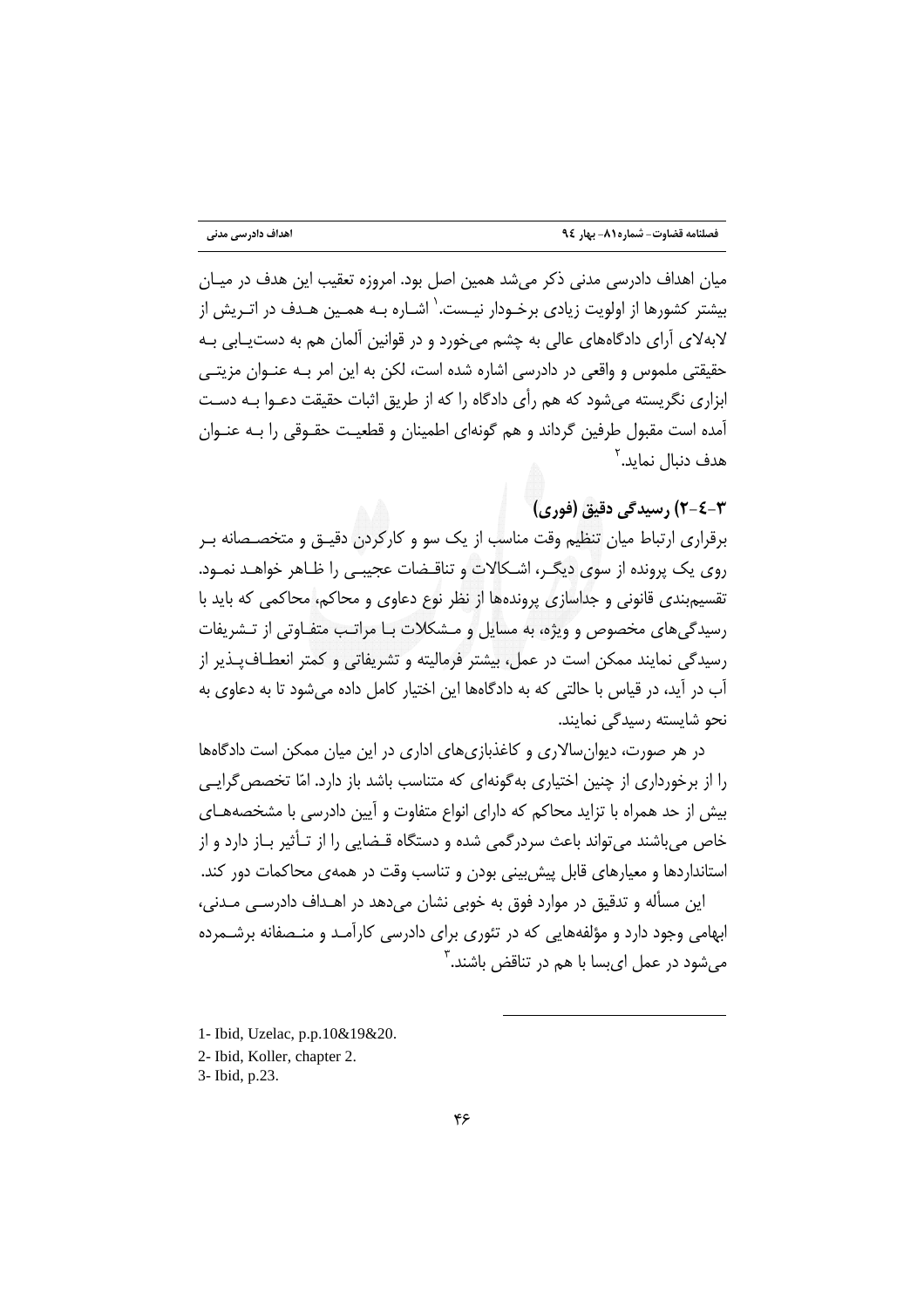### ٥-٢) حقوق افراد و منافع عمومي

نظام قضایی، در جهت کارآمد بودنش فقط نیاز به اعمال تناسب و توازن در صرف وقت و زمان ندارد بلکه ملاحظهی کلّی دیگـری کـه در ایـن زمینـه ضـرورت دارد همـاهنگی و تناسب در سیاستهای کلّی است.

قبلاً به دو نوع ایدئولوژی لیبرالی و سوسیالیستی اشاره شد که هر کدام جهت خاصـی به دادرسی و دستگاه قضایی میدهند. در همان بحث اشاره شد که نظام قضایی کـشورها از نظر این تقسیمبندی کاملاً از هم جدا و متمایز نیستند بلکه هر نظام قـضایی از هــر دو رويکرد بهرهمند مي باشند، با اين تفاوت که اندازه و مقدار اين بهرهمندي و برخـورداري در تعیین هدف در دادرسی و کارآمدی آن تعیین کننده می باشد. اگـر نظـام سیاسـی در یـک کشور (چنانکه نظام سیاسی کشورهای کمونیستی و سوسیالیستی چنین|ند) بـه فردگرایـی صرف اعتقادی نداشته باشد و مشروعیت خود را در دفاع و حمایت تمام عیـار از حقـوق و آزادیهای شهروندان نداند در آن صورت چنین نظامی، کارآمدی نظام قضایی خـود را در محافظت از حقوق اجتماعی و منافع اجتماعی و مصالح عمـومی خواهـد دانـست؛ در ایـن نظام، كارآمدي دستگاه قضا و تناسبي كه قرار است ميان حفـظ منـافع عمـومي و حقـوق افراد ایجاد گردد در عمل منتج به این می شود که کفّـهی تـرازوی توجّـه و تمرکـز نظـام حکومتی، به سمت منافع عمومی و مصالح نظام متمایل شود. حالت عکس ایـن وضـع در مورد کشورهای با نظام سیاسی لیبرال مصداق دارد و همین باعث شده است تـا تعریـف اینان از کارآمدی نظام قضایی شان، کفّهی ترازو را در طرف حقوق و آزادی هـای مــشروع سنگېنټر نگاه دارد.

در هر کشوری سیاستهای کلّی حکومت، مقتضی می داند تا جهت حفظ منـافعی کـه برای مردم و نظامش تعریف می کند مسؤولیتها و وظایفی را به نهادهـا و دوایـر قـضایی ارجاع دهد که اتفاقاً همین امور ارجاعی است که جهت دادرسی و هدف از محاکمات را به طور کلّی مشخص می سازد.

نظامهای محاکمهی مدنی اروپایی و آمریکایی عموماً اجازه نمـی دهنـد کـه در مـوارد مربوط به موضـوعات محـوري و اصـلي محاكمـات دادگـاههـا، نفوذهـاي غيرقـضايي و ملاحظات سیاسی نقش بازی کنند؛ امّا سؤالی که اینجا مطرح میشود این است که اگر در کشورهای لیبرال و اروپایی، قاضی و حکومت در دعاوی خصوصی دخالت نمی،نمایند پس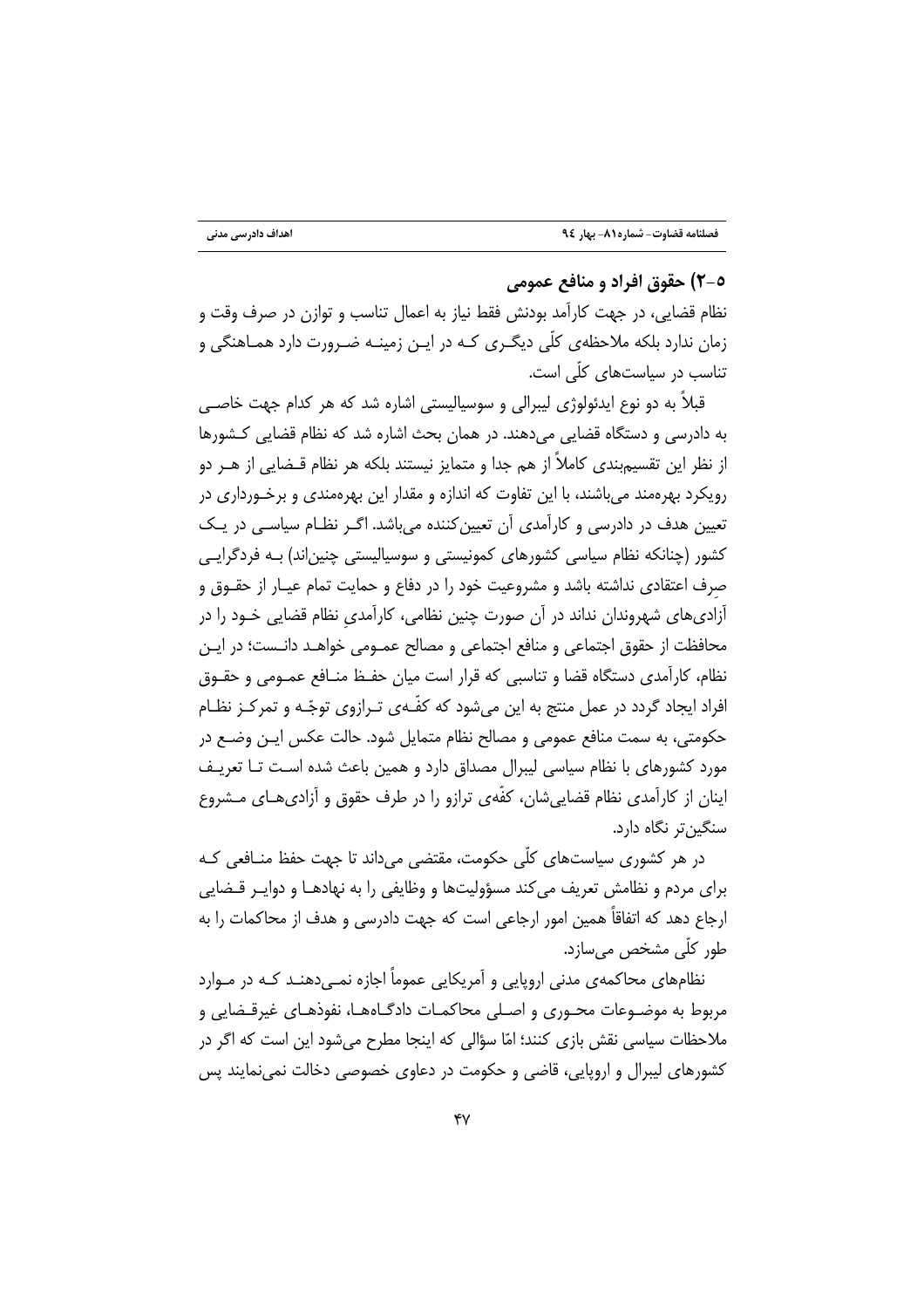امر محافظت از منافع عمومی که بهگونهای به حفظ حاکمیت و اعمال حاکمیت سیاسی هم قابل تحويل است چگونه انجام مي گيرد؟

واقعیت این است که در نظامهای غربی دادرسی مدنی، حفظ منافع عمـومی در حـین دادرسی مدنی، تا آن اندازه که وجود دارد با کثرت امور و موضوعات ماهیتاً غیرقضایی (یـا اداری) ارجاعی به نهادهای قضایی متناسب است. اصولاً انگیزه و توجیـه اصـلی در طـرح موضوعات غیر ترافعی غالباً حفظ منافع عمومی است و ادارەی دادگاه در امور ثبت عمومی برای ایجاد امنیت و مواظبت از یک اطمینان حقوقی در املاک و مستغلات و نقل و انتقال زمین مے باشد.`

در مقابل، در مرافعات مدنی که هم جنبهی عرفی دارد و هـم دارای دو طـرف اسـت، دكترين استقلال قضايي، جدايي آرا، تصميمات و اقدامات دادگاه را از ملاحظـات سياسـي واجب می شمارد. دادگاهها موظفاند هنجارها و نُرمهای قضایی لیبرال را در تعیین واقعیات رخ داده در رسیدگی خود به کار گیرند. آنها در دعاوی ترافعی، اجبـاری بـه پیـروی از آن دسته از سیاستها و منافع ملّی که تصمیماتشان را تحتتأثیر قرار دهـد ندارنـد.<sup>۲</sup> منف*عـت* عمومی و دخالت در دعاوی عرفی باید تنها در موضوعاتی نقش بــازی کنــد کـه از منــافع شخـصی در اقامـهی دعواهـای فـردی فراتـر مـی٫رود و لازم اسـت نهـادی بـه عنـوان مدعی|لعموم مداخله کرده و از حقوق افرادی که ناتوان و محجورند محافظت نماید؛ مثـل مواردی که پای منافع اطفال، افراد صغیر و محجورین در میان است. در همین طبقهبندی همچنین دعاوی مربوط به حقوق کار و خانهسازی، دعاوی مربوط به حفظ محیط زیست و حفظ حقوق مصرف كنندگان و نيز دعاوى مربوط به كنترل قيمت كالاهـا و … هــم قــرار دارند. در همین دو نوع دعاوی اخیرالذکر، منافع «میانِفردی» و «مافوق فردی» غالبــاً بــا اقسام خاصی از رسیدگی ها مثل عملکردهای جمعی یا عملکردهایی که به نمایندگی انجام مي پذيرد ترکيب و مخلوط مي شوند. آ

علی رغم اینکه ایدئولوژی غربی، این ایده را که دادگاههای مدنی باید در رسیدگی بـه موضوعات حقوق خصوصی، مستقیماً اهداف اجتماعی، ملّی و حکومتی را تـأمین کننـد رد

<sup>1-</sup> Ibid, Koller, chapter 2, (p.35- 61).

 $2$ - Ibid.

<sup>3-</sup> Ibid, Uzelac, p.17.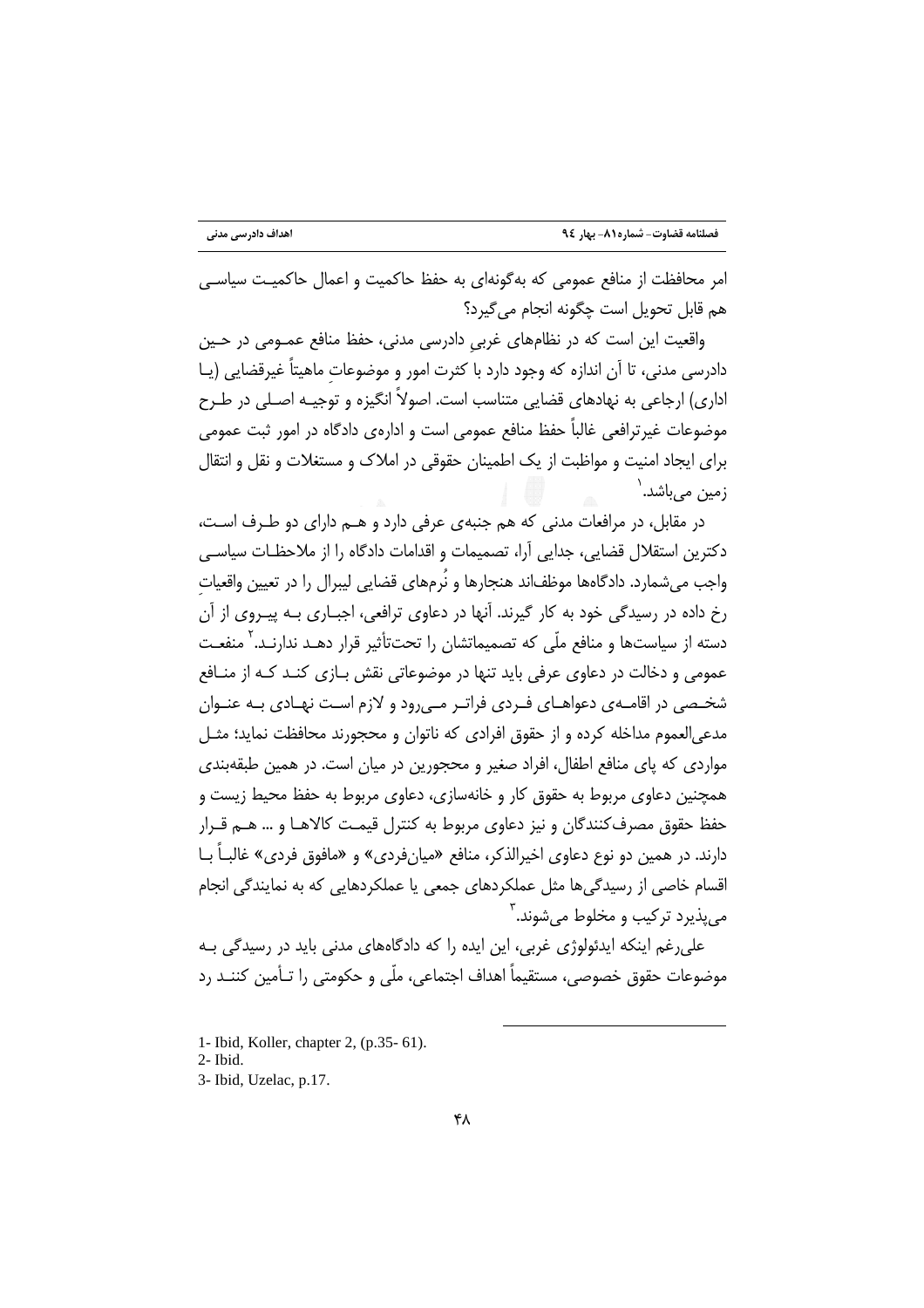می نماید، با این حال، در بسیاری از کشورهای اروپایی و غیر اروپایی روندی دیده می شود که به موجب آن، دادگاهها نقش فعّال تری دارند و با ابتکار عمل، خود را درگیر موضوعاتی می نمایند که حتی برخلاف موضع طرفین می باشد؛ برای مثال: در فرانسه، اتریش، آلمـان، هلند و خیلی از کشورهای اروپایی، دادگاهها موظفند تـا در زمـان اجـرای عـدالت، قـانون ماهوی و شکلی قابل اجرا را اعمال کنند<sup>\</sup> و تنها ناظر به اظهارات، مـستندات و دفاعیـات طرفين دعوا نباشند. شماري از كشورها حتّى به دادگاهها حق و الزام كشف وقايع موضـوع دعوا را هم می دهند. اجرای این موارد با اتخاذ این موضع که قاضی مثل داور، فقط نظاره-گر اظهارات و دفاعیات طرفین در جلسات دادرسی باشد برآورده نمی شود و قدری دخالـت قاضی ,ا نیاز دارد.<sup>۲</sup>

# ٦-٦) نتايج منصفانه (فرماليسم)

آیا هدف از دادرسی مدنی، صرفاً دست بابی به عدالت مـاهوی و حقیقـی اسـت بـا اینکـه دادرسی مدنی باید به دنبال اجرای صحیح شروط قانونی فارغ از نتیجهی آنها نیز باشد؟

رامهای زیادی جهت پاسخگویی به این سؤال وجود دارد؛ در واقع، در یک نمونـهی ايدهآل، اين دو بايد همسو و همجهت در نظر گرفته شوند؛ به هر حال، نمي توان انكار كرد که تمایل به دستیابی به عدالت ماهوی در مقابل فرمالیسم و تمسّک صـرف بـه قواعـد شكلي تا حدّ قابل توجّهي مي تواند نوسان داشته باشد.

درک این مسأله که تا چه میزان دستیابی به عدالت ماهوی بـر تمـسّک صـرف بـه قواعد شکلی مرجّح است در میان نظامهای حقوقی از چین گرفته تا ایالات متحده تفاوت وجود دارد؛ <sup>۳</sup> چنانکه *فو پولین* توضیح می دهد که از سال ها قبل در رسوم و فرهنگ حقوقی چین، نیل به عدالت ماهوی و نتیجهی منصفانه، همواره اولویت داشته است و در مقابـل، تأكيد كمتري بر توسّل به اجراي تشريفات و قواعد شكلي يا استقرار اصـل قــانون گرايـي شده است.

در دههی۱۹۹۰میلادی، تأکید بیشتری بر اجرای اصل قانون گرایی شد، امّا در دهـهی

<sup>1-</sup> Ibid. Van Rhee, chapter 3, (p.61-79).

<sup>2-</sup> Ibid, Uzelac, p.18.

<sup>3-</sup> Ibid, Uzelac, p.24-25.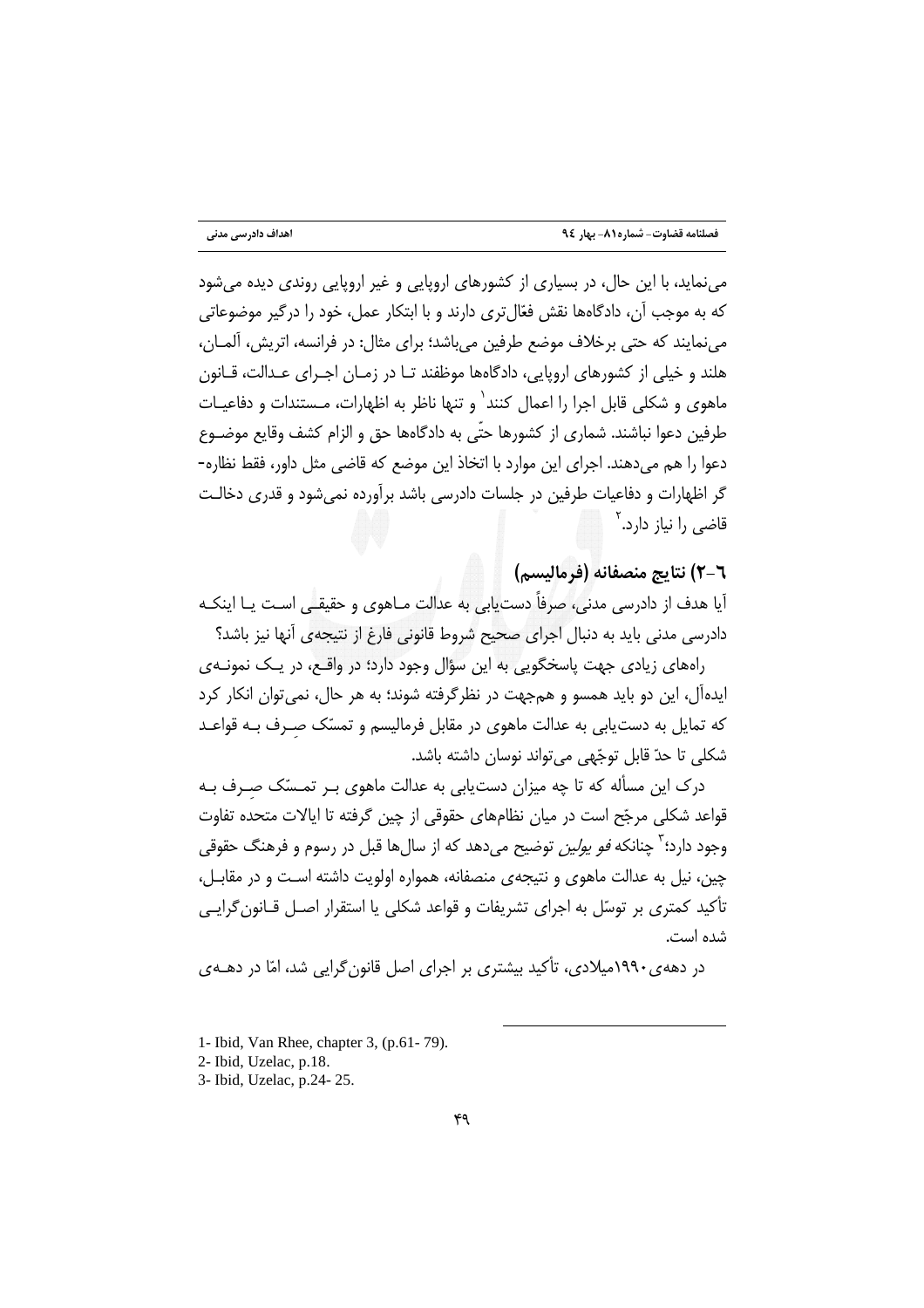۲۰۰۰، روند ضعیفی تحت عنوان «عدالت فعال»<sup>۱</sup> ظاهر گردید.<sup>۲</sup> از طرف دیگر، در ایالات متحده، استفادهی فعال از دادگـستری مـدنی بـرای اجـرای سیاسـت و اعتمـاد و اتکـای آمریکایی بر اقامهی دعوای مدنی به منظور اجرای حقوق عمـومی بـه سـختی بتوانـد بـا مبنای فرمالیسم حقوقی صرف قابل کنترل باشد.<sup>۳</sup>

اعتماد محکم به قانون گرایی صرف می تواند در فضای حقوق مدنی قابل درک باشـد. قضات حقوق مدنی در اغلب پروندهها غالباً «نگران پیدا کـردن راه حـل صـحیح قــانونی جهت حل اختلاف هستند».<sup>۴</sup> اصل قانون گرایـی یـا تمـسک صـرف بـه قـانون، چنانکـه *کریستین کُلر* اظهار نمود، در قوانین اساسی اتریش و آلمان وضع گردیده است؛<sup>۵</sup> در حـالی كه اصل انصاف و اصل رعايت مباني اوليهي عدالت، اگرچه در حقوق موضـوعهي هـر دو کشور توأمان حضور دارند در سطح خیلی پایینی از نظر سلسله مراتب ارزش ها قرار دارند.<sup>۶</sup>

در اروپای شرقی در کشورهایی مثل کرواسی، روسیه، یونان و جمهوری چک، وفاداری و التزام به رفتار فرمالیستی حتّی بیشتر می باشد. مطابق رویـهی قـضایی دادگـاه اروپـایی حقوق بشر، اغلب کشورهای اروپای شرقی و اروپای جنوبی به دلیـل وجـود مـوارد نقـض حقوق مربوط به محاکمهی عادلانه که ناشی از فرمالیسم و تمسّک بیش از حد به اجـرای قواعد شكلي است، مورد انتقاد ميباشند.

در مقابــل ايــن كــشورها، در برخــي از كــشورها حركتــي جهــت دوري از فرماليــسم غیرضروری یا تمسّک بی دلیل و فراوان به اجرای قواعد شکلی دیده می *ش*ـود.<sup>۷</sup> *رمکـووان* ری اظهار می کند که از دههی ۱۹۷۰.م، مسألهی کلیدی در آیـین دادرسـی مـدنی هلنــد «فرمالیسمزدایی» بوده است.<sup>۸</sup> انگیزه و محرّک اصلی جهت سُـس*ت کـ*ردن پـیشiیازهـای فرمالیسم افراطی، حداقل تا حدّی برای نزدیک شدن به نتایج منصفانه و ماهوی میباشد، چنانکه این امر می تواند با اصلاحاتی در ایـن راسـتا، از سوءاسـتفاده از قواعـد دادرسـی و

1- "active justice".

- 3- Ibid, Marcus, chapter 6, p.129- 135.
- 4- Ibid, Uzelac, p.25.
- 5- Ibid, Koller, chapter 2, p.52.
- 6- Ibid, p.53.
- 7- Ibid, Uzelac, p.25.
- 8- "deformalisation".

<sup>2-</sup> Ibid, Fu, chapter 8, p.179-180.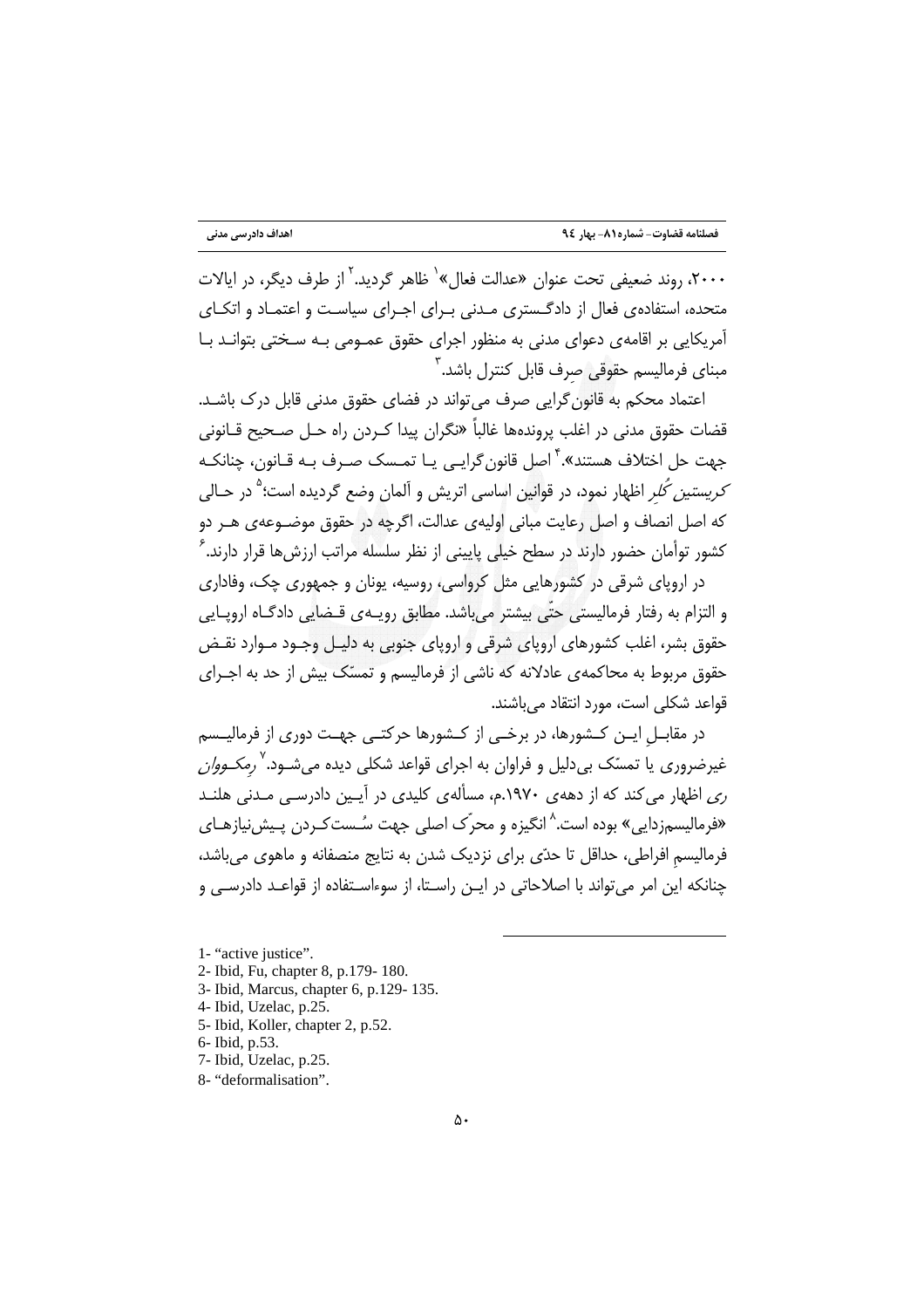مقرّرات تشريفاتي توسط طرفين دعوا ممانعت به عمل آورد. `

حمایت از راهجل های مبتنی بر نتایج منصفانه و عدالت ماهوی به جای عدالت شـکلی و تشریفاتی، از دیرباز به دستگاه قضایی نروژ هم منسوب می شود. ٔ

۲-۲) حلّ مشکل و رسیدگی به پرونده

دستیابی به عدالت ماهوی و نه شکلی، با گرایش به قانونگرایی صرف به عنوان دو امـر متفاوت، در کانون سؤال از اهداف دادرسی مدنی قرار دارد.

سؤال این است که آیا نظام قضایی یک کشور باید ادارهی محاکمـه و دادرسـی را بـه هدف پیدا کردن راهحل هایی در هر یک از مخاصمات دنبال کند یا بر عکس هدف اصلی، رسیدگی کارآمد (همراه با کمترین تلاش و هزینه) به پروندههایی است کـه در حـوزهی صلاحیتشان میباشد حتی اگر رسیدگی به پیدا کردن راه حل در مخاصمه منتهی نشود؟

برخی معتقدند که تعادل میان دو هدف فوق بهترین راه حل میباشد و در ایـن میـان این طور اظهار می شود که تعادل باید تا حدّ تعیین کنندهای به طرف رسیدگی پرونده تغییر پیدا کند.<sup>۳</sup> همان طور که *کنگیل و چُبُلی* نوشتهاند، در زمان بحران های اقتصادی، فشار ب دادگاهها افزايش مي يابد و همه چيز به اين سمت هدايت مي گردد كـه «رامحـلهـايي بـا حداقل تلاش و هزبنه در دسترس قرار گیرد».<sup>۴</sup> جایی کـه نظـام دادگـستری، خـوب کـار نمی کند طرز تلقّی از دادگاهها به عنوان مرکز حل مشکلات و مخاصمات، مـورد شـک و تردید قرار مے <sub>،</sub>گیرد.<sup>۵</sup>

ایده یحلّال مشکل تلقی کردن دادگاه، خیلی وقتها از سوی صاحبِنظران رد می شود. و*ان ري* بيان مي كند كه «حلّال مشكل بودن از نظر اكثريت نويـسندگان هلنـدي، هـدف اوليه از نظام دادرسي مدني نيست، اگرچه مي تواند به عنوان نتيجهي جـانبي آن باشـد». <sup>۶</sup> روند اخیر در نروژ هم نشان از تأکید بیشتر بر مدیریت کارآمـد پرونـدههـا دارد.<sup>۷</sup> در مـورد

- 1- Ibid, Van Rhee, chapter 3, p.73.
- 2- Ibid, Backer, chapter 5, p.119.
- 3- Ibid, Uzelac, p.25&26.
- 4- Ibid, Czoboly & Kengyel, chapter 10, p.218.
- 5- Ibid, Silvestri, chapter 4, p.100.
- 6- Ibid, Van Rhee, chapter 3, p.74.
- 7- Ibid, Backer, chapter 5, p.119.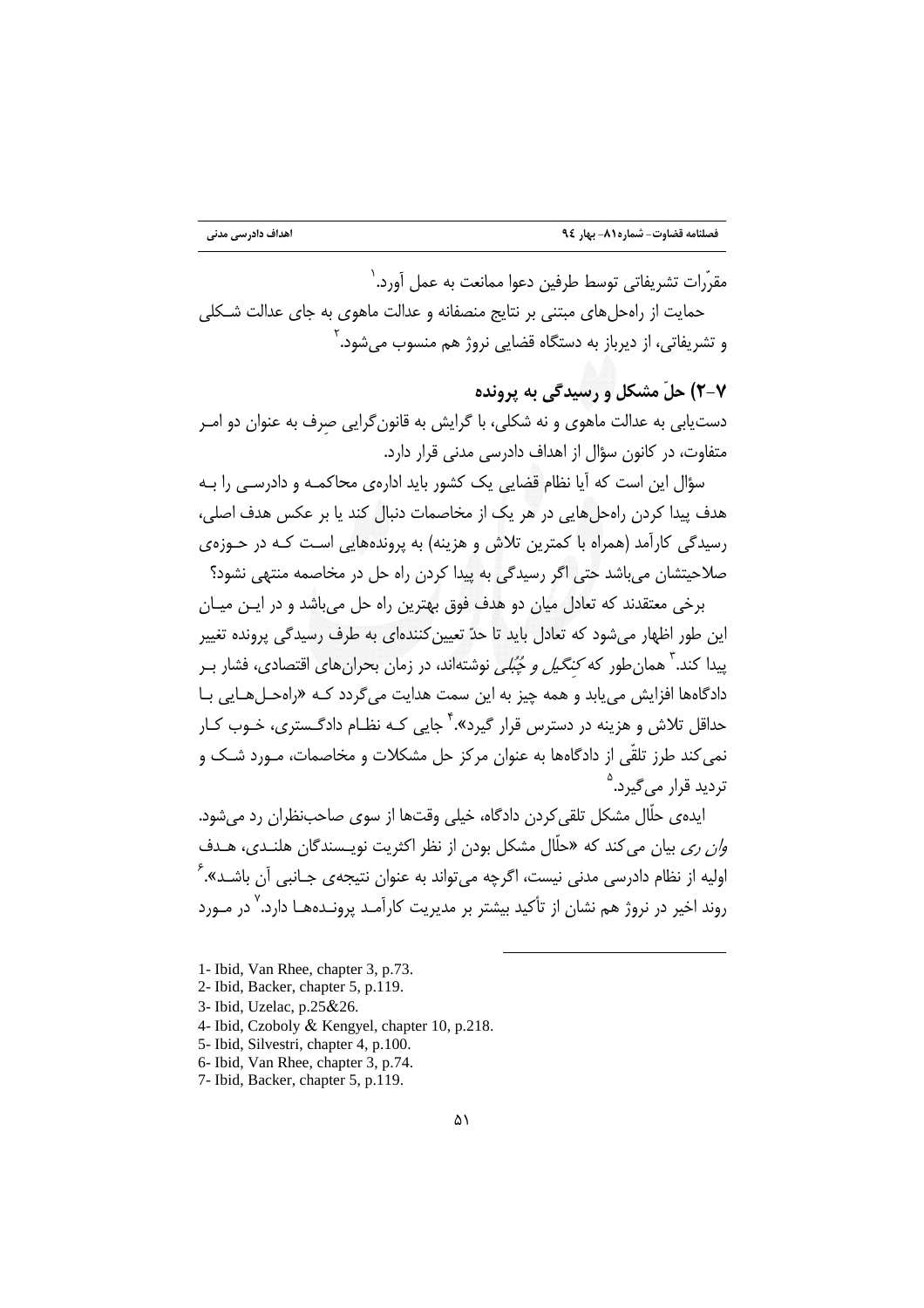اتریش هم علیرغم میراث *فرانز کلین* که مقتـضای دادگـستری مـدنی را رفـع اختلافـات اجتماعی و ادای تکالیف رفاهی به جامعه میدانست، نیاز به حل مشکلات طرفین دعوا بر رسیدگی سریع به پرونده به عنوان ثمرهی دادرسی مدنی غلبه ندارد.<sup>\</sup> سـرانجام، حتـی در چین هم که سازش های دادگاه دارای مقام بالایی است و برای اکثر موارد، زمانی بین۳ تا ۶ ماه مقرّر گردیده است (یعنی محدودهی زمانی کوتاهی که دادگاهها موظفند تا رسیدگی به یک دعوای مدنی را به اتمام برسانند)؛ با این وجود قویاً دادگاهها و قضات مجبورند کـه بر اداره و مدیریت پرونده متمرکز شوند. <sup>۲</sup>

البته حمایت از روش سازش و میانجی گری که در بسیاری از نظامهای قـضایی بـدان تصریح شده است می تواند وسیلهی مناسبی باشد تا شیوههای رفع مشکلات افراد و حامعه مورد اجرا و ممارست قرار گیرد ولی در عمل همین مکانیسم میانجی گری، بیشتر بر ایدهی اداره و مدیریت پرونده اتکا دارد؛ اینکه که چطور بتوان از طریق آن، سـریعاً رسـیدگی بـه  $\mathbb{Z}^r$ دعوا را به پایان رساند.

# ۸-۲) دادرسی رایگان (نهاد شیه تجاری)

آیا دادگستری مدنی باید یک سرویس رایگان و قابل دسترس در اختیار همهی مردم باشد یا باید به عنوان امری که همواره همراه با هزینـههـایی بـوده اسـت مـرتبط بـا مـسألهى کارآمدی هزینهها محسوب گردد؟ آیا هزینههای دادگستری مدنی بایـد از سـوی مالیـات دهندگان تأمين گردد يا مخارج اقدامات آن بايد توسط منتفعين واقعي خدمات آن از طريق یرداخت حق|لزحمههای دادگاه از سوی اصحاب دعوا پرداخت گردد؟ آیا بایـد دادگـستری مدنی را در بودجهی دولت به عنوان یک هزینه به حساب آورد یا منبعی از درآمد؟ به ایـن مسایل هم میتوان به عنوان مسایلی مرتبط با اهداف و مقاصد دادرسی مدنی نگاه کرد.

در پرتو اظهارنظرهای صورت گرفته، در مجموع به نظر می رسد که نمی تـوان از ایـن نتیجه صرفنظر کرد که دادگستری مدنی به طور فزایندهای در حال تجاری شدن اسـت.<sup>۴</sup> این تنها در تعداد کمی از کشورهاست که به خاطر وفاداری به اصل دسترسی مجـانی بـه

- 1- Ibid, Koller, chapter 2, p.53&54.
- 2- Ibid, Fu, chapter 8, p.180.
- 3- Ibid, Uzelac, p.26.

<sup>4-</sup> Ibid.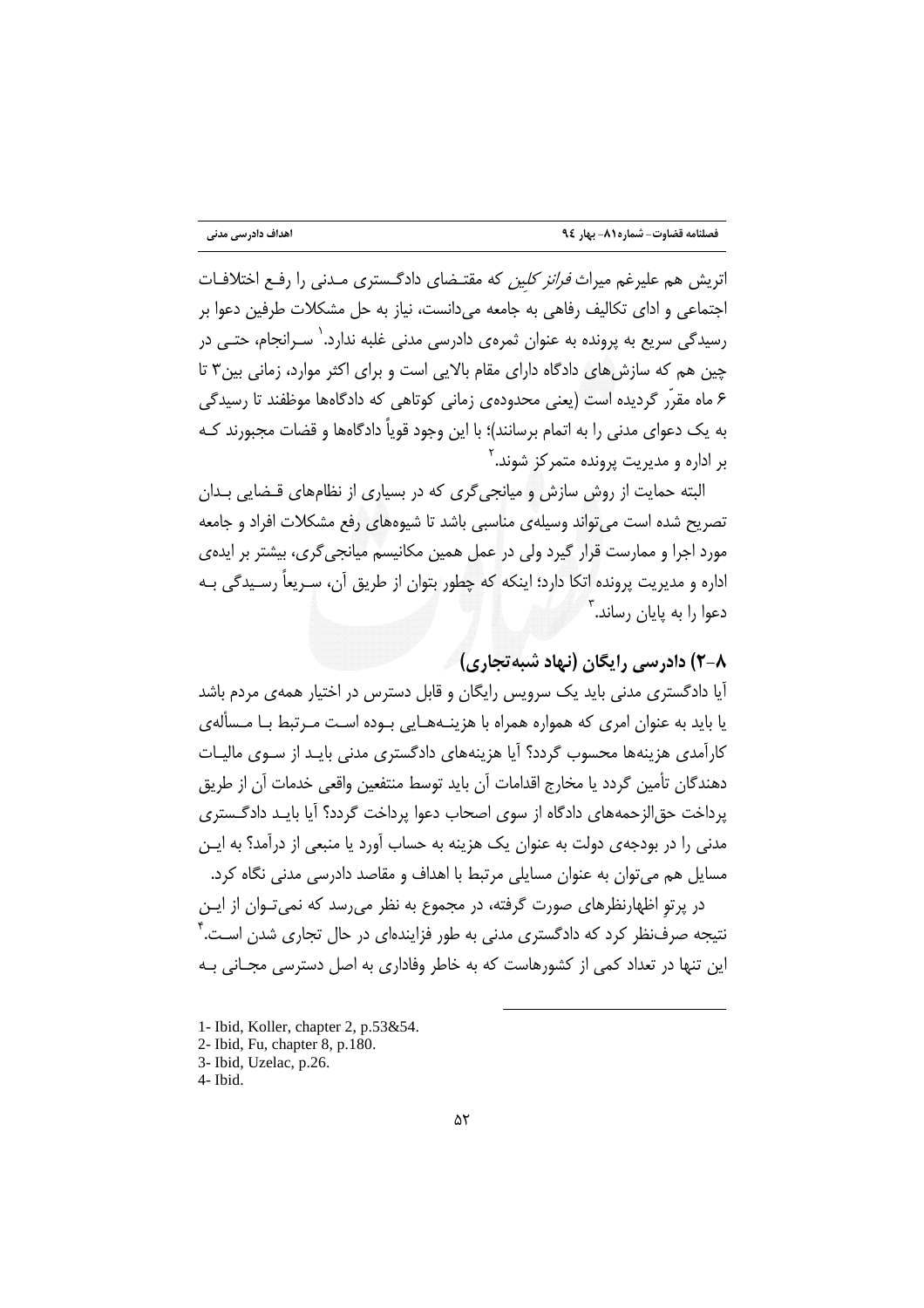دادگاهها، هنوز طرفين دعوا جهت اقامهي دعواي مدني، هزينه و حق|لزحمه|ي به دادگـاه نمے پر دازند.

در گزارش ۲۰۱۲ کمیسیون اروپا (CEPEJ)<sup>۱</sup> که در مورد کارآمـدی دسـتگاه قـضایی فعالیت می کند ذکر شده است: «فقط دو کشور فرانسه و لوکزامبورگ از دولتهای عـضو اتحادیهی اروپا، دسترسی رایگان به همهی محاکم را فراهم کردهاند». در این گزارش که با اطلاعات و دادههای جمعآوری شده تا سال ۲۰۱۰ موضوع را بررسی می کند آمده است که از اکتبر ۲۰۱۱، در فرانسه هم مبلغ ۳۵ پورو به عنوان کمک حقوقی از اصـحاب دعـوا اخذ می گردد؛ حتی در کشورهایی که از قدیم۱لایام به عنوان نمونهی بـارز از یـک دولـت رفاه بودهاند مثل نروژ، روندها و گرایش ها در حال تغییر است. در این کشور درحالی که «از قدیم دادگستری مدنی به عنوان یک سرویس عمومی قابل دسـترس همگـانی و مجـانی فهمیده می شد امروزه کار به جایی رسیده که حــوّ الزحمــهی دادگــاههــا و دســتمزد وکــلا افزایش پیدا کرده است تا آن حد که اقامهی دعوا برای شهروندان عادی، امری گران شده است».<sup>۲</sup>

این امر می تواند وضعیتی بدتر هم پیدا کنـد؛ چنانکـه در هلنـد، دولـت پیـشنهاد یـک لایحهی قانونی را داد که بنا بود افزایش قابل توجهی برای هزینهها و پرداخت به دادگـاه در نظر گرفته شود. یکی از اهداف این سیاست این بود کـه نظـام دادگـستری مـدنی بـه سطحی از خودکفایی از جهت پرداخت هزینههایش برسد و تقریباً ۶۴ درصد از هزینهها از طریق مبلغی که طرفین دعوا به دادگاهها پرداخت می کردند تأمین شود. به دلیل تغییراتـی که در دولت به وجود آمد این پروژه فعلاً معوّق مانده است<sup>۳</sup> ولی راه اندازی چیزی شبیه به همین پروژه در آلمان در دست اقدام است.<sup>۴</sup>

در اتریش، دادگستری مدنی از سالها قبل همهی هزینهها را حتی بیشتر از صددرصد و تا میزان ۱۱۰/۹ درصد پوشش داده است و به گونهای مؤثّر به دیگر شـاخههـای نظـام دادگستری هم کمک مالی می نماید.<sup>۵</sup> جالب این است که در چین دادگاهها که تـا دهــهی

<sup>1-</sup> European Commission for the Efficiency of Justice.

<sup>2-</sup> Ibid, Backer, chapter 5, p.120.

<sup>3-</sup> Ibid, Van Rhee, chapter 3, p.74;

<sup>4-</sup> Ibid, Koller, chapter 2, p.54&55.

<sup>5-</sup> Ibid, Uzelac, p.27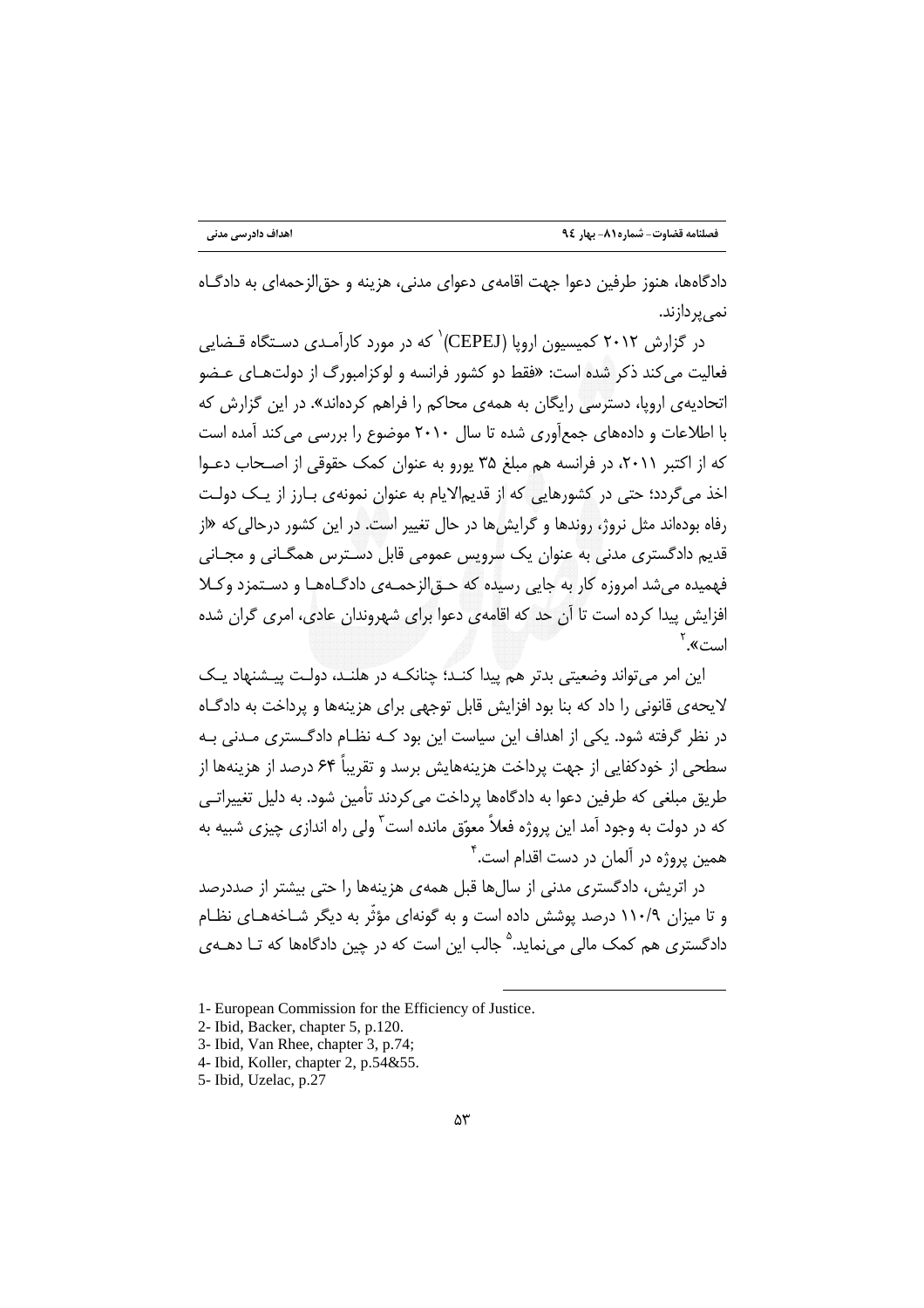۱۹۸۰ و اوایل ۱۹۹۰ میلادی عملکردی ترافعی و در جهت حـل اختلافـات داشـتند از آن یس دیگر عملکردی شبیه به مؤسسات تجاری داشته و از آنها انتظار می رود کمبودها را در بودجهی دولت تأمین نمایند، چنانکه حتی در حال حاضر حکومتهـای محلـی همچنـان هزینههایشان را برای دادگاهها در ارتباط با درآمد دادگاهها برای خزانـهی محلّـی در نظـر می گیرند و از همین مسأله، *فو یولین* نتیجه می گیرد که «با وجـود چنـین پـس;مینـهای، دادگستری حقوقی چین، یک منبع شبهتجاری برای بودجهی عمومی باقی می ماند». `

البته در کشورهایی که پرداخت به دادگاهها در حال افزایش است مقـصود از ارائـهی تعرفههای بالاتر برای پرداخت به دادگاهها، همیشه و منحصراً برای افزایش کمک هـا بـه بودجه و حکومت محلی نیست.<sup>۲</sup> دلیل دیگر، چنانکه *سیلوستری* اشاره می کند، کم کـردن حجم کار و پروندههای دادگاههاست.<sup>۳</sup> چنین سیاستی ممکن است در مقـام واقـع *گ*رایـی اتخاذ شده باشد و جنبهى كاربردى داشته باشد؛ ضمن آنكه در اجراى اصل رعايت تناسب در دادرسی مدنی می تواند به عنوان یک توجیه در نظر آید. ٌ

به هر روی، برای همهی کشورهایی که این امکان را در نظـر مـی گیرنـد افـزایش در میزان پرداخت به دادگاه می تواند در تقابل با دسترسی بـه عـدالت قـرار گیـرد مخـصوصاً همان گونه که در مورد ایتالیا گفته شد اگر شهروندان در حدّی از نظـر مـالی قـرار داشـته باشند که امکان استفاده از یک نظام قضایی مدرن که از نظر مـالی خودکفـا عمـل کـرده است و بخواهد هزینههایش را از اصحاب دعوا بگیرد برایشان وجود نداشته باشد.<sup>۵</sup>

### ۳) اهداف داد, سے در یک دعوا

جنبهی دیگری از بحث تعیین اهداف دادرسی درگرو این است که دقیق تر بـه حـل یـک دعوا توسط قاضی توجه نماییم و ببینیم چه مقاصدی مدّ نظر است.

**(-3) فرمالیسم قضایی** 

معمولاً حدّ و اندازهی تمسّک به قواعد شکلی، امری سلیقهای است که از یک قاضـی بـه

1- Ibid, Fu, chapter 8, p.181.

- 2- Ibid, Uzelac, p.27.
- 3- Ibid, Silvestri, chapter 4, p.100.
- 4- Ibid, Fu, chapter 8, p.181.

5- Ibid, Silvestri, chapter 4, p.100&101.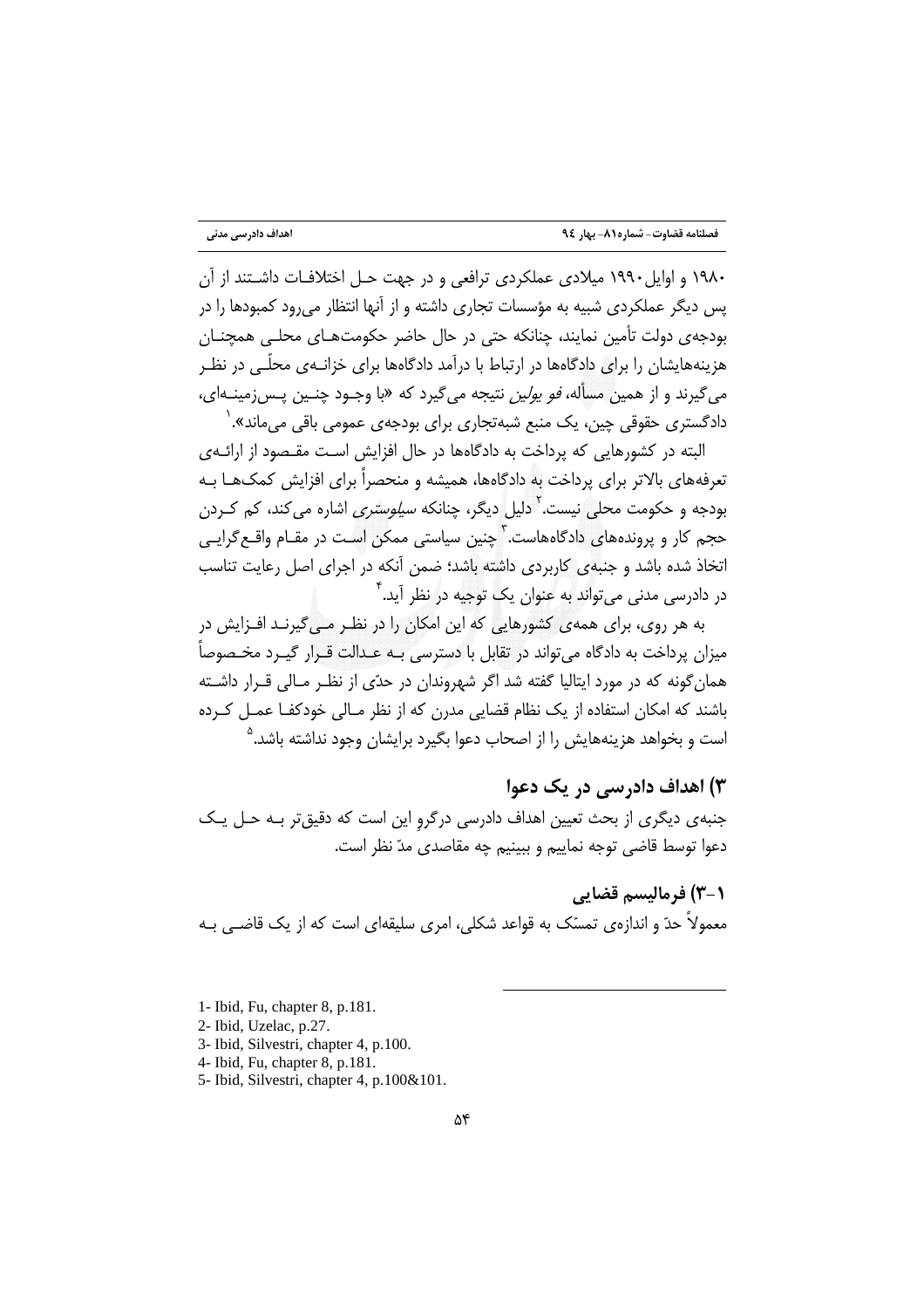قاضی دیگر متفاوت می شود. پرسش این است که قاضی در دست،یابی به عدالت قضایی تا چه حد باید به فرمالیسم و شکل گرایی آیین دادرسـی و تبعیـت از ظـاهر و شـکل قواعـد دادرسی عامل باشد؟ و تا چه حد باید مقرّرات شکلی را با توجّه به جوانب عادلانه بـه کـار ں د؟

در روش ليبرالي حلِّ دعوا و رفع اختلاف، اقدامات شكلي، هدفي در خود دارند و قاضي در این نظامهای قضایی چارهای جز اجرای مو بـه مـوی قواعـد شـکلی نـدارد؛ یعنـی در دادرسی لیبرال، هدف اصلی، اجرای مقرّرات شکلی است به همان صورتی کـه در قـانون آمده و هدفي بيرون از آن در اعمال اين مقرّرات نبايد در نظـر گرفتـه شـود. آنهـا اگرچـه چیزی نیستند و در خود اهمیتی ندارند ولی در عین حال قواعد بازی هستند کـه بایـد بـه صورتی دقیق و جزء به جزء رعایت شوند تا منصفانه بودن نتیجه تضمین گردد.

امّا امروزه به نظر می رسد زمان زیادی از آن دوره گذشـته کـه فرمالیـسم قـضایی بـه عنوان هدفی در خودش اعمال میگردید؛<sup>(</sup> حتّـی در آلمـان کـه از آن بـه عنـوان پایگـاه فرمالیسم یاد می شود دعاوی زیادی وجود دارد کـه بـه طـرق مختلـف ایـن مهـم را القـا می نمایند که قواعد شکلی و اجرای شکلی قوانین دادرسی هم نه تنها نباید مانع از اجرای حقوق طرفین دعوا شود بلکه باید وسیلهی اجرای عدالت باشد؛ در واقع، عملک رد ابـزاری دستگاه و عدالت قضایی (چنانکه *بنتام* از آن به عنوان صفت حقوق شکلی یـاد مـی کنـد) هرگونه ارزش ذاتی و درونی را برای شکل محاکمه و دادرسی رد می کند یا حداقل تعادلی بین اجرای قواعد شکلی و اهدافی خارج از آن، جهت اداره و اعمال عدالت ایجاد می کند.

امّا اگرچه فرمالیسم و توسّل زیاد به شکل و تشریفات دادرسی، امروزه حتّی در مرتبهی قوانین نوشته و با توجه به رویهی قضایی دادگاه اروپایی حقوق بشر، مردود شــمرده شــده است در عین حال، در مورد شیوههای حقوق شکلی و اجرای قواعد شکلی، دشوار بتوان آن را پیشاپیش و از قبل، مضر قلمداد کرد یا آنچنان که در ایدئولوژی دورهی شوروی سـابق فرض می شد باید آن را به مرور، محدود و محو کرد.

حقیقت این است که فرمالیسم و توسّل به حقوق شکلی در دادرسی، خود عاملی برای قطعیت و پیش بینی پذیری حقوقی می باشد و تا اندازهای بر مفـاهیم معتدلانـه در رویکـرد

1- Ibid, Uzelac, p.11.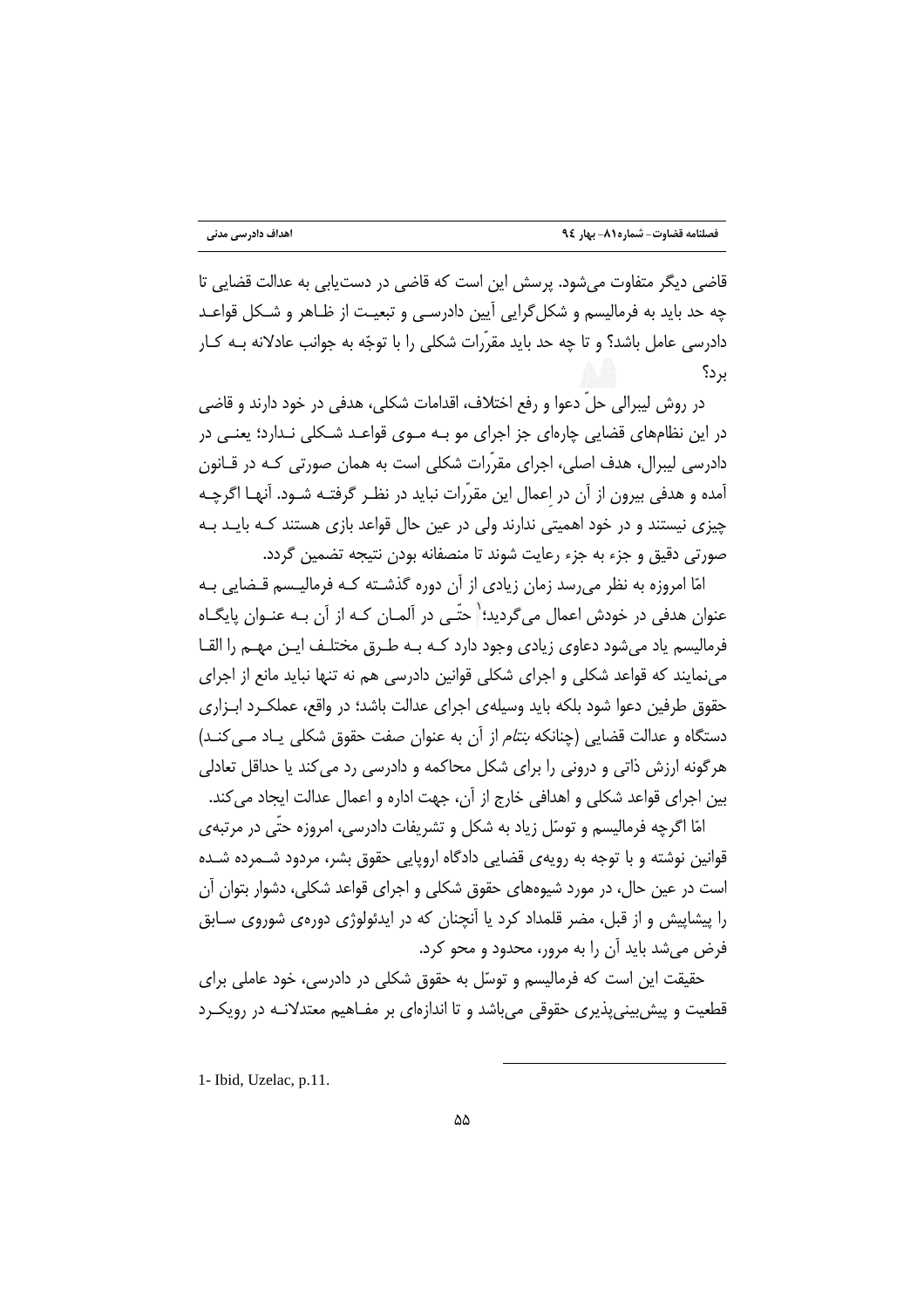دوّم (یعنی اجرای سیاستهای جامعه به عنوان هدف از دادرسی مدنی) قابل انطباق است. <sup>(</sup>

#### ۲-۳) دعاوی ترافعی و غیر ترافعی

قبلاً اشاره شد که دایرهی وظایف و عملکردهای دستگاه قضایی، ناحیهی نسبتاً وسیعی را به خود اختصاص میدهد. در این میـان آن چیـزی کـه دارای اهمیـت اسـت و بـر روی عملكرد قاضي تأثير گذار خواهد بود تميز ميان اقدامات قضايي و غيرقضايي اسـت؛ يعنـي باید معلوم گردد قاضی چه موقع تصمیمگیری قضایی میکند و چه وقت تصمیمگیـری او اداری محسوب میشود؟ در همین رابطه*، کریستین کُلر* (ضمن اشاره به ایـن مطلـب کـه تعیین خط فاصلی که دعاوی ترافعی را از دعاوی غیرترافعی نشان دهد کار راحتی نیست) علّت این مشکل را این میداند که شواهد حاکی از ایـن امـر اسـت کـه معمـولاً مقامـات تقنینی در بسیاری از کشورها تصمیم میگیرند تا به حوزهی امـور غیرترافعـی، امـوری را اضافه نمایند که قبلاً در این حوزه جای نمی5رفتند؛ درحالی کـه برابـر تقـسیمات حقـوقی سنتی، این امور خصوصیت امور غیرترافعی را هم ندارند. <sup>۲</sup> با وجود این، *کُلر* سعی مـی *کنـ*د تعدادی از موضوعات غیرترافعی را نام ببرد و چند طبقه از این دعاوی را لیست مـی کنـد؛ موضوعاتی که به طور سنتی و از سابق، در حوزهی حقوق مدنی قرار داشته و مقتضای این امور اگرچه دخالت فعالانهی قاضی به نفع هر دو طرف دعـوا اسـت ولـی قاضـی در ایـن دعاوی، در این موضع و مقام نیست که منافع طرفین دعوا را به طور کافی محافظت نماید از قبیل: ادارهی اراضی و ثبتهای تجاری، ولایت، املاک و مستغلات، موضوعات مربوط به شرکتها، ورشکستگی، اجرای قهری آرای دادگاهها و برخی موارد دیگر.<sup>۳</sup>

*آلن یوزلاک* به ما می گوید که حتّی مواردی بیشتر از این، در حوزهی قـضایی کـشور ايتاليا وجود دارد.<sup>۴</sup>

٣-٣) عواقب انجام امور غيرقضايي در دادگاهها به طور كلَّى، اينكه دستگاه قضايي، محلَّ مناسبي براي رتق و فتـق امـور غيرترافعـي بـه

1- Ibid.

- 2- Ibid, Koller, chapter 2, p.39.
- 3- Ibid, p.40.
- 4- Ibid, Uzelac, p.14.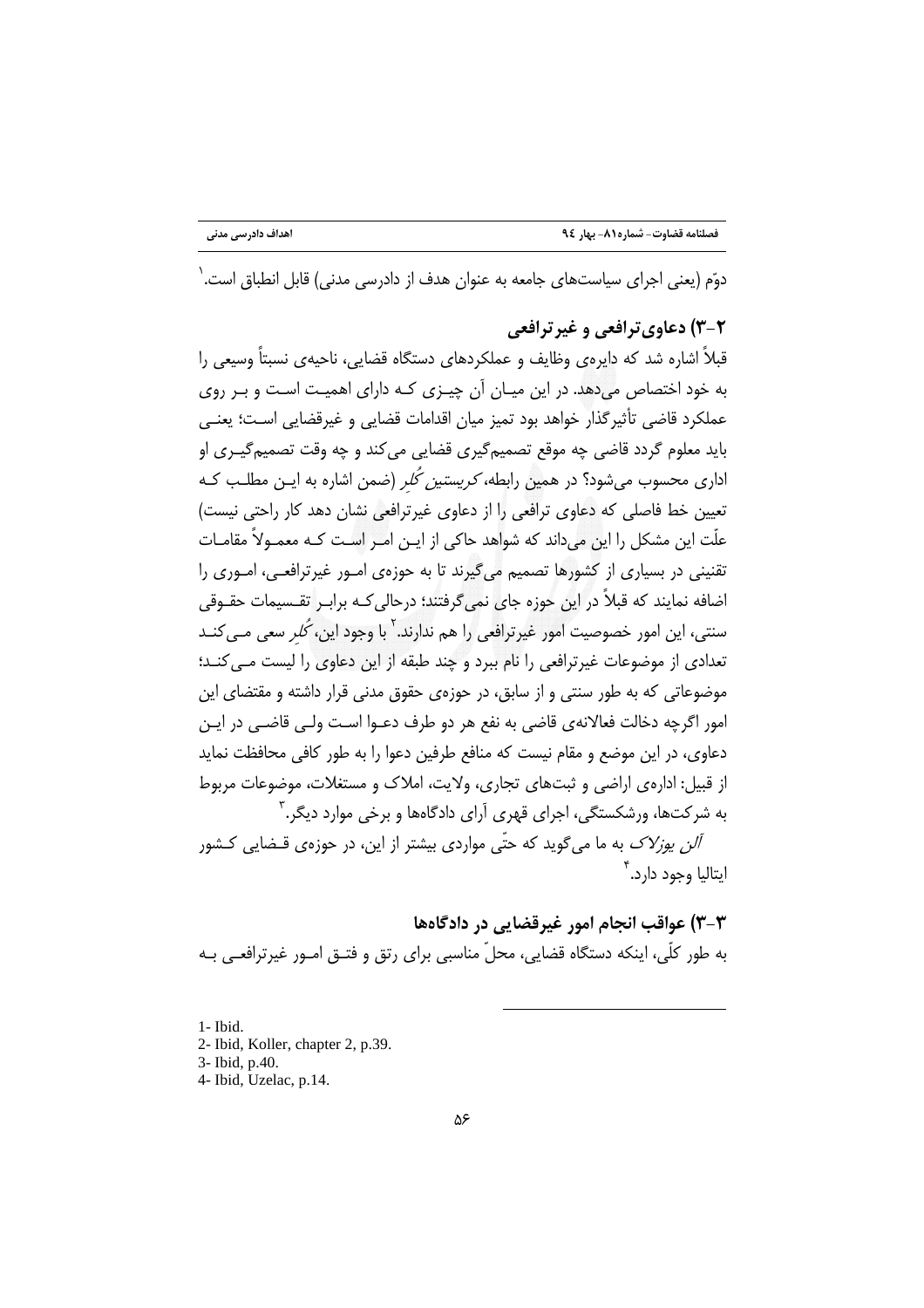شمار می رود، موضوعی است کـه جـای بحـث دارد. در همـین رابطـه پروفـسور *ومبیـر،* نگرانی هایی را پادآور می شود که مربوط به کیفیت ورود و دخالت شاخهی قضایی حکومت در موضوعات غيرترافعي و امور غيرقضايي مي شود و او از آن بـه «رسـيدگي داوطلبانـهي قووی قضائیه»<sup>\</sup> تعبیر می کند؛ جایی که قاضی، نقش اداری مهمی را بازی می کند. <sup>۲</sup>

اگر قرار باشد با استانداردها و معیارهـای بـین|لمللـی، ارزیـابی صـورت گیـرد مطـابق ماده ی ۱۰ اعلامیهی جهانی حقوق بشر و همچنین مادهی ۶ کنوانسیون اروپایی حمایت از حقوق بشر و آزادی های بنیادین، حق افراد جهت رسیدگی به دعاوی ترافعی آنها توسط دادگاهها اگر معوّق مانده باشد نمیتواند به نهاد دیگری منتقل گردد و وقتی دادگـاههـا را مشغول به امور غیرترافعی می،نمایند همین امر به تضعیف حقّ مردم بـرای دسترسـی بـه نهادهاي قضايي جهت حلّ اختلافاتشان مي انجامد.

مطابق اصول قانون گذاری، دسترسـی راحـت، شـفافیت و کارآمـدی، از جملـه برخـی ارزشهایی هستند که برای عملکرد قوهی قضائیه در نظر گرفته میشوند؛ امّا در عمل، در اکثر نظامهای قضایی، در غالب وظایف بسیار متنوعی که به دستگاه قضایی تحمیل شـده است رسیدن به این ارزش ها غیرممکن شده است.

در نگاهی دقیق تر به این مسأله می توان از پیش، عواقبی بدتر را در نظر گرفت؛ چراکه از یک طرف افزایش وظایف و مسؤولیتهای محوّله به نهادهای قضایی، ای بسا منجر به سردرگمی برای مردمی شود که به سرویس ها و مراکز قضایی مراجعه کرده و آنها را مورد استفاده قرار میدهند و از طرف دیگر قضات هم همان گونه که در امور و تصمیمات خـود مجبورند قواعد شكلي و آمره را به اجرا در آورند ممكن است نتوانند نقششان را با اهــداف خاصي كه براي رسيدگي به امور قضايي و غيرقضايي در نظر گرفته شده است ايفا نمايند و عملاً دچار دوگانگی در قضاوت شوند؛ زیرا اگرچه قضاوت و رسیدگی بـه امـور ترافعـی، مستلزم اجرای انبوهی از تشریفات و مقرّرات پیچیده می باشد این طور فرض می شود کـه رسیدگی، در امور غیرترافعی نسبت به دعاوی ترافعی باید سادهتر و سریعتر بـوده و کمتـر جنبهى تشريفاتي داشته باشد.

<sup>1- &#</sup>x27;voluntary judicial proceedings'.

<sup>2-</sup> Ibid, Wambier, chapter 12, p.250.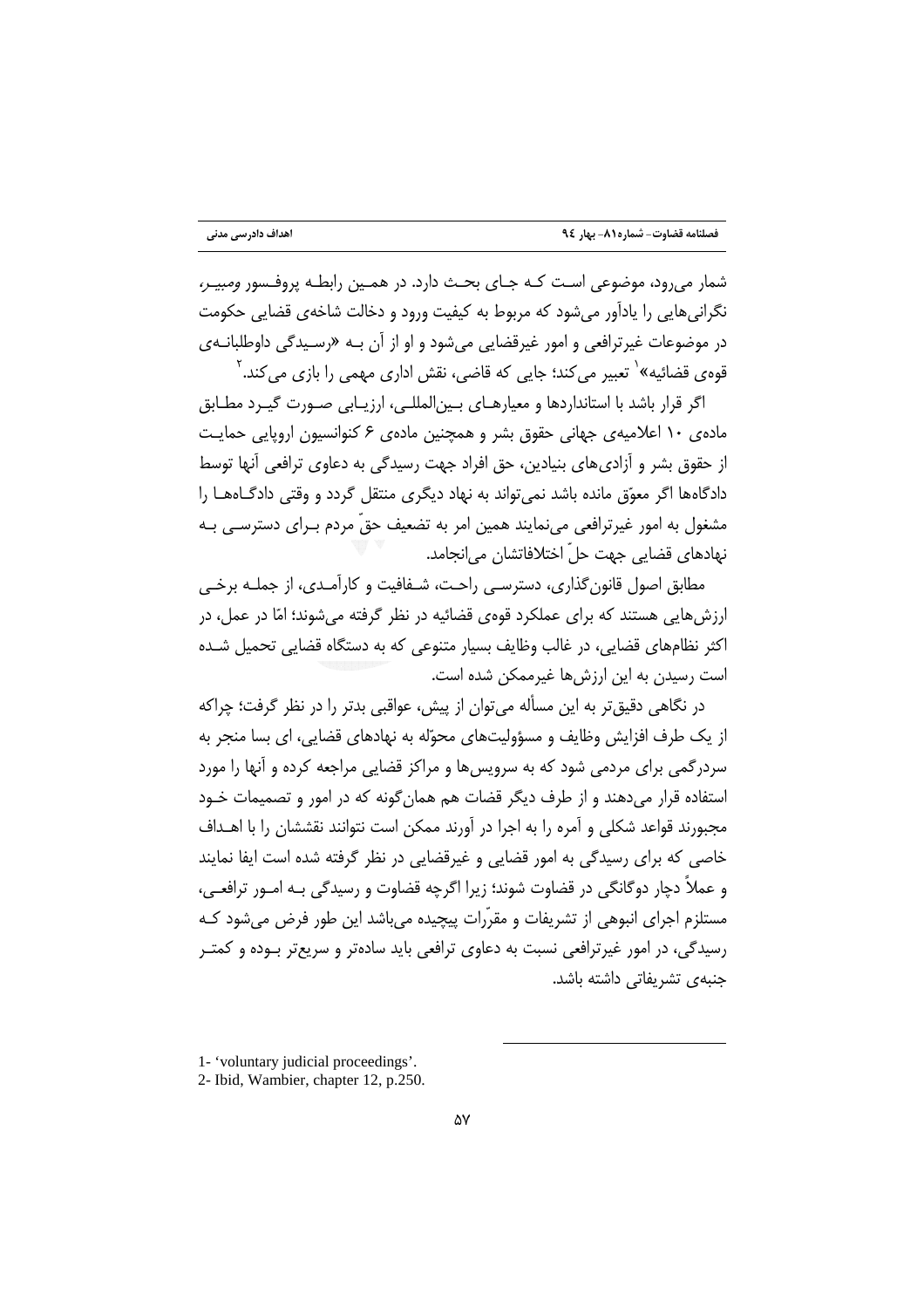قطعاً رسیدگی به امور غیرترافعی اگر همراه با اجرای غلیظ و مفصّلی از قواعد شکلی و تشریفاتی باشد نتیجهی بد و غیرمطلوبی در بر خواهد داشت.

در این میان، مسألهی مهم این است که اگر تعداد زیادی از پرونـدههـایی کـه توسـط قضات رسیدگی می،شوند در عمل، کار صرفاً اداری باشد، یک چنین تلقّی و رویک ردی در قضات، بر روی عملکرد و شیوهی کاری آنان تأثیر خواهد گذاشت؛ حتّـی وقتـی کـه بـه دعاوي ترافعي مي پردازند كه حزم، احتياط، منطق و تخصّص قضايي خاصي مي طلبد. ٰ

امّا سؤالی که در پایان این بحث، مطلب ما را به موضوع این مقاله مربوط می سازد این است كه با اوصاف فوق|لذكر، آيا مشغوليت قضات دادگاهها به تعداد كمتـر يــا بيــشتري از امور غیرترافعی، تغییری در ارزیابی کلّی نسبت اهداف دادرسی مدنی می دهد یا فقط باعث پيچيدەتر شدن و اضافه شدن اهداف مے شود؟

از نظر پروفسور *سیلوستری،* مشغولیت شدید دادگاهها در امور غیرترافعی، محلّ انتقاد اسـت و این امر، مشکلات چند جانبهای را ایجاد می کند. مادام که حیطهی موضوعات، درک مـا را از اهداف دادرسی تحت تأثیر قرار می دهد نتیجهی مهــم دادرســی، هــم موضــوعات مربــوط بــه حیطهی دادرسی را تحت تأثیر قرار خواهد داد و هم شیوهی رسی*دگی* به آنها را.<sup>۲</sup>

امّا در تحلیل نهایی باید تصدیق کرد اهدافی که حکومت برای نظام قضاییاش در نظر می گیرید باعث میشوند که دایرهی مسؤولیتها و عملکردهای نهادهای قضایی، کوچک یا بزرگ شده و به امور غیرقضایی بیشتر یا کمتری هم مرتبط گردد؛ مثلاً در چین، هـدف هماهنگ سازی اجتماعی، الزاماتی را بر دادگاهها تحمیل می کند تا مـسؤولان قـضایی در هر پرونده، صرفنظر از ترافعي يا غيرترافعي بودنش ملاحظه كنند كه اگـر دعـوا از طـرق توافقی و میانجی گری قابل حل نباشد آنگاه بـه صـورت خیلـی اسـتثنایی از طریــق یـک تصمیم قضایی، به آن رسیدگی نمایند؛ تصمیمی قضایی که مختارانه مورد موافقت طرفین دعوا و از طريق رسيدگي قضايي نمي باشـد. در يـک چنـين حـالتي، هـدف مـشخص در دادرسی مدنی در چین، تفاوت جالبی با امور قضایی در اروپا پیدا می کنـد؛ درحـالی کـه در اروپا دستاورد اصلی و مهم محاکمهی مدنی، صرفاً رسیدگی قضایی است (تا عنوان قانونی

<sup>1-</sup> Ibid, Uzelac, p.13.

<sup>2-</sup> Ibid, Silvestri, chapter 4, p.86-92.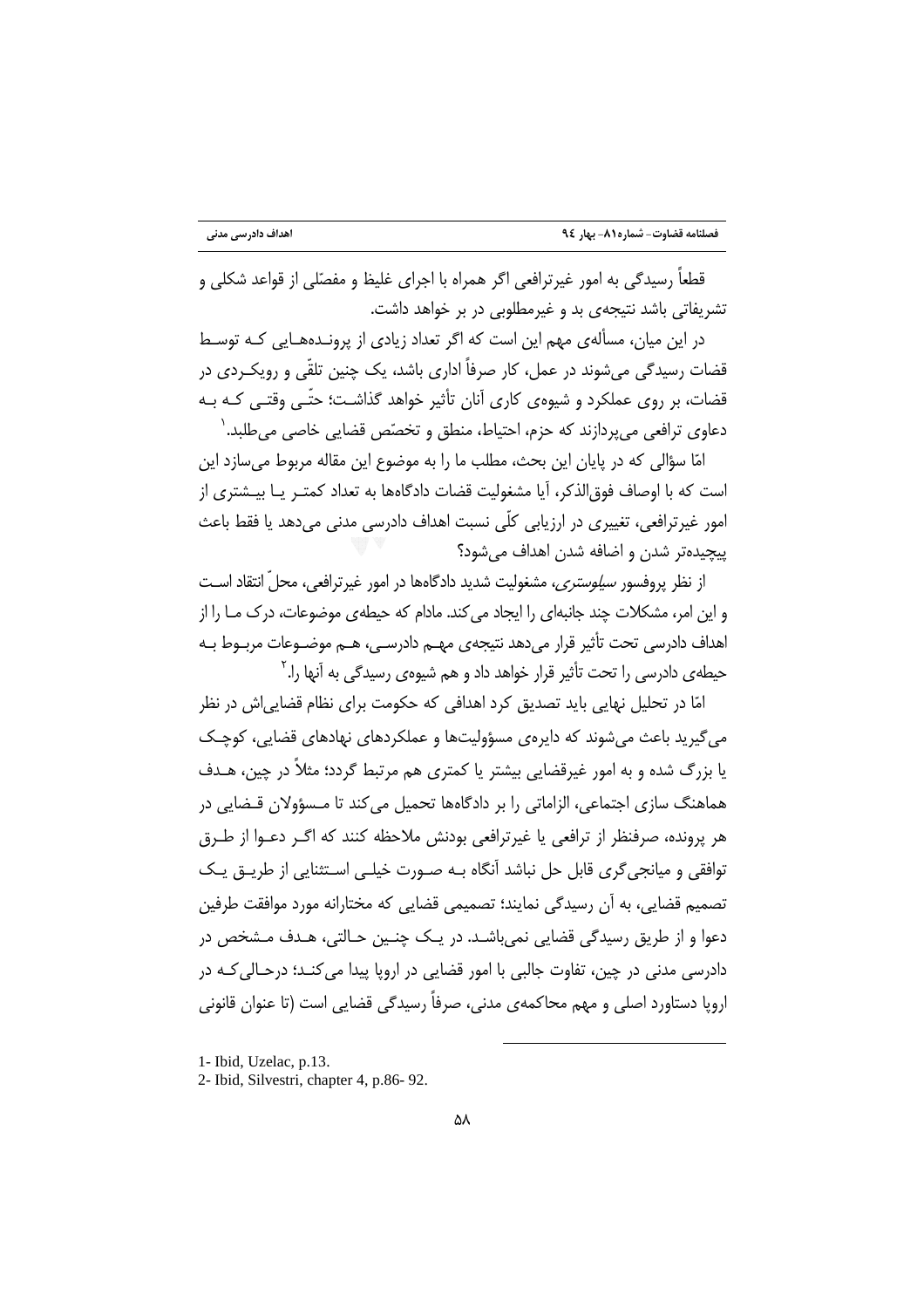قابل اعمال به دعوا تعیین شود) دستاوردهای اصلی در محاکمهی مدنی در چـین، رتـق و فتق دعاوی از طریق سازش و میانجی گری است؛ با این وجود، در یـی اصـلاحات اخیـر، برخي همگرايي ها و همسو شدن ها بين اين دو نظام قضايي قابـل مـشاهده اسـت؛ يعنـي درحالی که میانجی گری در سطح اروپـا مطلوبیـت و غلبـهی بیـشتری پیـدا کـرده اسـت اصلاحات دادرسی مدنی در چین از دههی ۱۹۹۰ میلادی به بعد جـای بیـشتری را بـرای قضاوت و رسیدگی قضایی به سبک سنتی در نظـام قـضایی آن کـشور بـاز کـرده اسـت؛ هرچند که دادرسیِهای مدنی پیوند خورده با سبک غربـی، کماکـان در چـین بـه عنـوان عوامل مزاحم حقوقی قلمداد می گردند. `

### ٤-٣) اختيار قاضي در جمعأوري دلايل لازم

جدا از اینکه بحثها در مورد حقیقت ابژکتیو (مطلق) در دادرسی مدنی اغلب یک زمینه و چارچوب ایدئولوژیک دارد، مسایل مهمتر امروزه به اختیارات و تکالیف دادرسها و قضات محاکمه مربوط میشود تا مشخص گردد که تناسب «اختیارات» و «تکالیف» مربوطـهای که قاضی در یک دعوا دارد باید به چه شکل ظاهر شود؛ یعنی با عطف نظر به این اصـل که در نظامهای لیبرال غربی، قاضی نقشی چـون داور را بـه عهـده دارد آیـا او در انجـام تعهداتش این اجازه را دارد که به طرفین، دستور به ارائهی دلیـل و مـدرک بدهـد و از آن مهمتر، آیا این اجازه یا تکلیف متوجه قاضی هست که فعالانه طرفین دعوا را تحریک بـه بیان حقایق و ایجاد دلایل و مدارکی کند که او برای انشای رأی نیاز دارد؟

اگر تعهد و الزامی چنین متوجّه قاضی باشد تا راهنمایی هایی به طرفین دعوا بنمایـد و یا آنها را نصیحت یا تشویق کند تا همهی مواد لازم شکلی را به نحو مقتضی ارائه دهنـد یس در این صورت، ما می توانیم عواقب یک چنین عملکردی را در ذهن خود تصوّر کرده و آن را مورد انتقاد قرار دهیم.

در همین باب، ویژگی نظامهای قضایی اتریش و آلمان میتواند اشارهای باشد به اینکه

1- Ibid, Uzelac, p.15.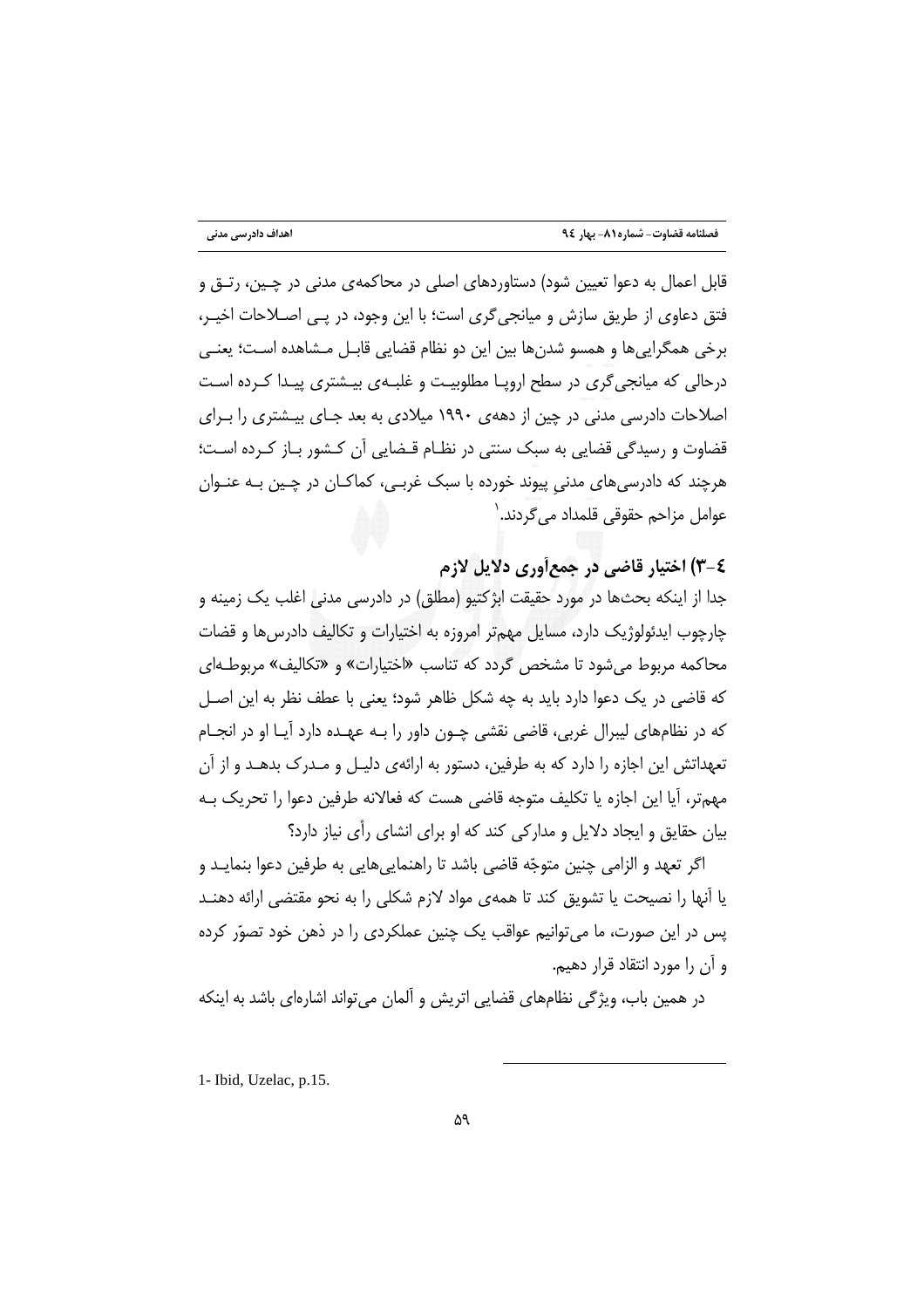سرعت و دقت در دادرسی مدنی با دخالت قـضایی فعّـال در فرآینـد جمـع|َوری دلایـل و مدارک، ناهمخوان و غیرمنطبق نیستند.

از جهت دیگر در برخی حوزههای قضایی در کشورهای بلوک شرق پـس از فروپاشـی شوروی سابق مثل اسلوونی و کرواسی، گزارش شده است که دادگاه (و نه طرفین دعـوا)، فعّالانه مدارک و شواهد اخذ شده را بررسی و اقدامی جهت فـراهمسـازی و تـدارک آنهـا می نماید؛ امری که منتج به برخی تعارضات سیستماتیک شده است. دادگاه عملاً وقتی بـا رفتار منفعلانه و سوءاستفاده گرانه ی طرفین دعوا مواجه می گردیده خود را ملزم مےدیـده است که در جهت جلوگیری از به درازا کشیدن دعوا اقدام نماید. پایـهی اسـتدلال دادگــاه این بوده است که «دادگاه باید با تلاش بیشتر، محاکمه نماید و رسیدگی را تا آنجـا ادامـه دهد كه به آنچه واقعاً رخ داده است يي ببرد حتّى اگر طرفين دعوا در اظهـار وقــايع دعــوا اقدامات لازم را به عمل نباورند».

باوری که مسألهی به دنبال حقیقت بودن قضایی را تحمیـل مـی کنـد در نظـامهـای حقوقي «کامنِ لا» با جايگزيني حقيقت حقوقي <sup>۲</sup> به جاي حقيقت ماهوي <sup>۳</sup> حـل مـي شـود. شفافسازی نسبت به همهی دادههای مورد اخـتلاف در نظـامهـای حقـوقی «کـامن۷» معمولاً به عنوان تعهدي ديده مي شود كه كم و بيش منحصر به طرفين دعوا است.

از دوروی اصلاحات *وولف* به بعد، روند رو به این سمت است که نه تنها بار جمعآوری .<br>دلایل بر دوش طرفین دعوا باشد بلکه طرفین ملزم می شوند تا لوازم شکلی محاکمه را در زودترین مرحلهی ممکن در ابتدای دادرسـی (حتّـی قبـل از آنکـه محاکمـه آغـاز گـردد) جمعأوري، ارائه و تأييد كنند."

# ٥-٣) توقَّع ارباب رجوع

پی بردن به هدف نهایی دادرسی مدنی، ممکن است از طریق طرح سؤال از مقصد غایی و

- 1- Ibid, Uzelac, p.20&21.
- 2- "legal truth".
- 3- "material truth".
- 4- Ibid.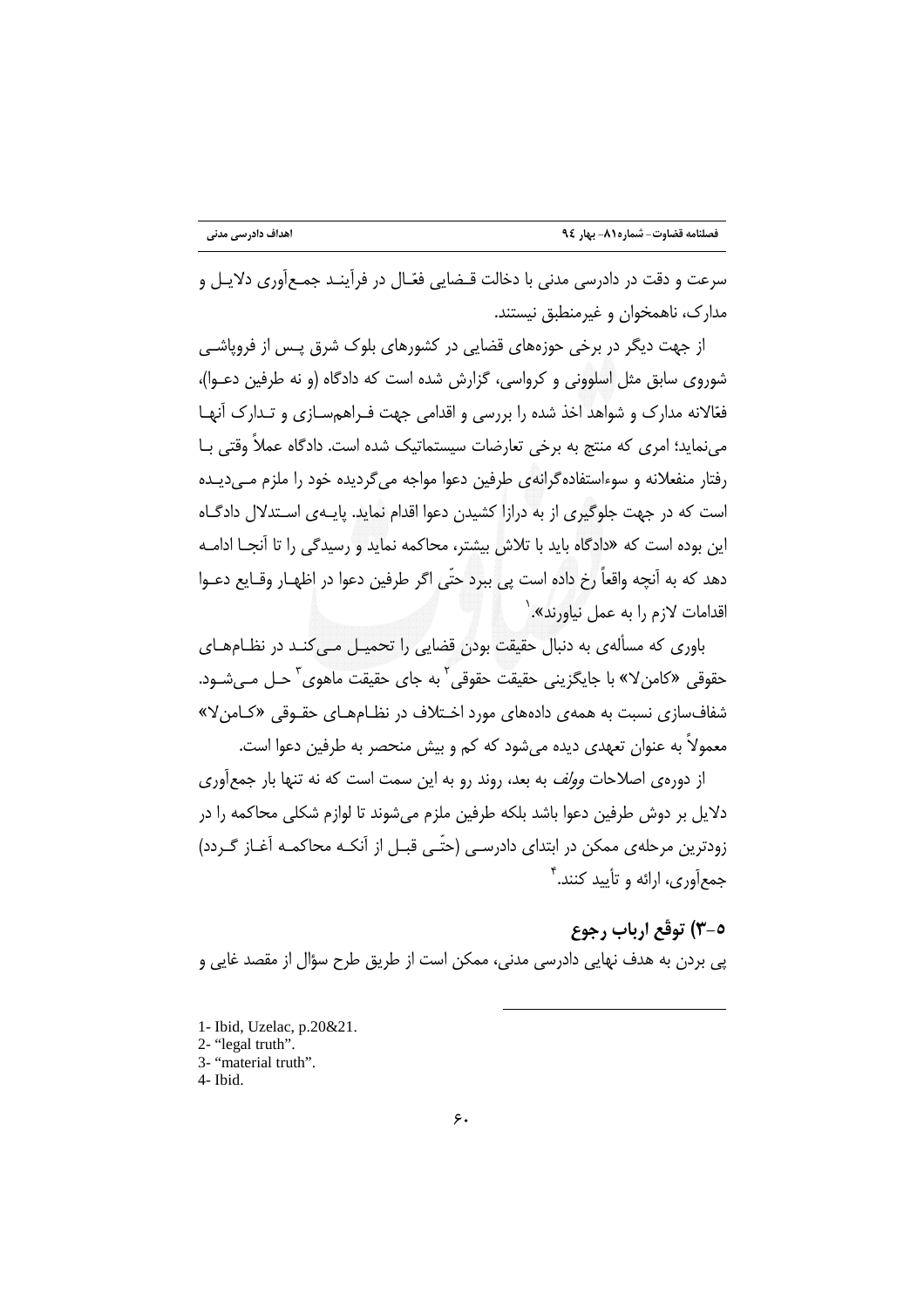اهداف دادرسی مدنی

نتیجهی عملکرد نظام قضایی این گونه مطرح گردد که آیا عملکرد دادرس و دادرسی مدنی باید به گونهای باشد که در خدمت همهی استفادهکنندگان و شهروندان در نظر گرفته باشد یا بر عکس، این شهروندان و دیگر اعضای جامعه هستند که باید در خدمت منافع دادرسی مدنی قرار بگیرند؟

اين سؤال ممكن است سؤالي عوامانه و ظاهراً غيرعلمي در نظر آيد، ولي به هر حـال، خیلی از گزارش ها، مستقیم یا غیرمستقیم تأیید می کنند که مـی تـوان کارهـای زیـادی را انجام داد تا نسبت به نظام دادرسی یک کشور یک طرز تلقی ساده را تعیین و میان مـردم رواج داد.

فضای حاکم بر یک نظام قضایی و نهادهایش نمی تواند از جوّ حـاکم بـر خواسـتههـا، توقّعات و انتظارات مردم (كه آن هم برگرفته از افــق فرهنگــی و شــأن مــدنی آنهاسـت) بیتأثیر باشد. دادگاه و قاضی در خلأ و در اتاقی در بسته بـه اجـرای حکـم و انـشای رأی نمی پردازند که فارغ از چنین بستگی هایی باشند. <sup>(</sup>

سیاستمداران، اوّلین بار وقتی طرح قانون گـذاری را مـی٫ریزنـد منـافع مـردم و افـراد ذي نفع را در نظر دارند امّا فرآيند قانون گذاري، بازيگران مهم ديگري همچون قضات عالي رتبه، اساتید متخصّص و دادستان دارد که در نهایت باعث می گردد که نیّات اولیـه، اغلـب در عمل، ضعیف شوند.<sup>۲</sup> بی خود نیست که کسی چـون *بیکـر* معتقـد اسـت کـه «احتمـالاً غیرعادلانه نیست اگر بگوییم اهداف دادرسی مدنی تا حدّی خودخواهانه مورد استفاده واقع می شود. در همین مسأله باید این مورد را در نظر گرفت که مفهوم استقلال قضایی، تنهـا فقط در سال های اخیر مطرح و رواج پیدا کرده است؛ یعنی همین اواخر معلوم شـده اسـت که نیازها و تقاضاهای اصحاب دعاوی در دادگاهها باید از نظرات تخصصی قضات و وکلا مستقل باشد و قرار نیست قاضی، نظری داشته باشد که مطبوع طبع یک یا هر دو طـرف دعوا باشد.' با همهى اين اوصاف، بايد اذعان نمود كه در حال حاضر، يـك روش مرسـوم

1- Ibid, p.27.

<sup>2-</sup> Ibid, Fu, Chapter 8, (p.167-183).

<sup>3-</sup> Ibid, Backer, chapter 5, (p.105-123).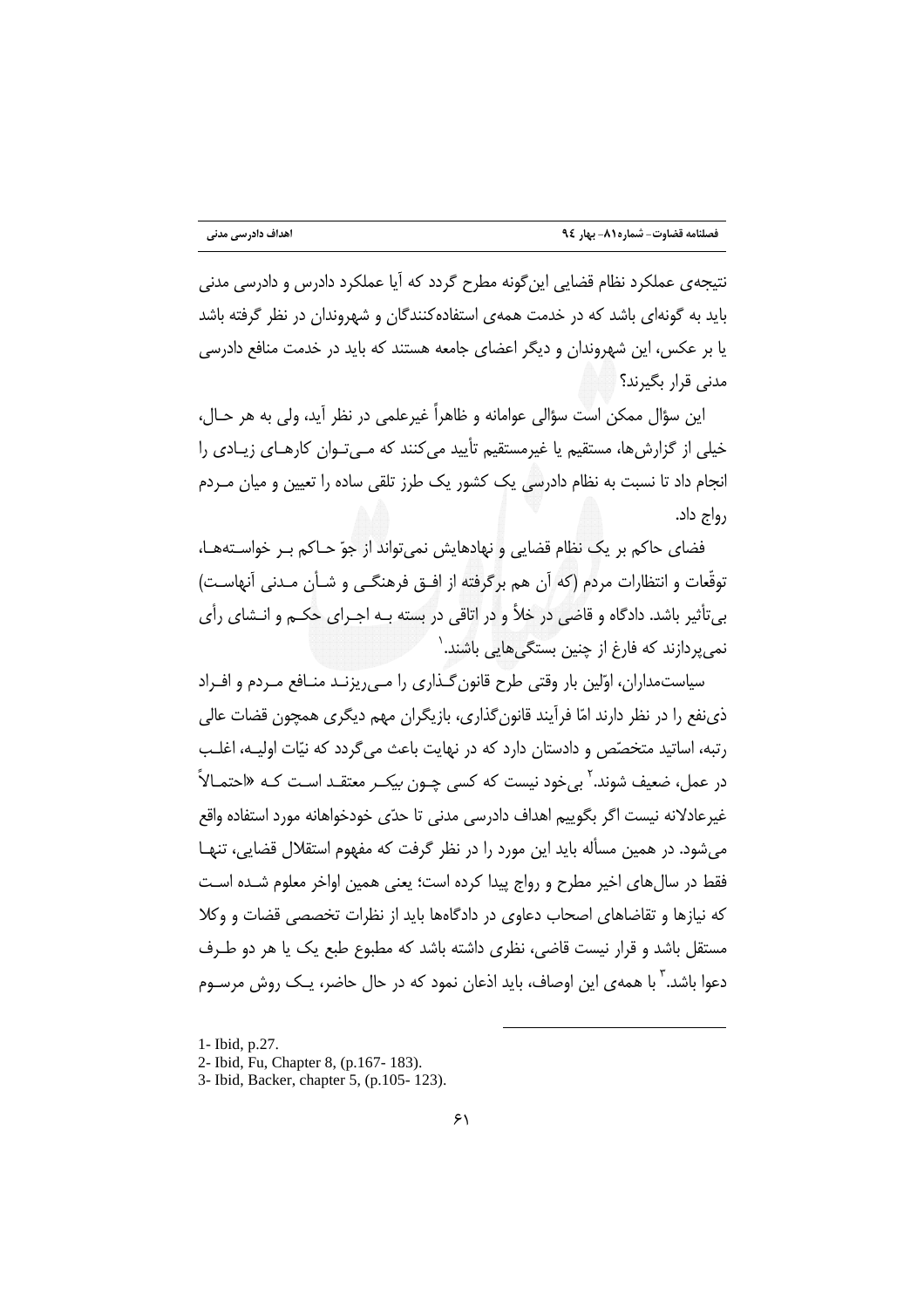(به طور صحیح یا غلط) که نشان می دهد کدامیک از نظامهـای دادرسـی مـدنی، سـطح نيازهـاي اربـاب رجـوع را بـرآورده مـيiمايـد همانـا انجـام تحقيقـات، نظرخـواهي هـا و یرسش نامههایی است که رضایت خاطر مراجعین به دادگاهها را نشان می دهد.

در هلند، انجام چنین تحقیقاتی از ابتدای هزارهی جدید به صورت مرتب انجام گرفتـه است. نتايج اين تحقيقات به گونهاي نسبي، مطلوب بوده است؛ مثلاً: ٨١ درصد از مراجعين به طورکلّی رضایت خاطر دارند امّا آنان در مورد مدّت و طول رسیدگیها، درک و همـدلی كه قضات از خود نشان دادهاند و همچنین برخی مسائل خاص دیگر، كمتر اظهار رضـایت نمودەاند.`

تحقیقی مشابه هم در اتریش انجام شده است که کمی دارای ابهـام مـی باشـد؛ بـرای مثال: بر عكسِ ديدگاه معمول قوهى قضائيهى اتريش مبنى بر محاكمهى سريع و كارآمد، یک نظرخـواهی ترتیـب!فتـه توسـط کـانون وکـلا، نـشان مـی دهـد کـه ۸۶ درصـد شرکت *ک*نندگان فکر می کردند که رسیدگی های قضایی طولانی است یا «خیلی زیاد طول می کشد».<sup>۲</sup> اکثر نظرخواهی ها در اتریش و آلمان نشان میدهند حداقل در سطح متوسطی از رضایت خاطر (در آلمان ۶۰ درصـد از جمعیـت)، اعتمـاد قابـل توجّـه و عادلانـهای بـه دادگاهها دارند.

در مجموع، به نظر می رسد نظامهــای دادگــستری مــدنی کــشورهای شــمال و غــرب اروپا،کمافی|لسابق کارشان را در ارتباط با مراجعینشان تا حدّی خوب انجام میدهند. امّـا حتّی در این کشورها هم کار، جای اصلاح و ارتقا دارد و اهدافی مثـل اسـتقلال قـضایی، وضعيت مالي خوب و امنيت شغلي قضات هنوز بهتر از نيازهـا و خواسـتههـاي مـراجعين محافظت و مراقبت می شوند.

وضعیت در برخی کشورهای دیگر خیلی بدتر است. در نظامهای دادگستری مدنی کـه دارای عملکرد ضعیفی هستند حتی جای تحقیقاتی که از رضایت مراجعین بهدادگاههـا بـه

<sup>1-</sup> Ibid, Van Rhee, chapter 3, (p.61-79).

<sup>2-</sup> Ibid, Koller, chapter 2, (p.35-61).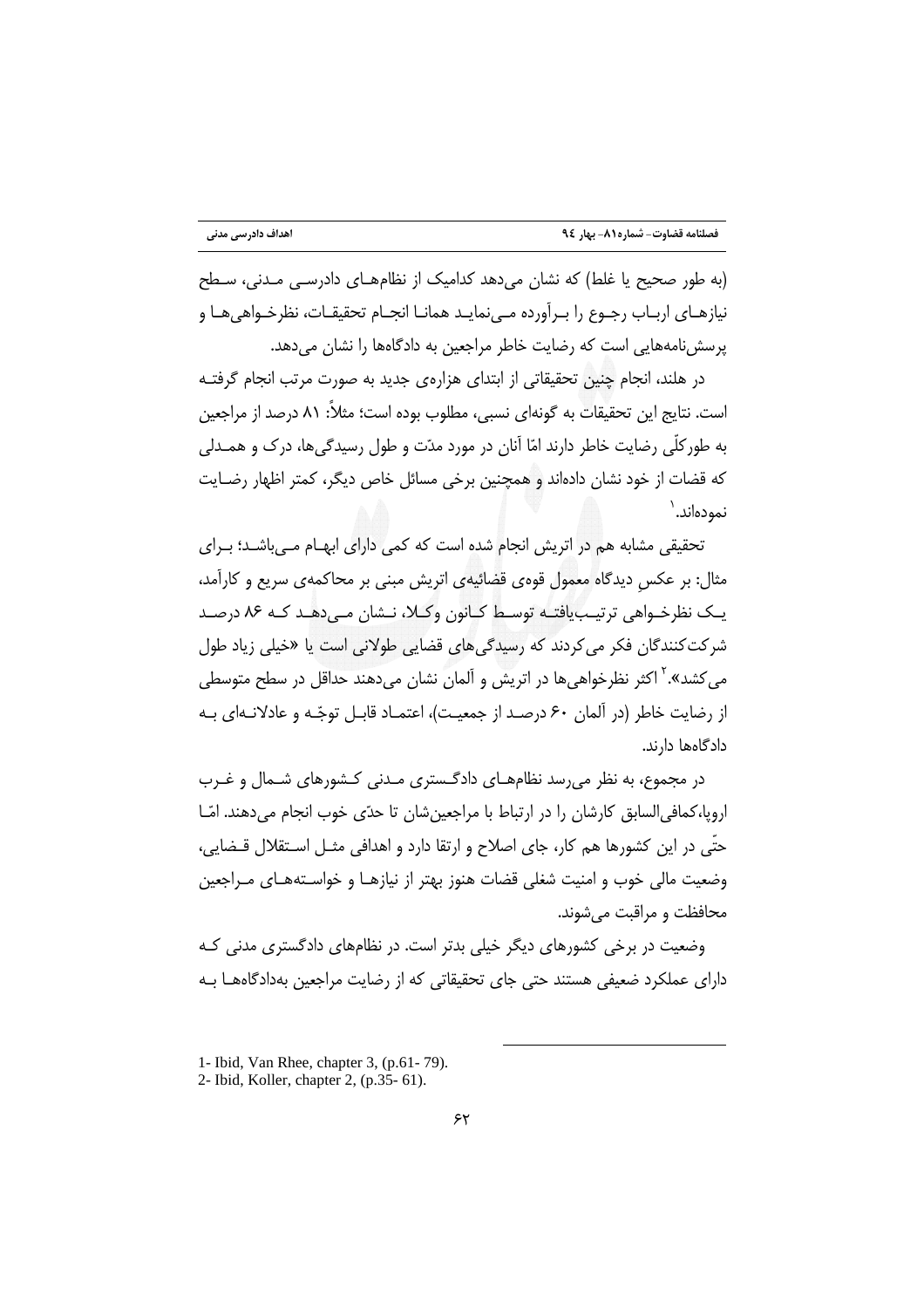عمل می آید (که قطعاً دارای نتایج ضعیفی هم هست) خالی است. در هــر حـال در ایــن كشورها احساس نارضايتي قوى وجود دارد.

معمولاً بحران، محرِّک خوبی برای انجام تغییرات است، امّا انجام تغییرات هم ممکـن است نیاز به گذشت زمان طولانی داشته باشد و تا سپری شدن آن زمان طولانی، جامعـه ممکن است مجبور شود تا وضعیتی که به وجود میآید را تحمّل نماید.`

# ٤) دادرسي در نظام حقوقي ايران

امّا اگر قرار باشد تکتک موضوعات و مطالب قبلی بر نظام حقوقی ایران منطبق گردد این خود نیازمند تحقیق مستقلی است و از دایرهی بحث در یک مقاله بیـرون اسـت. بـا ایـن همه، در این قسمت سعی میگردد به اختصار اهتمامی در این زمینه به عمل آید.

# (-٤) نظام غيرسكولار قضايي ايران

در ایران به موجب اصل ۱۵۶ قانون اساسی که در آن به وظایف قومی قضائیه اشاره شده است می توان تا حدّی نشانی از اهدافی که قانون گذار برای دستگاه قضایی تعیـین نمـوده است پیدا کرد. این اصل همچنین شباهتها و تفاوتهای نظام ایران را با دو رویکرد فوق نشان میدهد.

در این اصل، قوهی قضائیه به عنوان پشتیبان حقـوق فـردی، مـسؤولیت رسـیدگی و صدور حکم در مورد تظلمات، تعدیات، شکایات، حلّ و فصل دعاوی و رفع خصومات را به عهده دارد. امّا قانون گذار قصد نداشته است کـه توجـه بـه حقـوق فـردي را از موضـعي فردگرایانه چنانکه در کشورهای لیبرال معمول است اجرا نماید و منافع اجتماعی را معطّل بگذارد. به همین خاطر به دنبال عبارت «پشتیبان حقوق فردی» بـه پـشتیبانی از حقـوق اجتماعي و تحقَّق عدالت اشاره مي نمايد. عبارت «احياي حقوق عامّه و گـسترش عــدل و آزادیهای مشروع» هم که در همین اصل آمده است به خوبی نشان دهندهی حمایـت از حقوق اجتماعی و پرهیز از افراط در حمایت از آزادی های فردی می باشد.

1- Ibid, Uzelac, p.28.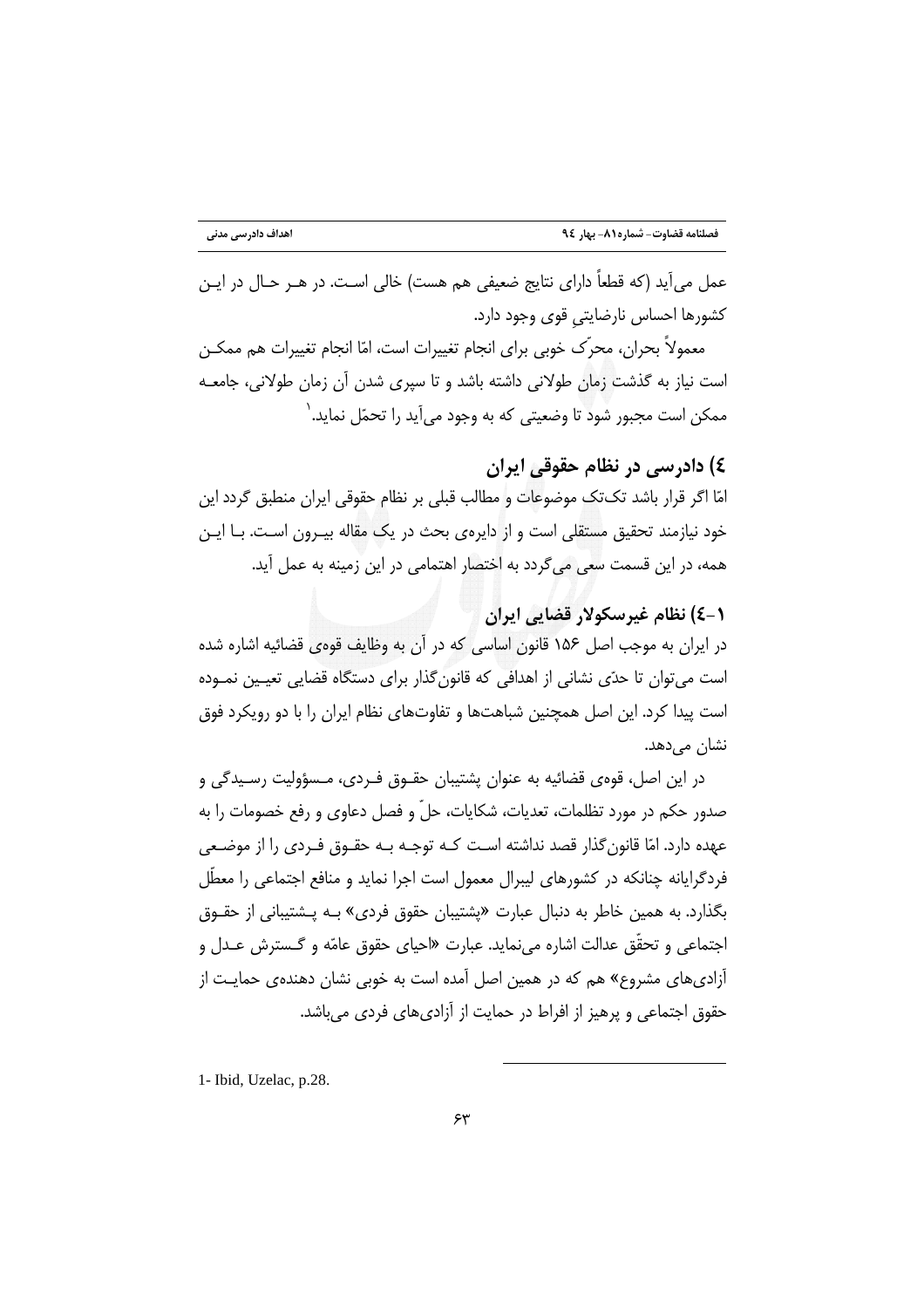بنابراین اگرچه جنبهی دوّم اصـل ۱۵۶ قـانون اساسـی، بـه نظـامهـای کمونیـستی و سوسیالیستی توجه دارد امّا جانب حمایت از فرد، حقوق فردی و آزادیهای مشروع فـردی را نادیده نمی گیرد و از آن مهمتر، نظر به دینی و اخلاقی بـودن نظـام حقـوقی ایـران بـا مبنای اسلامی اش (اصل ۴ قانون اساسی)، رویکرد نظام حقوقی ایران نسبت بـه دادرسـی در میان مردم، رویکردی اخلاقی است که در آن، عدالت محوریت دارد.

در جمع بندی کلّی به نظر می٫سد نظامهای غربی اعـم از لیبـرال و غیرلیبـرال، قابـل تطبیق کامل بر نظام حقوقی ایران نیستند خصوصاً که نظامهـای غربـی در هــر شــکلی، برخاسته از سکولاریسم، خصوصی سازی و به حاشیه رانـدن دیـن از عرصـهی اجتمـاعی هستند؛ امری که نتیجهای جز سستی ارکان و اصول اخلاقی نداشته و نظـام حقـوقی را از مسیر اخلاقی که سزاوار انسان باشد منحرف می سازد.

### ٤-٢) امور غيرقضايي در دادگاهها

مسألهي ديگر در همين اصل ۱۵۶ق.ا، اشاره بـه ايـن مهـم اسـت كـه مـسؤوليت قـوهي قضائيه، منحصر به دعاوى ترافعي و امور قضايي نمي شود، بلكه اخذ تصميم و اقــدام لازم در امور حسبیه که غیرترافعی و غیرقضایی است با نهادهای قضایی است. به نظر می رسـد قانون گذار در اینجا همچون کشورهای دیگر، قصد حفظ منافع عمومی از طریق حمایت از افراد نیازمند به پشتیبانی همچون صغار و محجورین را داشته باشد.

#### **۳-٤) مراجع اداري**

البته نظام حقوقی ایران همچون همهی نظامهای دیگر، بـا مـشکل کثـرت و تنـوع امـور مواجه است. امروزه (خصوصاً بعد از جنگهای جهانی و رواج افکـار سوسیالیـستی و ملّـی شدن صنایع) دولت و حکومت ایران همچون بقیهی کشورها بـرخلاف گذشـته کـه فقـط مأمور تأمین امنیت و عدالت بودند، تکالیف اقتصادی و اجتماعی زیادی بـر عهـده گرفتـه است و هدفش در همه حال، حفظ منـافع عمـومی بـوده اسـت. در ایـن عرصـهی وسـیع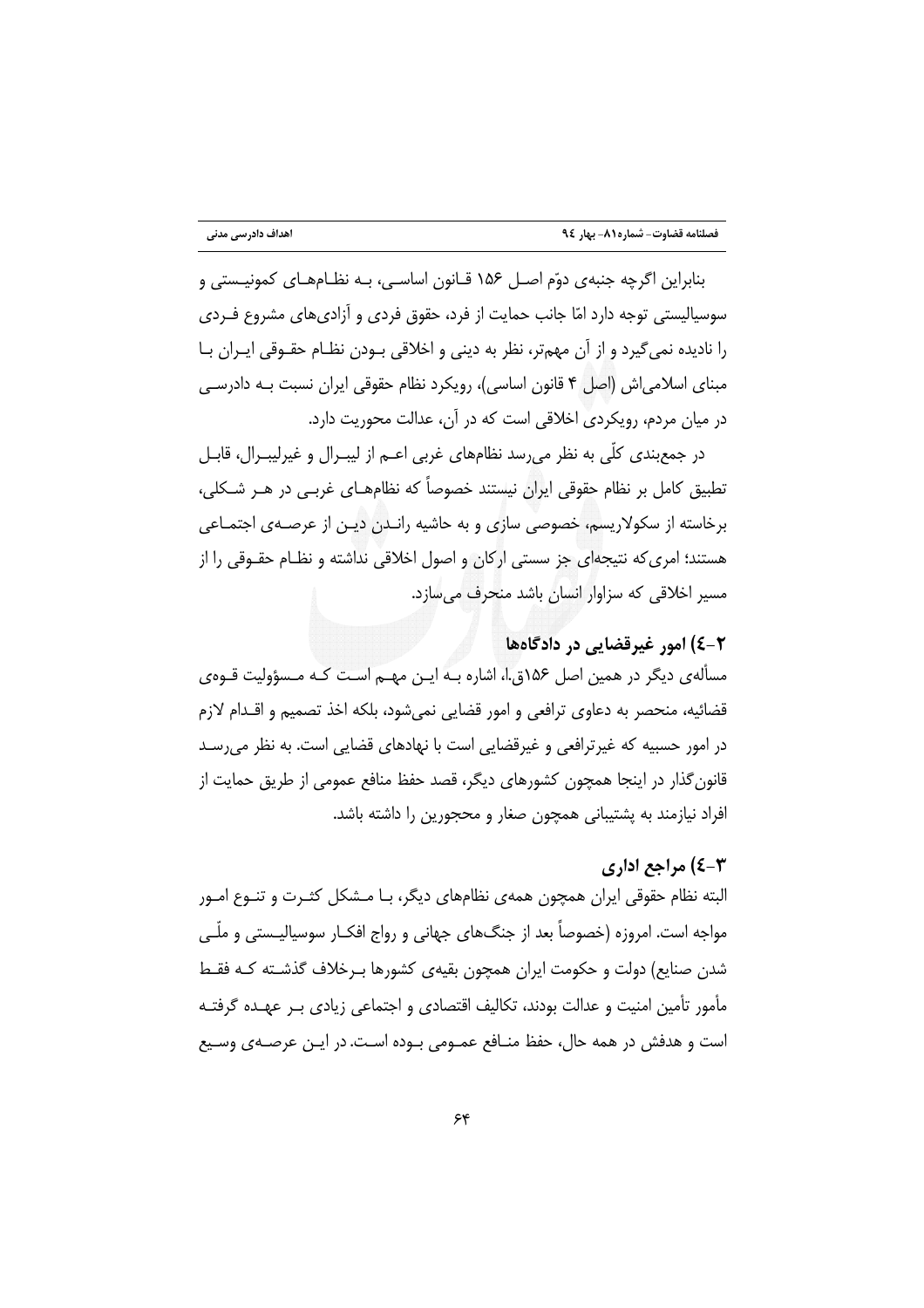عملکردها و فعالیتهای دولت، ناگزیر تعارضی با حقوق و منافع خصوصی به وجود می آید ٔ که ممکن نیست مرجع رفع اختلاف در این موارد را باز قوهی قـضائیه بـدانیم. در همـین راستا مقنّن، اقدام به تأسیس مراجع اختصاصی اداری در قوّهی مجریه کـرده اسـت تـا در اختلافات به وجود آمده میـان قـوّهى مجریـه و نهادهـاى آن از یـک طـرف و اشـخاص خصوصی از طرف دیگر، این مراجع به قضاوت بنشینند.

بنابراین همهی ترافعات و دعاوی ترافعی، در قــوهی قــضائیه حـل نمــیشــوند بلکــه دستهای از دعاوی، بیرون از نهادهای قضایی و در نهادهای دولت رسـیدگی مـی٬شـوند؛ <sup>۲</sup> هرچند که این مراجع اداری زیر نظر نهادی از قوهی قضائیه به نـام دیـوان عـدالت اداری (رکن دوّم قوەي قضائيه) فعاليت مي *ک*نند. <sup>۳</sup>

با این ملاحظات به نظر می رسد اصل استقلال قــوا منــدرج در اصــل ۱۵۶علــی رغــم توجيهات مؤلِّفين، محفوظ نمانده است؛ چراكه استقلال قوا در اين بحث به معنى انحـصار حلّ دعوا و قضاوت، در يد اقتدار قوەي قضائيه است.<sup>۲</sup>

#### ٤-٤) , سالت اجتماعي

نکتهی دیگر در بند ۴ از اصل ۱۵۶ (مشابه اصول ۱۶۶ و ۱۶۷) میباشد که نوع دادرسی را در ایران مشخص می کند. در این بند ذکر شده است که قاضی، موافق قوانین بـه دعـاوی رسیدگی می کند و الزام قاضی در این مورد در تفاوت آشکار با دادرسی لیبرالـی \_ ترافعـی بوده و نوعی محاکمهی تفتیشی است.

همچنین قانون گذار با ذکر عبارت «اقـدام مناسـب بـرای پیـشگیری از وقـوع جـرم و

۱- رستمی، ولی و دیگران؛ *دادرسی عادلانه در مراجع اختـصاصی اداری ایـران*، چـاپ اوّل ، نـشر گرایش، تهـران، ١٣٨٨، صص۴۶– ۴۷.  $5 - 5 - \infty$ : صص ۶۰– ۶۱ ٣- همان؛ ص۶۷.

۴- برای دیدن نظر مخالف ن.ک به همان؛ صص۴۵- ۵۵.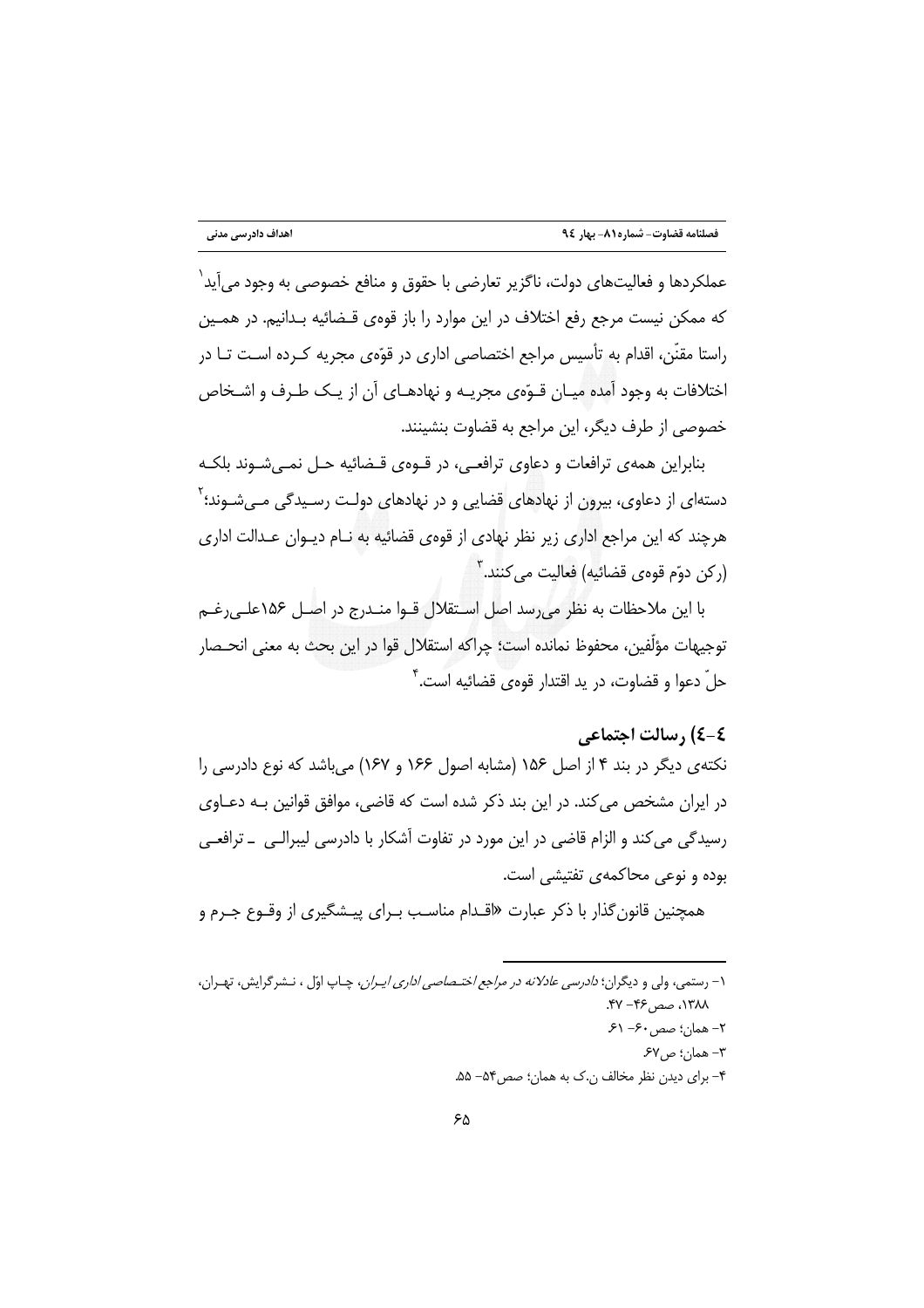اصلاح مجرمین» (اگرچه جنبهی کیفری دارد) در همین اصل و با توجه به دیباچهی قانون اساسی، خواسته است که رسالت تربیتی و پیشگیرانه را هم بر امر دادرسی مترتب نمایـد؛ چنانکه در قوانین برخی کشورهای سوسیالیستی چنین است.

### ٥-٤) مدّت داد, سي

در مورد مدّت زمان مناسب برای محاکمه، اگرچه در فصل اوّل و دوّم از باب ششم قـانون ۱۳۷۹ آیین دادرسی مدنی (مواد ۴۴۲ تا ۴۵۳) مواعد و مهلتهایی در مراحل دادرسی ذکر شده است (حتّی در ماده ی ۳۰۶ هم در مورد عذر موجه، پای این مـسأله بـه میـان آمـده است) ولي هيچ يک از اين مواد، دادگاه و قاضي را ملزم نمي کند تـا در کـار خـود تـسريع بنمايد. اين مطلب، از جمله اظهارات اساتيد حقوقي و حتّى مقامات قـضايي مـا اسـت كـه «بزرگ¤رین معضل موجود در تشکیلات دادگستری ما اطالهی دادرسی است»؛` خـصوصاً که نظام قضایی ایران و کشورهای آسیایی، مثل کشورهای اروپایی، تحت نظـارت یـک دادگاه مافوق ملّی مثل دادگاه اروپایی حقوق بشر نیست.<sup>۲</sup>

# ٦-٤) هزينهي دادرسي

در نظام سیاسی \_ حقوقی ایران، دستگاه قضایی برای کمک به بودجهی حکومت، تأسیس نشده است و جنبه ی تجاری ندارد. در مورد هزینه ی دادرسی، در فصل اوّل از باب هـشتم قانون ١٣٧٩ آيين دادرسي مدني و در مادهي ٥٠٣ همان قانون، اين امر به مادهي ٣ قانون ۱۳۷۳ «وصول برخی از درآمدهای دولت و مصرف آن در موارد معین» ارجـاع داده شـده است. در این قانون، مبالغ بسیار ناچیزی برای اقامهی دعوا در نظر گرفته شده است.

۱- محسنی، حسن؛ *اصول تضمین کنندهی عملکرد دموکراتیک در دادرسی،* شـمارهی ۷۴، مجلـهی دانـشکدهی حقوق و علوم سیاسی، ۱۳۸۵، تهران، ص ۲۸۳. ٢– همان؛ صص ٢٤٩– ٢٧٠.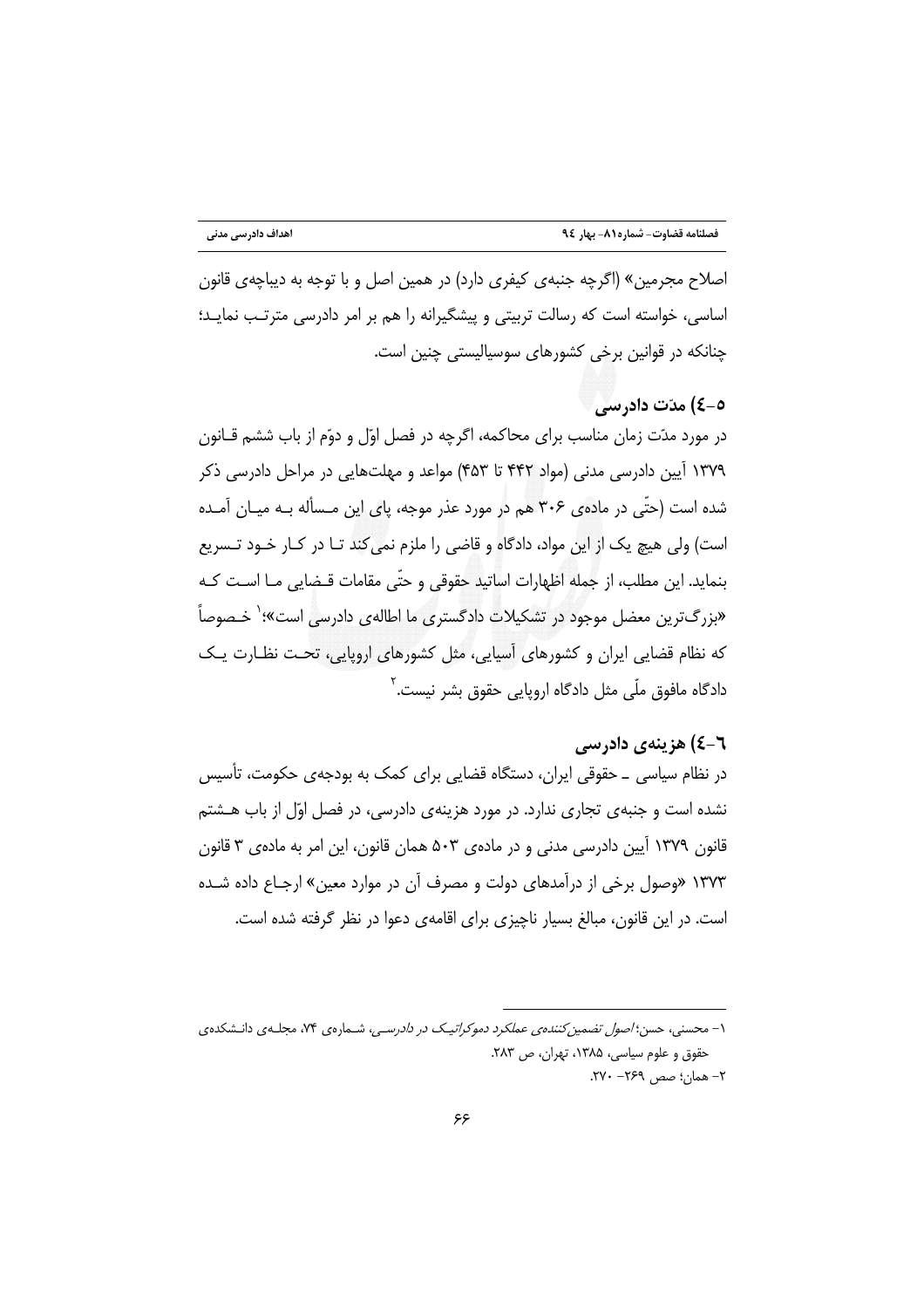البته در سالهای اخیر، چند بار این هزینهها مورد بازنگری قرار گرفته است که این در مقایسه با برخی از کشورها، بسیار ناچیز است و از ایـن بابـت بایـد دادرسـی در ایـران را مجانی تلقّی کرد؛ ولی اگر در نظر آوریم که طرح دعوا در محاکم ایران، کاری تخصـصی، تکنیکی و نیازمند تجربهی وکلا باشد و آنها هم در مجمـوع، اجـرت کمـی از متقاضـیان طلب نکنند با این حساب نمیتوان هزینهی طرح دعوا در ایران را ناچیز انگاشت. در ایـن باره قطعاً اجراي جدّي اصل ٣۵ قانون اساسي ميتواند راهگشا باشد.

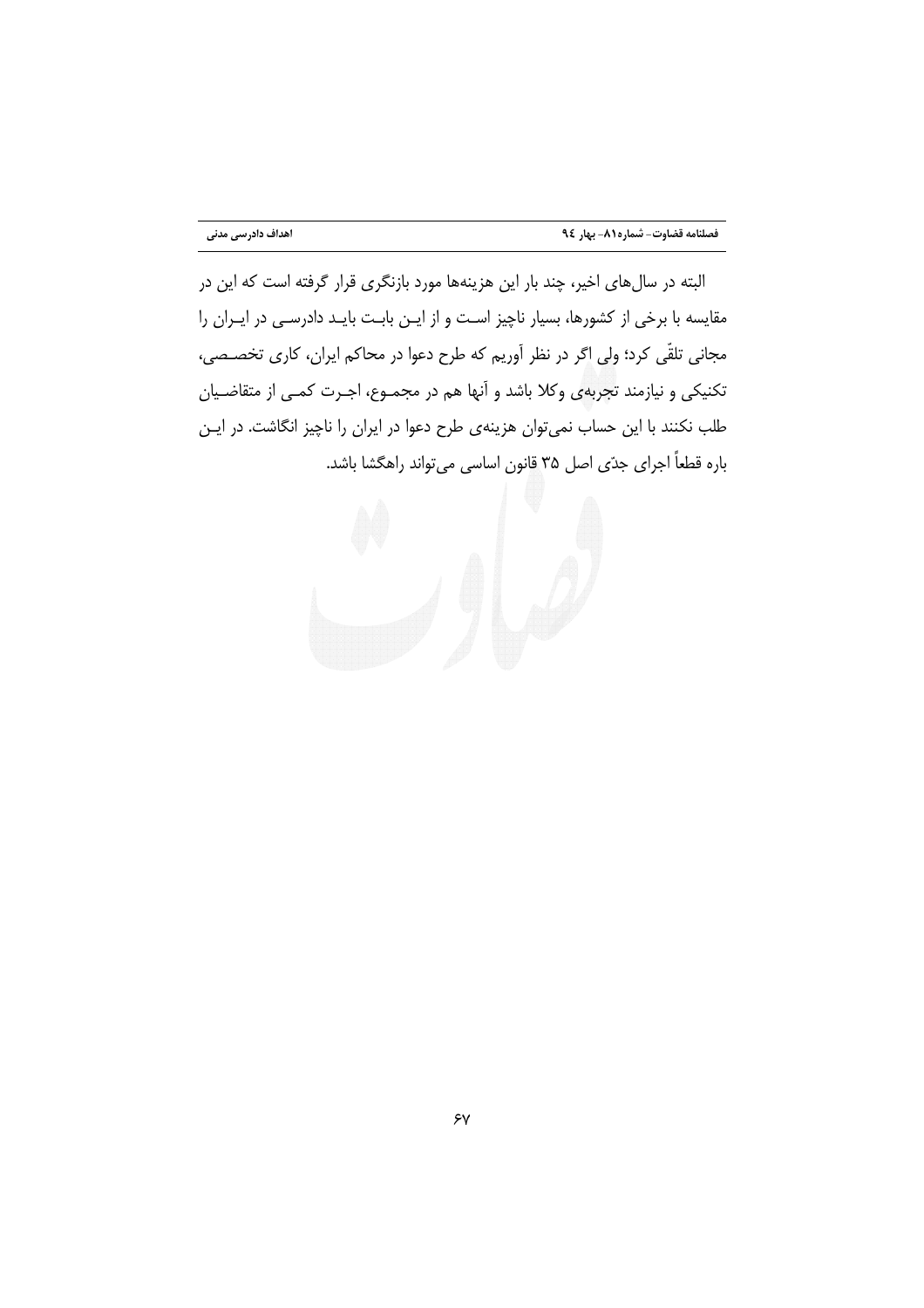#### نتىجە

ماحصل بحث أنكه، در نظام قضایی كشورهای لیبرال، مثل ایالات متحده، اتریش، هلنـد، آلمان و ایتالیا، هدف از دادرسی مدنی در امور ترافعی، حلّ دعوا و حفظ حقـوق فـردی در اختلافات و دعاوی فیمابین است و در امـور غیرترافعـی یـا حـسبی، محافظـت از منـافع عمومي و مصالح جامعه است كه اين امر، حتّىالمقدور با كمترين دخالـت قاضـي صـورت می پذیرد. امّا در کشورهای غیرلیبرال یا مارکسیستی، هدف از دادرسـی، همـواره (چـه در امور ترافعي و چه در امور غيرترافعي)، حفظ منــافع عمــومي و مــصالح حكــومتى اسـت و معمولاً قاضی در این کشورها در حکــم داور بــیطـرف نیـست. در ایــن کــشورها گــاهی بهدادرسی مدنی، رسالتی تربیتی و پیش گیرانه (مطابق قـوانین چـین و روسـیه) داده شـده است تا از ارتکاب مجدّد تخلّفات، جلوگیری نماید؛ یا آنکه گفته شده است دادرسی به قصد اجتماعی کردن و ارتقای سطح عدالت (مثل برخی کـشورهای اروپـای شـرقی) یـا ایجـاد وحدت و هماهنگي (مثل چين و روسيه) در جامعه انجام مي گيرد.

صرف نظر از این اشارات تطبیقی، دادرسی اصلاً و ذاتاً به منظور کشف حقایق و دلایل و به هدف ظهور وقایع دعوا برپا می گردد. بعـد از ایـن مرحلـه، آن زمـان کـه رأی صـادر میشود هدف از دادرسی اعطای حقّ محکومله است. این امر اگر در مدّت زمان معقــول و مناسب و نه با تأخیر و اطالهی دادرسی انجام گیرد، هدف از دادرسی که جب ان خـسارت محکومله می باشد بر آورده می شود.

در این میان، چیزی که دقیقاً مشخص نیست اندازهی مدّتی است که برای دادرسی لازم است، خصوصاً که در این ظرف زمـانی، بایـد قـوانین یـک کـشور در اهـداف دادرسـی|ش مشخص کرده باشد که تا چه اندازه اجرای تشریفات دادرسی و قواعد شکلی و تا چـه انـدازه کشف دلایل و حقایق دعوا کفایت می کند. اموری که ای بسا در تخالف با هم قرار گرفتـه و مستقیماً به کاراًمدی نظام قضایی ربط پیدا می کند و موضوع یک دادرسی منصفانه است.

کارآمدی و انصاف اگرچه از پیششرطهای دادرسی است ولی از این جهت مـیتوانـد جزء اهداف دادرسی مدنی قرار گیرد که این ویژگی میتواند به مجموعـهی فعالیـتهـا و اختیارات قوّهی قضائیه قوام و جهتی داده تا این نهاد، سرویس بهتـری در خـدمت مـردم ىاشد.

در حال حاضر قوانین دو کشور هنگ کنگ و انگلستان به طور صریح، اصـل دادرسـی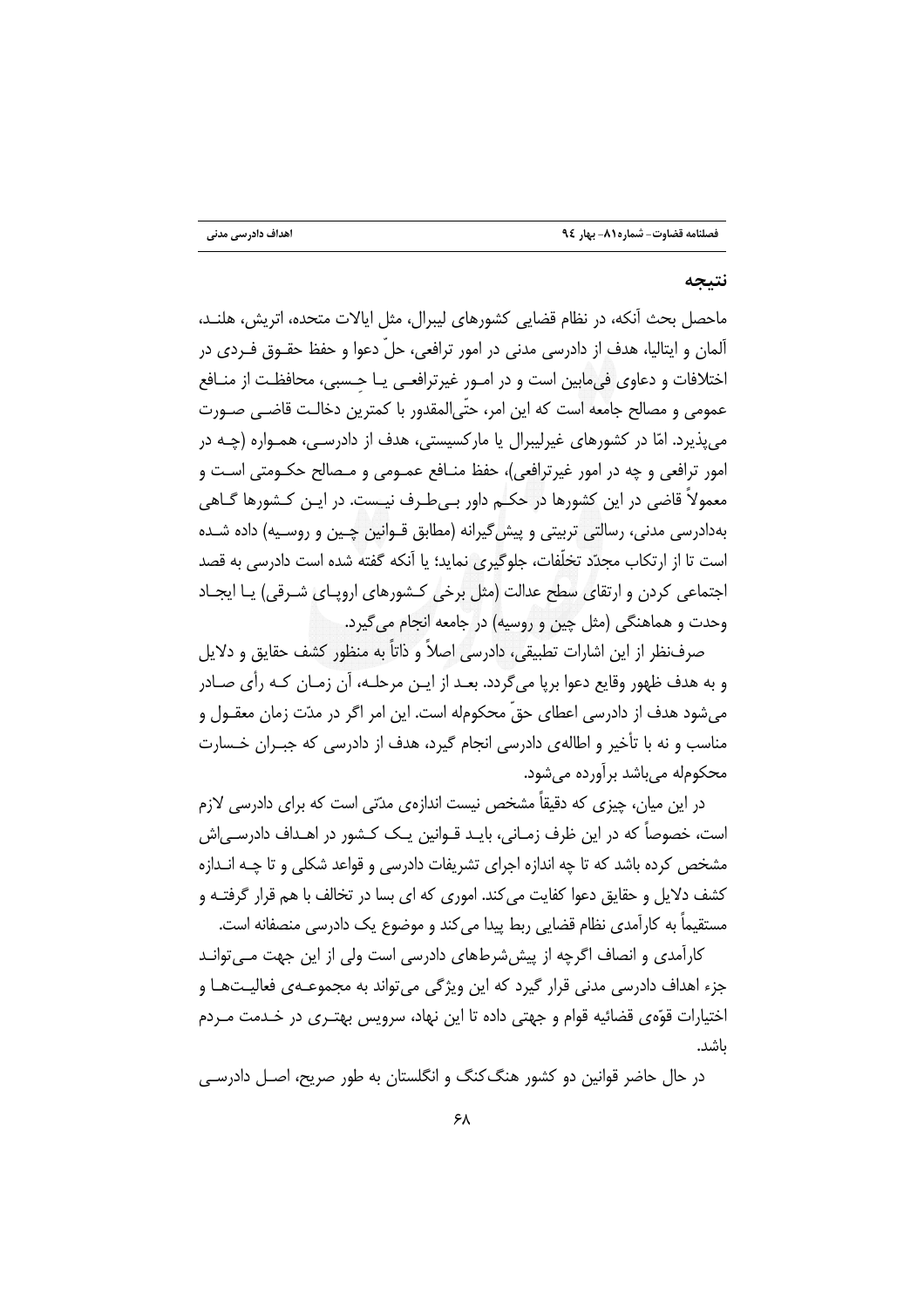کارآمد و منصفانه را مورد استناد قرار دادهاند تا نهادهای قضایی را ملزم به اجرای دادرسی فوري، ارزان، ساده و روان كنند.

از طرف دیگر، اگرچه ظاهراً در اکثر کشورها، هدف از دادرسی، رسـیدگی بـه همـهی دعاوی ولو کوچک و کم ارزش در نظر گرفته شده است ولی در برخی از نظامهای قضایی (مثل اکثر کشورهای کامنٍ لا و نروژ) عملاً اقامهی دعوا، برای دعاوی با ارزش مادّی کم، مقرون به صرفه نبوده و گزارش شده است که قوانین کشورها (بـه جـز برزیـل) از جهـت رسیدگی بـه دعـاوی چنـد طرفـه و مرکّـب، دشـوار و پیچیـده اسـت و دعـاوی خـاص، پیش بینی ها و مقرّرات لازم را ندارند.

اگر قرار باشد مردم، اختلافات با یکدیگر را نه از طریق مشت و چوب و چماق و زور و به شکلي غير متمّدنانه در کوچه و بازار، بلکه به طريقي انساني و اخلاقي در دادگـاه حـل کنند پس لازم است که از ارجاع برخی امور غیرقضایی و غیرترافعی و خصوصاً بعضی امور اداری به دوایر قضایی جلوگیری شود.

اینکه در اکثر کشورها غیر از امور و دعاوی قضایی، بهگونهای فزاینـده امـوری ارجـاع میشود که نه تنهـا قـضایی نبـوده بلکـه سـابقاً حتّـی در زمـرهی امـور غیرترافعـی هـم نمي گنجيدهاند، اين خود مانعي است تا اقدامات قوهي قضائيه، به اهداف مورد نظر نرسد. نکتهی مبهم دیگر آن است که اگر یکی از ملاکهای دادرسی کارآمد، رایگان بـودن

آن باشد پس شبهتجاري شدن برخي نظامهاي قضايي (مثـل چـين و اتـريش) را چطـور توحيه كنيم؟

نظر به این توضیحات، آشکارا ابهامی در هدف از دادرسی دیده می شود؛ خـصوصاً کـه این اهداف در برخی موارد با هم در تعارض اند. این از جمله عناوینی است که نیاز هست تا مجدداً در مورد آن، در سطح بین|لمللی تأمّل و تفکّر صورت گیرد. حقیقت این اسـت کـه دادرسی مدنی باید در خدمت منافع جامعهی قرن بیست و یکم باشد و زبان حال جامعهی جدید، خود اقرار دارد به اینکه انجـام تغییراتـی مهـم در ایـن زمینـه ضـرورت دارد. ایـن تغییرات، خود نیاز به یک نقطهی شروع دارد. بدون بیـان روشـنی از اهــداف و درج آن در متون قانونی، دشوار بتوان برنامههایی یخته و منسجم طراحی کرد.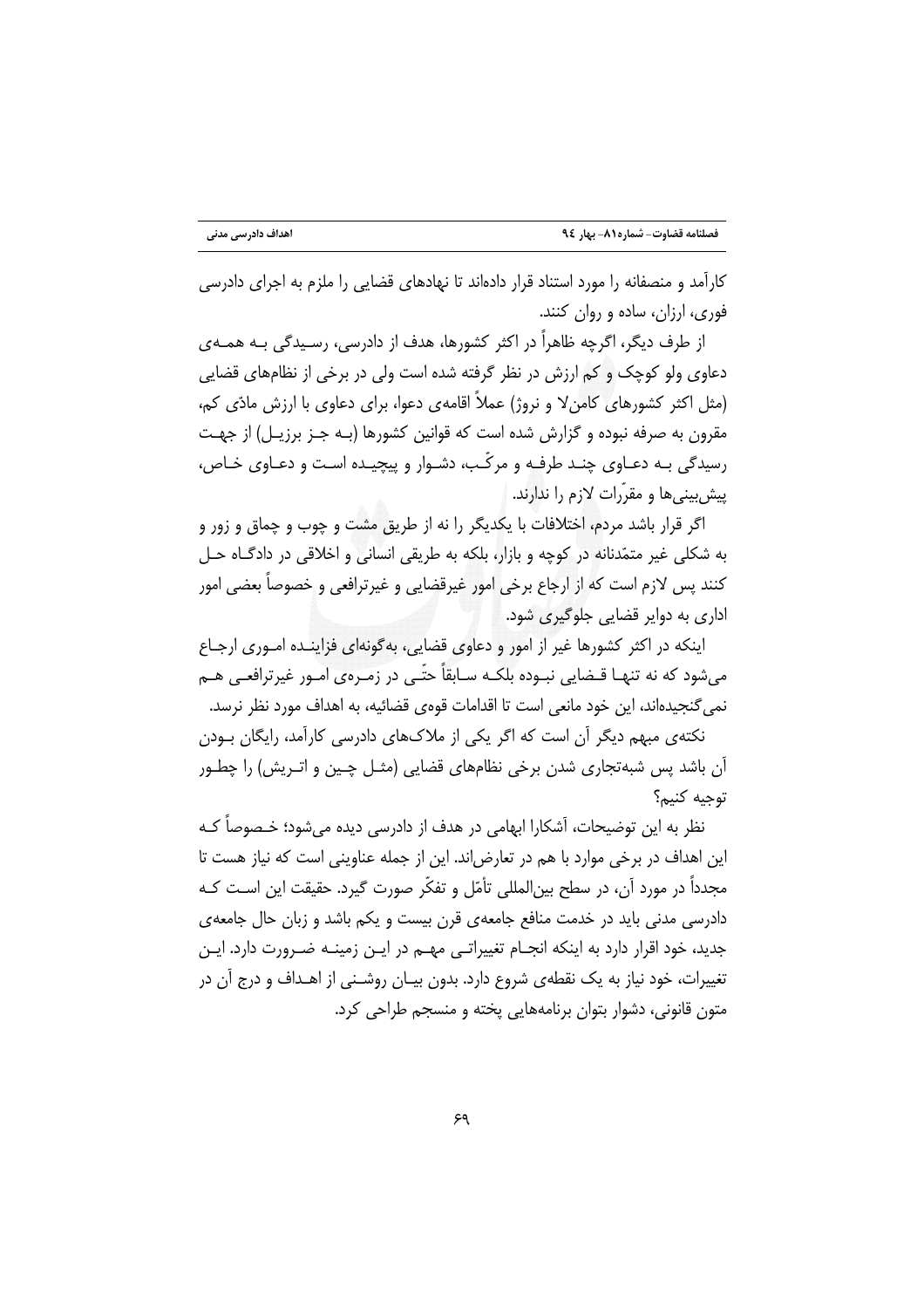- 1- Damaška. M, (1986), The faces of justice and state authority. Yale University Press, New Haven.
- 2- Ewald. W, (1995), *Comparative jurisprudence*  $(II)$ : the logic of legal transplants. Am J Comp Law 43:489.
- 3- Fernhout. F, (2008), Formal rules in civil procedure and access to justice: striking a balance between excessive formalism and "anything goes". In: van Rhee CH, Uzelac A (eds) Civil justice between efficiency and quality .Intersentia, Antwerp, p.p. 207-216.
- 4- Kahn-Freund.O,(2007), On uses and misuses of comparative law. Mod Law Rev 37(1):1-27, 1974. Merryman JH, Pérez-Perdomo R, The civil law tradition, 3rd edn. Stanford University Press.
- 5- Teubner. G, (1998), Legal irritants: good faith in British law or how unifying law ends up in new divergences. Mod Law Rev  $61(12):11-32.$
- 6- Uzelac.A,(2014),ed, Goals of Civil Justice and Civil Procedure in Contemporary Judicial Systems. Springer.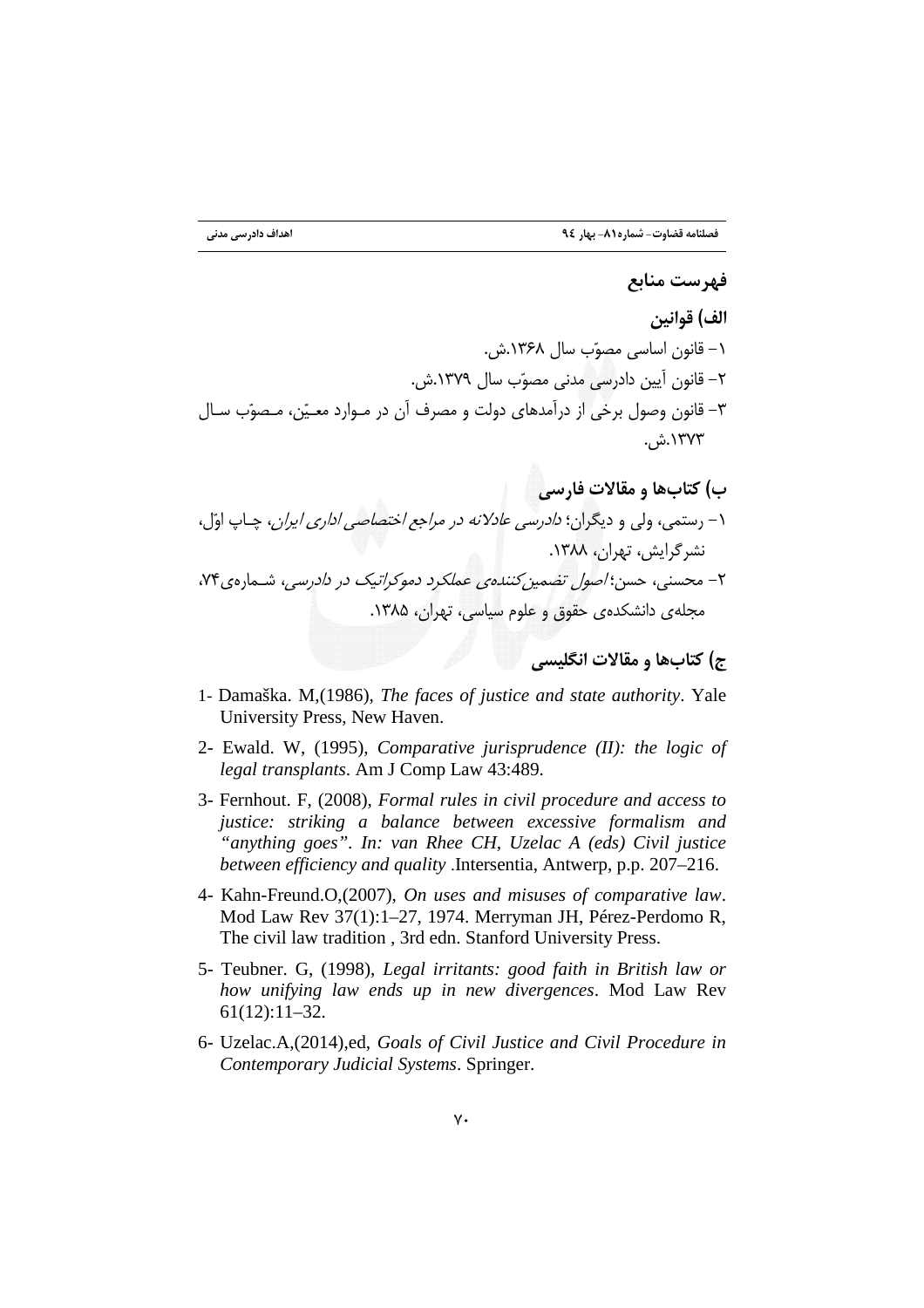- 7- Uzelac. A, (2006), *The rule of law and the Croatian judicial system: court delays as a barrier on the road to European accession*. In: Frosini JO, Lupoi MA, Marchesiello M (eds) A European space of justice. Longo, Ravenna, p.p. 87–108.
- 8- Uzelac. A ,(2010), *Survival of the third legal tradition?* In: Walker J, Chase O (eds) *Common law, civil law and the future of categories*. Lexis Nexis, Markham, p.p. 377–396.
- 9- Zuckerman. A, (2009), *The challenge of civil justice reform: effective court management of litigation*. City Uni Hong Kong Law Rev 1(1):49–71.